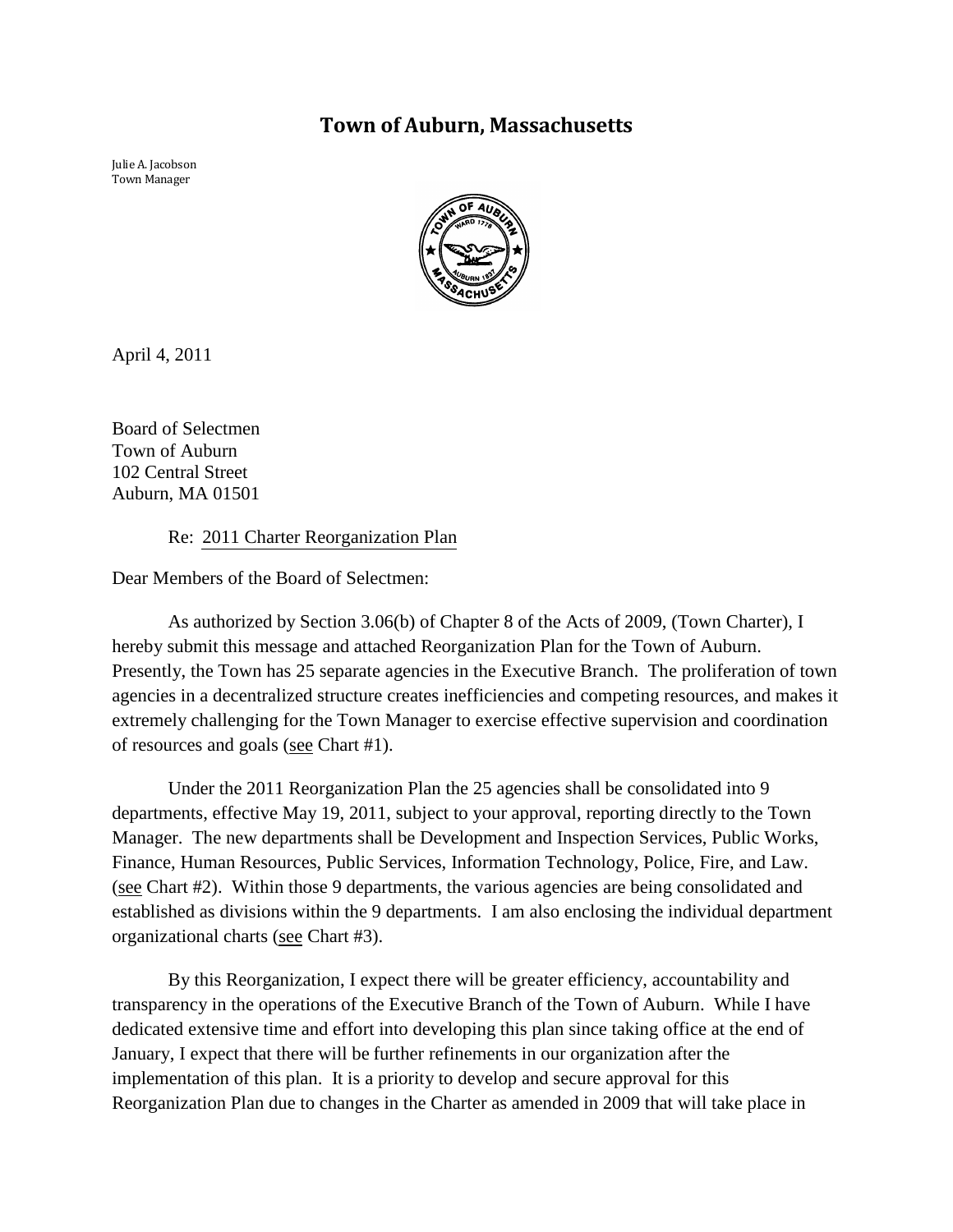May of this year and since the current structure of government was not established under a Town Manager form of government. In order to avoid additional costs to the Town, I shall serve for fiscal year 2012 as the Director of Public Services and the Director of Human Resources. The Assistant Town Manager shall continue to serve as the Town Accountant and will be the Chief Financial Officer, pending Board of Selectmen approval of this appointment. Should resources become available during FY'12, I would seek to fill the position of Human Resources Director with the Board of Selectmen's approval.

The Reorganization Plan does not apply to the Town Clerk's Office, or agencies under the jurisdiction of the Board of Selectmen.

I am pleased to present this reorganization plan to the Board of Selectmen and respectfully request your approval of the plan. The Plan represents a thorough evaluation of the current organizational structure, an analysis of the priorities of town government, and a thoughtful process to determine how to maximize resources to provide the best level of services to the community.

If this Plan is approved by the Board of Selectmen, I shall submit the required changes in the budget to reflect the Reorganization Plan.

Sincerely yours,

Julie A. Jacobson

Julie A. Jacobson Town Manager

ATTACHMENTS (Charts 1, 2 and 3)

cc: Assistant Town Manager

Town Clerk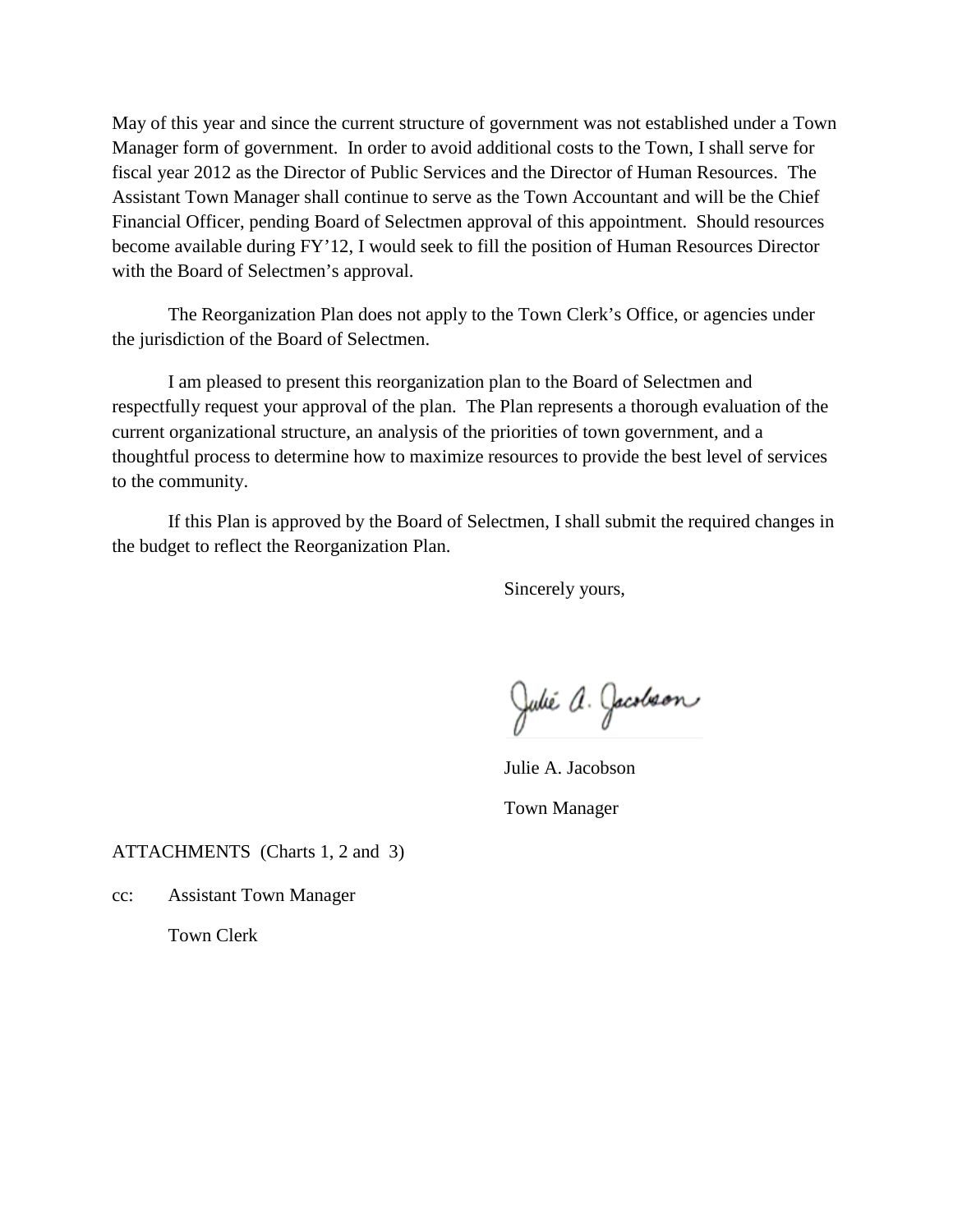# **TOWN OF AUBURN REORGANIZATION PLAN**

#### **PREAMBLE**

1. Pursuant to the authority vested in me as Town Manager of Auburn by the Town Charter (Chapter 8 of the Acts of 2009), I hereby promulgate the following Reorganization Plan Number 1, dated April 4, 20011, to be effective May 19, 2011, subject to the approval of the Board of Selectmen of Auburn.

2. In the implementation of this Reorganization Plan, the Department of Development and Inspectional Services shall succeed to the powers, duties, contracts, property, responsibilities, books and records and equipment of the Planning, Building Inspection, Public Health, Waste/Recycling and Animal Control and Inspection agencies. All of their employees shall be transferred to the Department of Development and Inspectional Services on May 19, 2011.

The Department of Development and Inspectional Services shall be the successor in interest of the former agencies listed above in Paragraph 2.

3. In the implementation of this Reorganization Plan, the Department of Public Works shall succeed to the powers, duties, contracts, property, responsibilities, books and records and equipment of the Parks, Recreation, Cemetery, Highway, Sewer, and Engineering agencies. All of their employees shall be transferred to the Department of Public Works on May 19, 2011.

The Department of Public Works shall be the successor in interest of the former agencies listed above in Paragraph 3.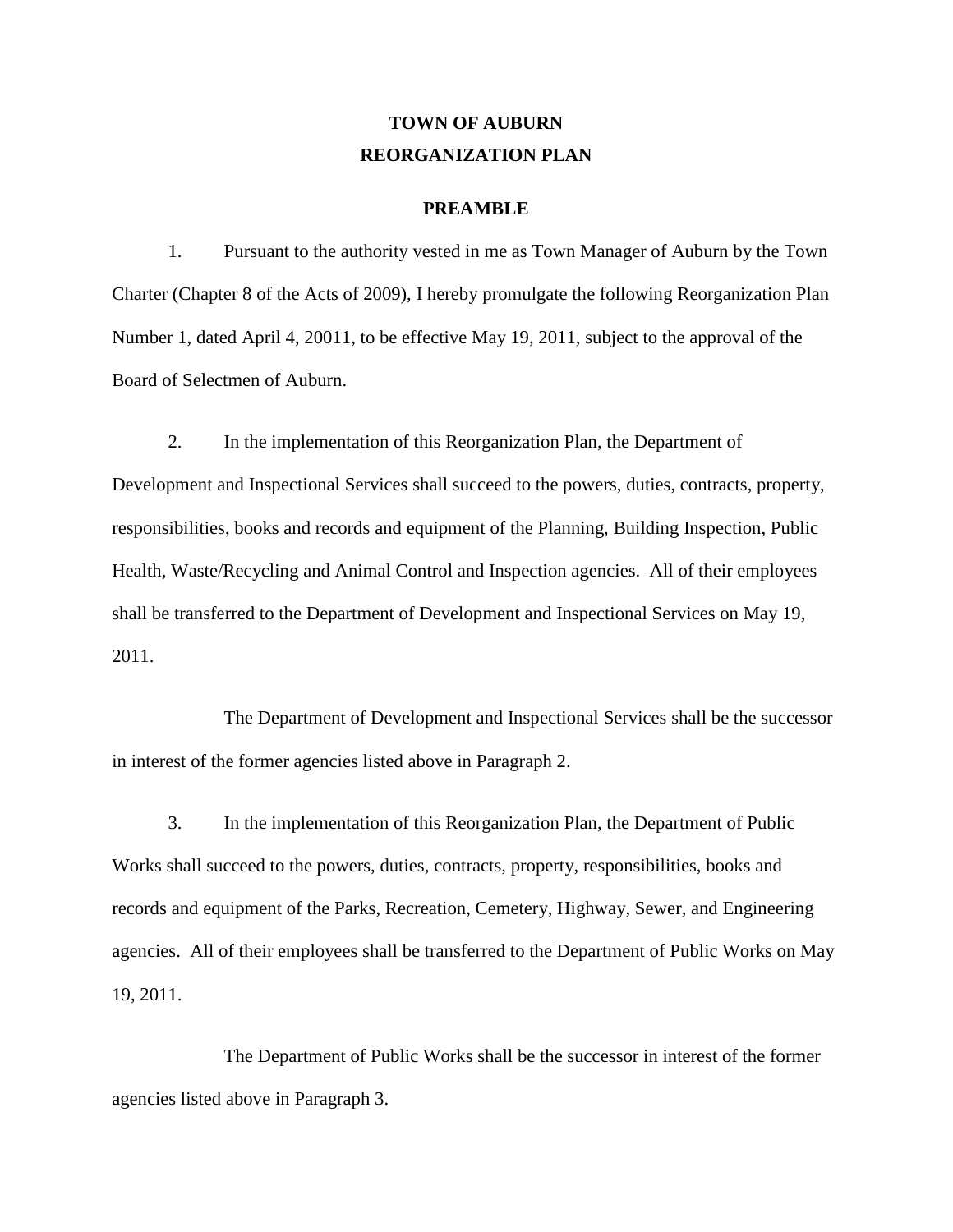4. In the implementation of this Reorganization Plan, the Finance Department shall succeed to the powers, duties, contracts, property, responsibilities, books and records and equipment of the Accounting, Assessing, Treasury, and Collection agencies. All of their employees shall be transferred to the Finance Department on May 19, 2011.

The Finance Department shall be the successor in interest of the former agencies listed above in Paragraph 4.

5. In the implementation of this Reorganization Plan, the Department of Public Services shall succeed to the powers, duties, contracts, property, responsibilities, books and records and equipment of the Senior Center/Elder Affairs, Cable and Community Television, and Veteran's agencies, and the Library (to the extent permitted by law). All of their employees shall be transferred to the Department of Public Services on May [1](#page-3-0)9, 2011.<sup>1</sup>

The Department of Public Services shall be the successor in interest of the former agencies<sup>[2](#page-3-1)</sup> listed above in Paragraph 5.

6. Nothing in this implementation of this Reorganization Plan shall impair the contractual obligations of the Town or the validity of any regulatory action by the Town.

7. The Town Manager shall be authorized to take such action as may be necessary to carry out the implementation of the Reorganization Plan, including resolving any disputes in the implementation process.

8. Nothing in this Reorganization Plan shall impair the collective bargaining agreements of the Town or change the scope of the collective bargaining units of the Town.

<span id="page-3-0"></span><sup>&</sup>lt;sup>1</sup> Library employees to the extent permitted by law.<br><sup>2</sup> For the Library, to the extent permitted by law.

<span id="page-3-1"></span>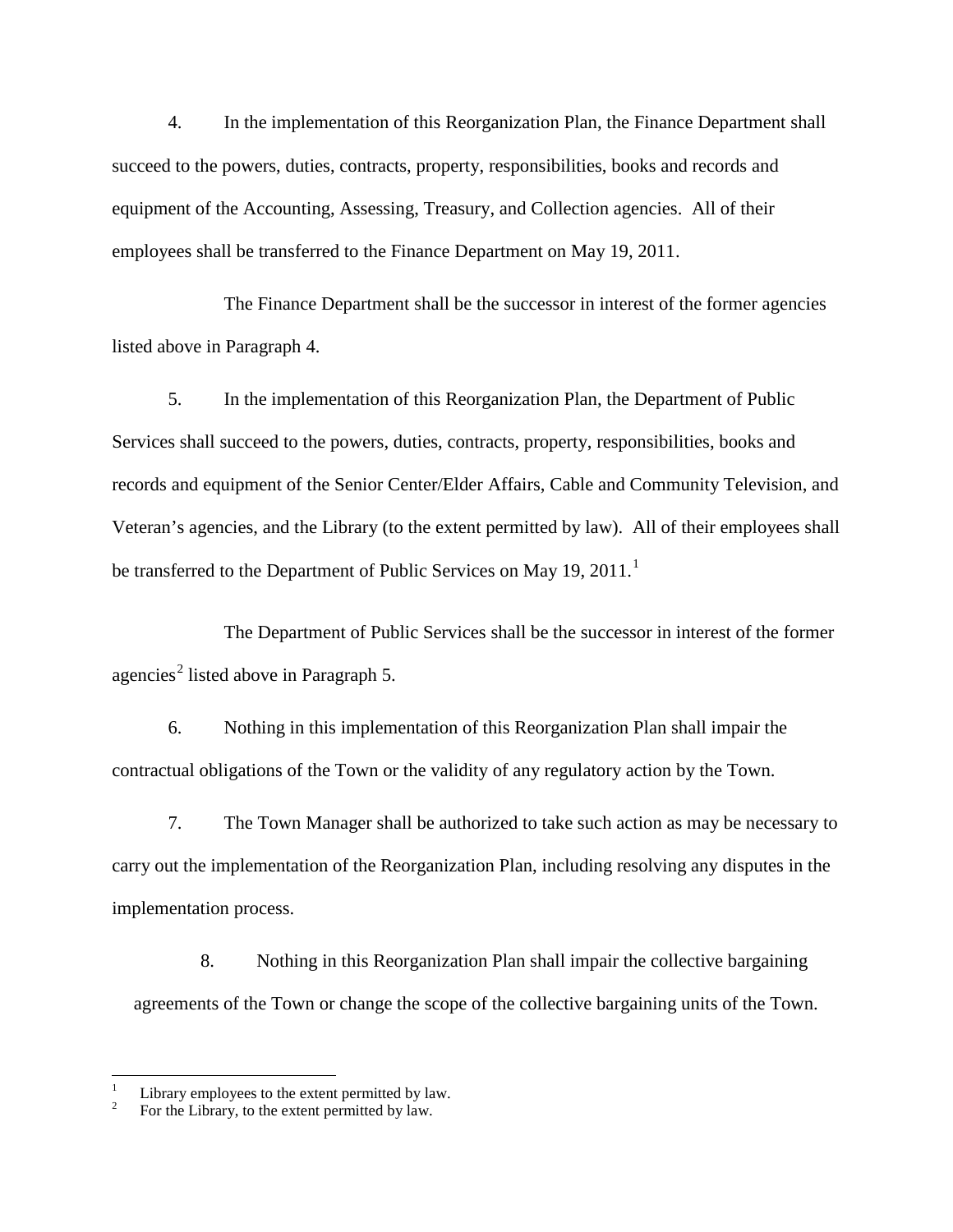9. This Reorganization Plan shall go into effect on May 19, 2011, subject to the prior approval of the Board of Selectmen.

Promulgated in Auburn, Massachusetts Juille a Jacob<br>Juille A. Jacobson<br>John Manager<br>: *april 4*, 2011 <u>acobson</u> By:  $\mathcal{D}$ <br>DATE:

Attest. Tellen C. Haboury

{Practice Areas\LABOR\00588\12001\A1781306.DOC}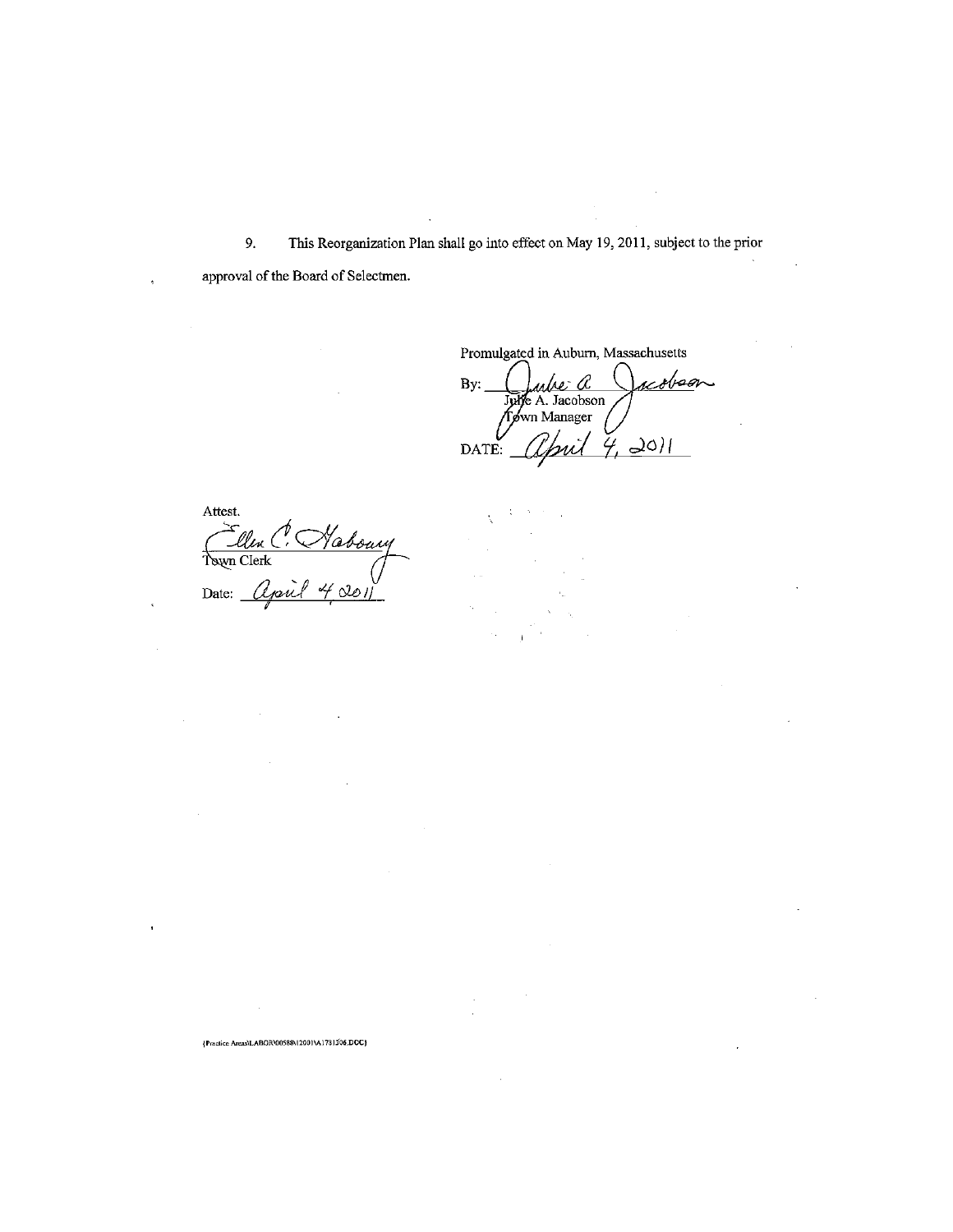

# TOWN OF AUBURN

# CHARTER REORGANIZATION PLAN

# OF 2011

April 4, 2011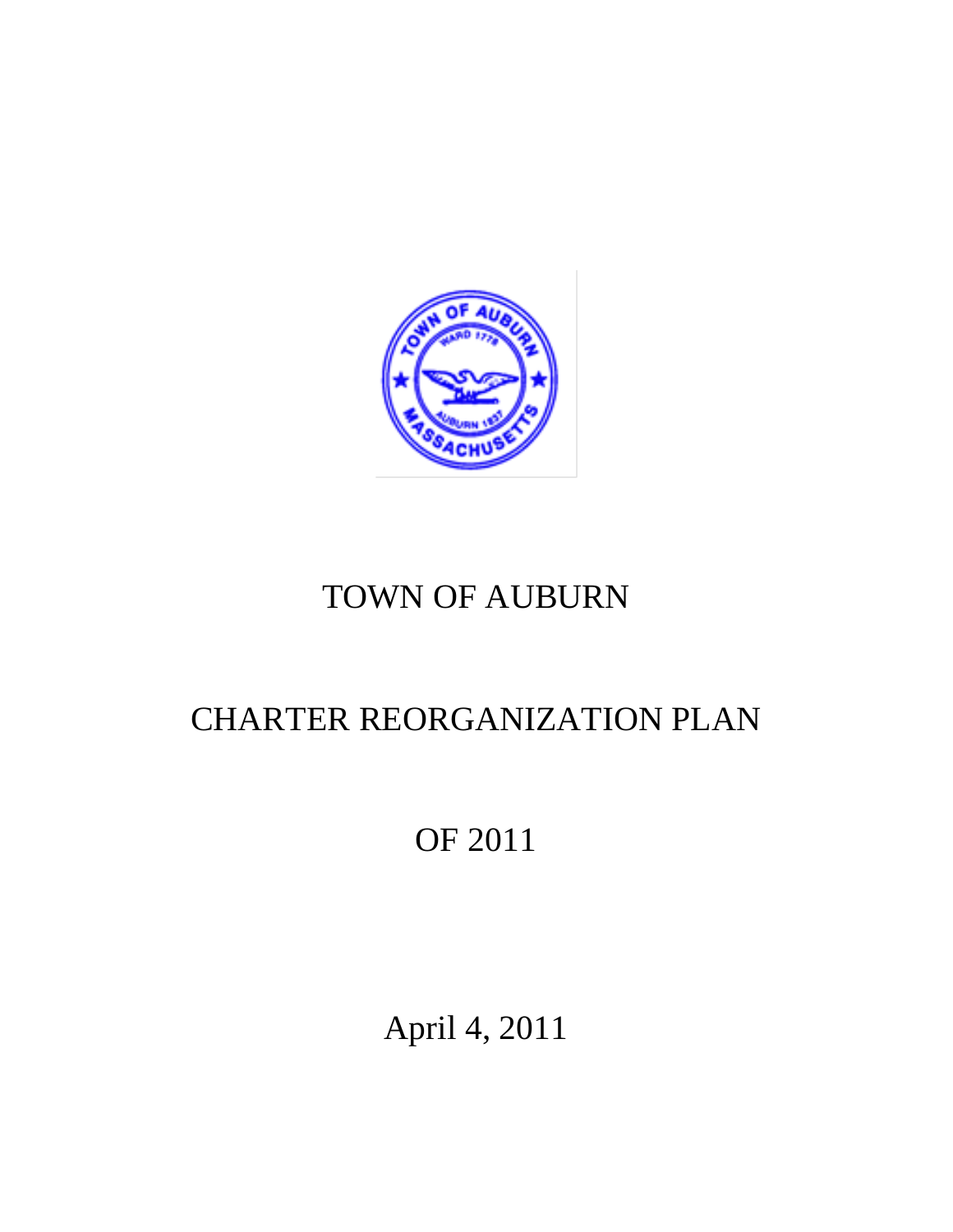# TABLE OF CONTENTS

- Chapter 1 Executive Office of Town Manager
- Chapter 2 Department of Development and Inspectional Services
- Chapter 3 Department of Public Works
- Chapter 4 Human Resources Department
- Chapter 5 Finance Department
- Chapter 6 Department of Public Services
- Chapter 7 Information Technology Department
- Chapter 8 Police Department
- Chapter 9 Fire and Rescue Department
- Chapter 10 Law Department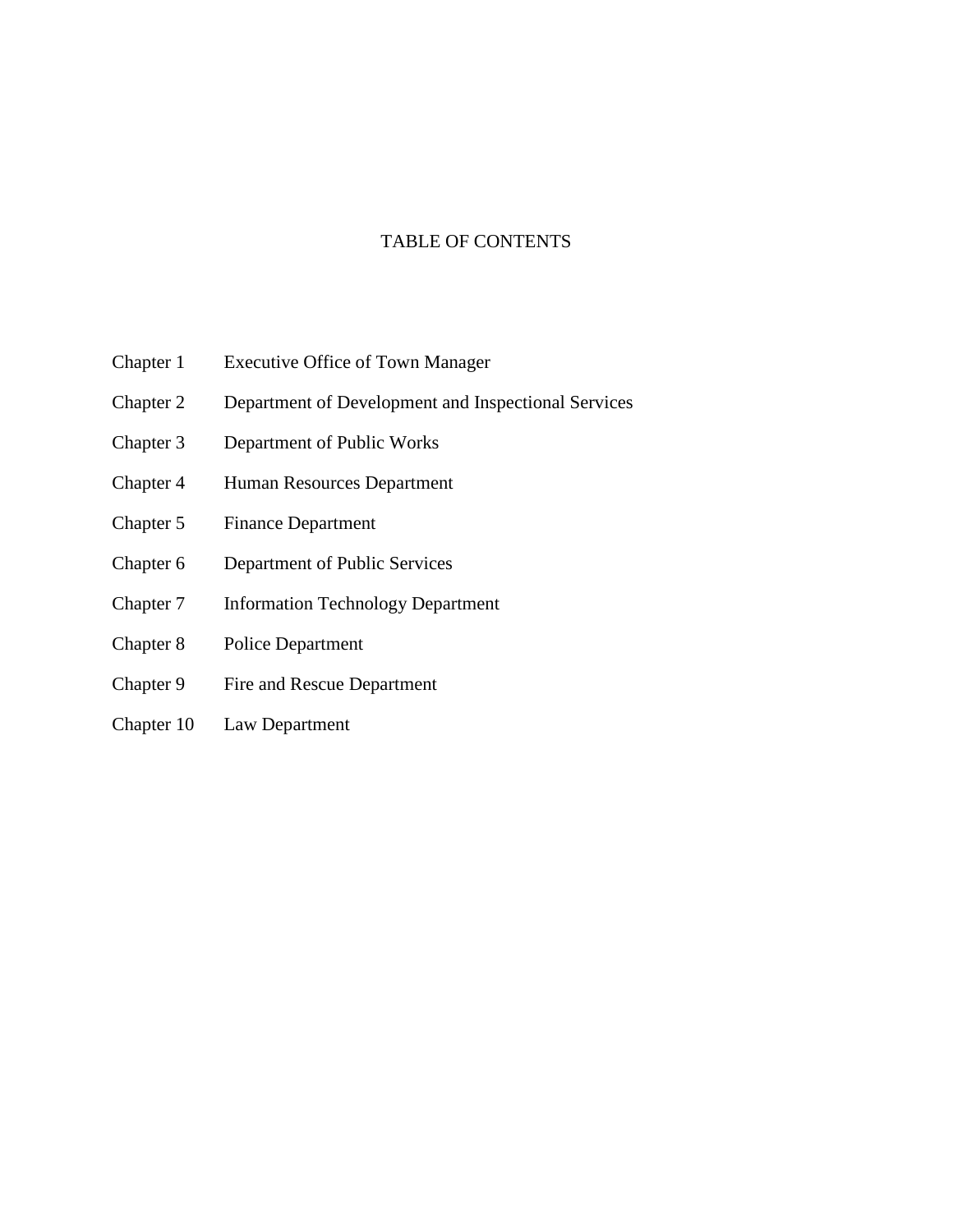Chapter 1. Executive Office of the Town Manager

- §1. Establishment
- §2. Function
- §3. Head of the Office
- §4. Authorized Positions; Appointment of Personnel
- §5. Duties and Responsibilities of Personnel Assigned to the Office
- §6. Personnel Rules and Regulations
- §7. Declarations of Emergencies
- §8. Administrative and Operational Rules and Regulations
	- §1 Establishment

Under Authority of Chapter 8 of the Acts of 2009 (Charter of the Town of Auburn), Section 3.06(b), there is hereby established under the jurisdiction of the Town Manager, a department of the Town to be known as the Executive Office of the Town Manager.

§2 Function

It shall be the function of the Office to assist and support the Town Manager in the exercise of her executive and administrative authority and responsibilities vested in the Town Manager by the Town Charter and law, and to provide the organizational, budgetary and administrative support for the personnel, assigned as the immediate staff of the Town Manager, for the property, real and personal placed under the care, custody and control of the Town Manager as well as for such other activities, personnel and property not specifically assigned to another Town agency, department or division.

§3 Head of the Office

The Office shall be headed by the Town Manager. The Town Manager may assign, in whole or in part, the duties and responsibilities of the head of the Office of Town Manager to such other person as the Town Manager so chooses and who shall perform such duties and responsibilities at the pleasure of the Town Manager.

- §4 Authorized Positions
	- (a) *Authorized Positions*. The Office shall consist of the Town Manager and the Assistant Town Manager, and such other personnel authorized by the annual Town budget, as the same may be amended from time to time.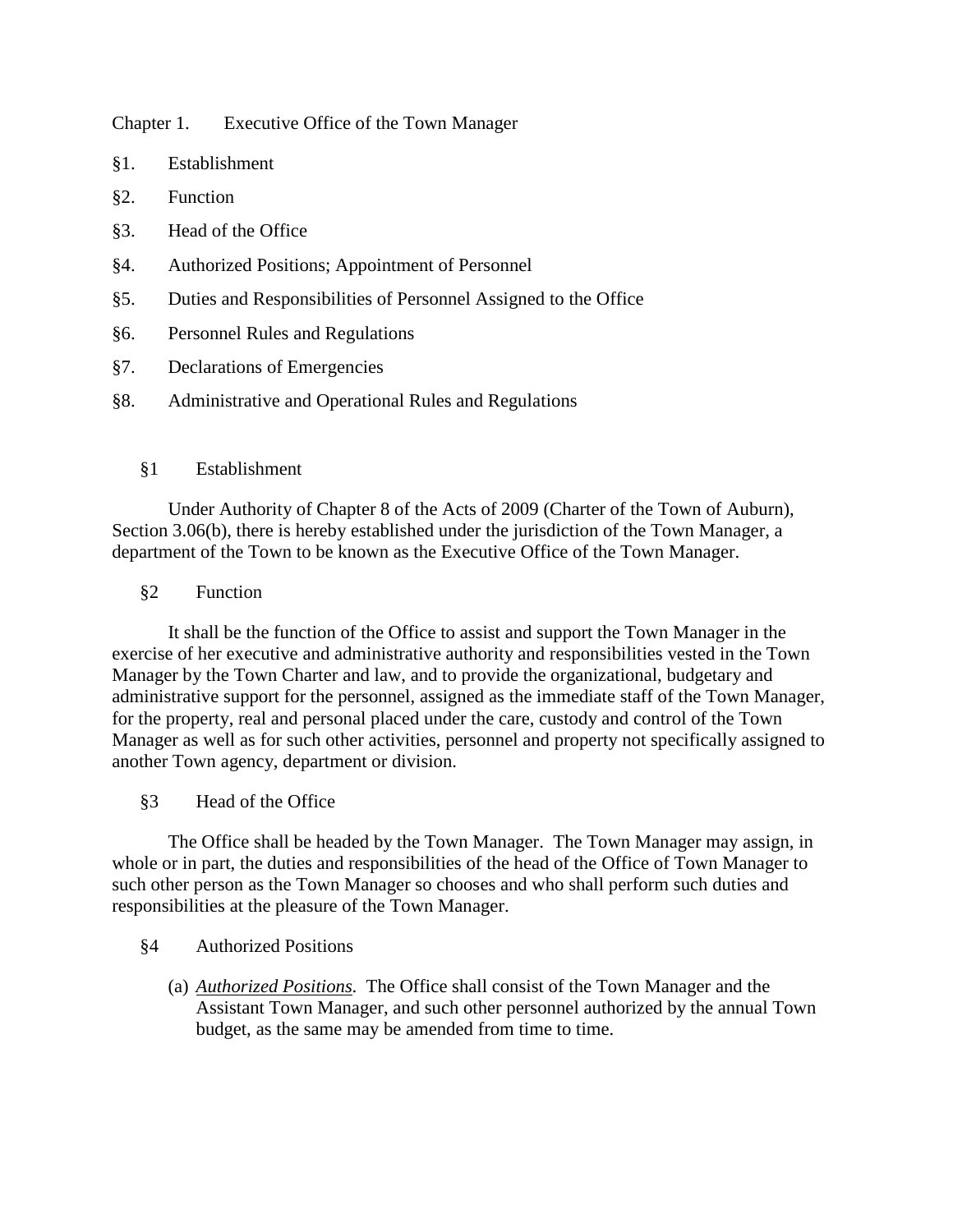- (b) *Appointment of Personnel*. Each position in the Office shall be filled by appointment of the Town Manager and each such appointee shall, unless otherwise expressly provided by law, serve at the pleasure of the Town Manager.
- §5 Duties and Responsibilities of Personnel Assigned to the Office

In order to respond to the needs of the Town and the demands of the Office of Town Manager, the Town Manager may assign duties and responsibilities to the personnel assigned to the Office as the Town Manager deems in the best interests of the Town and the individuals assigned to the Office may perform such tasks and functions as may be requested by the Town Manager as follows:

- (1) assist the Town Manager in the performance of the duties and responsibilities of the Office of the Town Manager;
- (2) may manage programs or operations placed under their responsibility by the Town Manager in accordance with the policies and requirements of the Town Manager, Chief Financial Officer and the Town Accountant;
- (3) may supervise the personnel assigned to them by assigning tasks and establishing work priorities, deadlines and work schedules for such employees; evaluate the performance of such employees in the Office, recommend promotions, honors and discipline when so warranted;
- (4) may administer contracts concerning matters under the responsibility of the Office and payable from funds appropriated to the Office;
- (5) keep the Town Manager informed of all their activities, operations, programs, services, personnel, expenditures and receipts;
- (6) ensure that all their actions are taken in accordance with all applicable laws, by-laws, regulations, contractual obligations, Town executive orders and policies (including the financial procedures established by the Town Accountant) and the directives of the Town Manager;
- (7) make recommendations to the Town Manager on changing or initiating any policy, operation, program or service to the public;
- (8) prepare prompt and thorough responses to requests for reports, memoranda, opinions or other documents or actions as may be requested by the Town Manager; and,
- (9) maintain any personal or real property assigned to them by the Town Manager.
- §6 Personal Rules and Regulations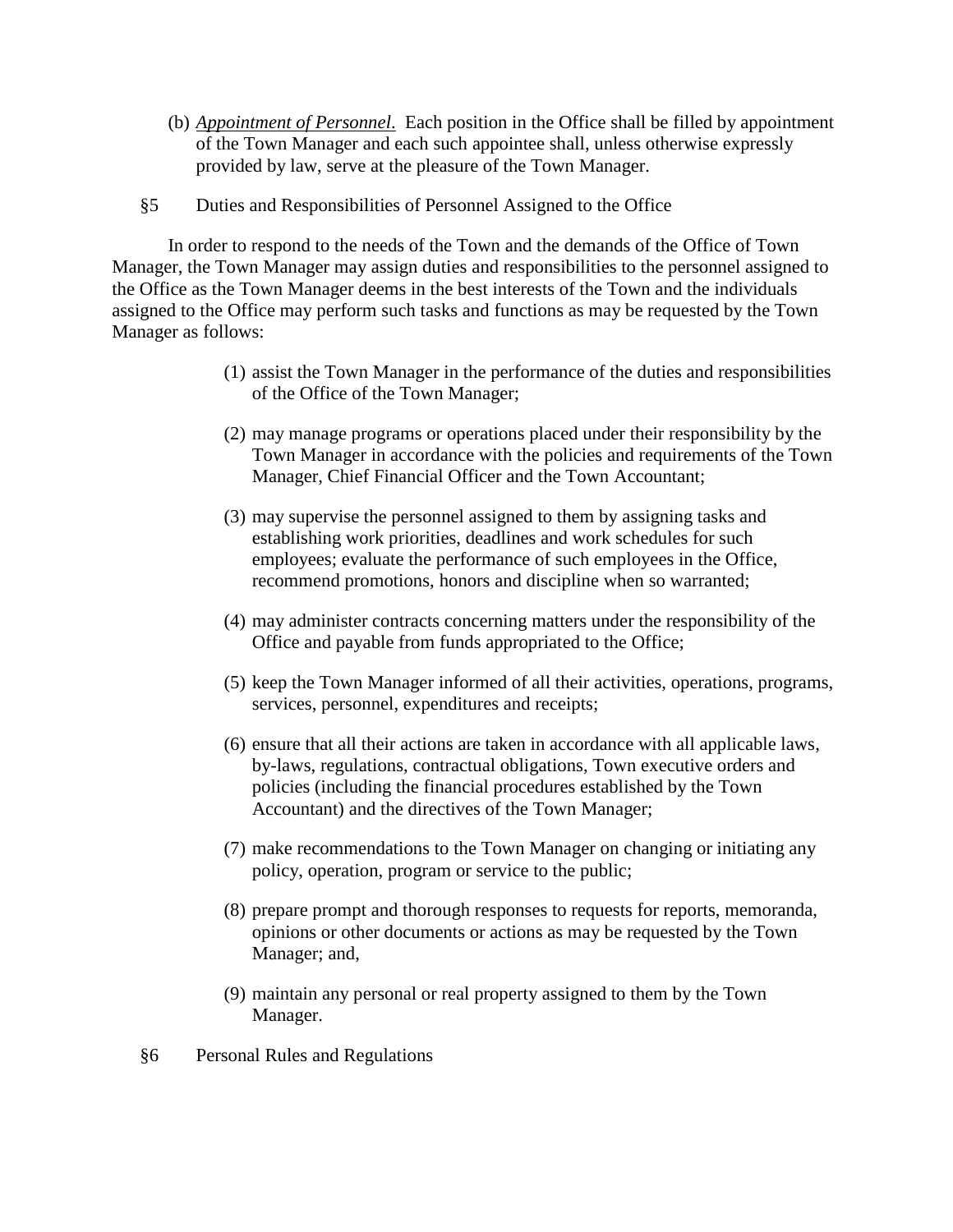The Town Manager may promulgate personnel rules, regulations and policies for the Town.

#### §7 Declaration of Emergencies

(a) Whenever any natural disaster, heavy snow or ice storm, drought, or fire, or chemical, biological and nuclear accident or attack, or riot, mob or other act of lawlessness or civil disorder, endangers the health, safety and good order of persons or property within the Town, the Town Manager may declare a state of emergency. Any such declaration shall state the reasons for its issuance, the geographic area governed, what property or types of property may be appropriated to respond to the specified emergency and the extent to which lawful activity shall be prohibited or impaired.

The Town Manager shall, as soon as practicable transmit any such declaration to the Town Clerk. The Board of Selectmen may, by 4/5's vote, repeal, rescind or modify any such declaration.

- (b) During any state of emergency as described herein, the Town Manager, may, within the limits of the amount appropriated therefore, appoint such experts, clerks, assistants, and such personnel as the work of the Town may require, and she may remove them. The Town Manager shall have the authority to appoint district coordinators as may be required. The Town Manager may make such expenditures within the appropriation therefore, or from any funds available to her, as may be necessary to execute effectively the purpose of Chapter 639, Acts of 1950, or any other applicable law. The Town Manager may take command of any or all motor vehicles and other mechanical means of transportation, and all equipment related thereto, owned or controlled by the Town or any of its departments, boards, commissions and agencies, for the duration of the state of emergency and deem such vehicles emergency vehicles. All Town employees in possession of such vehicles and equipment shall comply with the directives of the Town Manager regarding the use of such vehicle.
- (c) The Town Manager on behalf of the Town shall have the authority to receive on behalf of the Town, services, equipment, supplies, material or funds by way of gift, grant or loan, for purposes of civil defense, ordered by the Federal or State government, or any agency or office thereof, or any person, firm or corporation, subject to the terms of the offer and the rules and regulations, if any, of the agency or entity making the offer.
- (d) All references to Chapter 639, Acts of 1950, shall be applicable to act or acts in amendment or continuation of or substitution for Chapter 639. Nothing in this chapter shall be deemed to limit or otherwise abridge the emergency powers or direction and control over emergency management or civil defense vested in the Town Manager by virtue of the Charter, any statute or the common law.
- §8 Administrative and Operational Rules and Regulations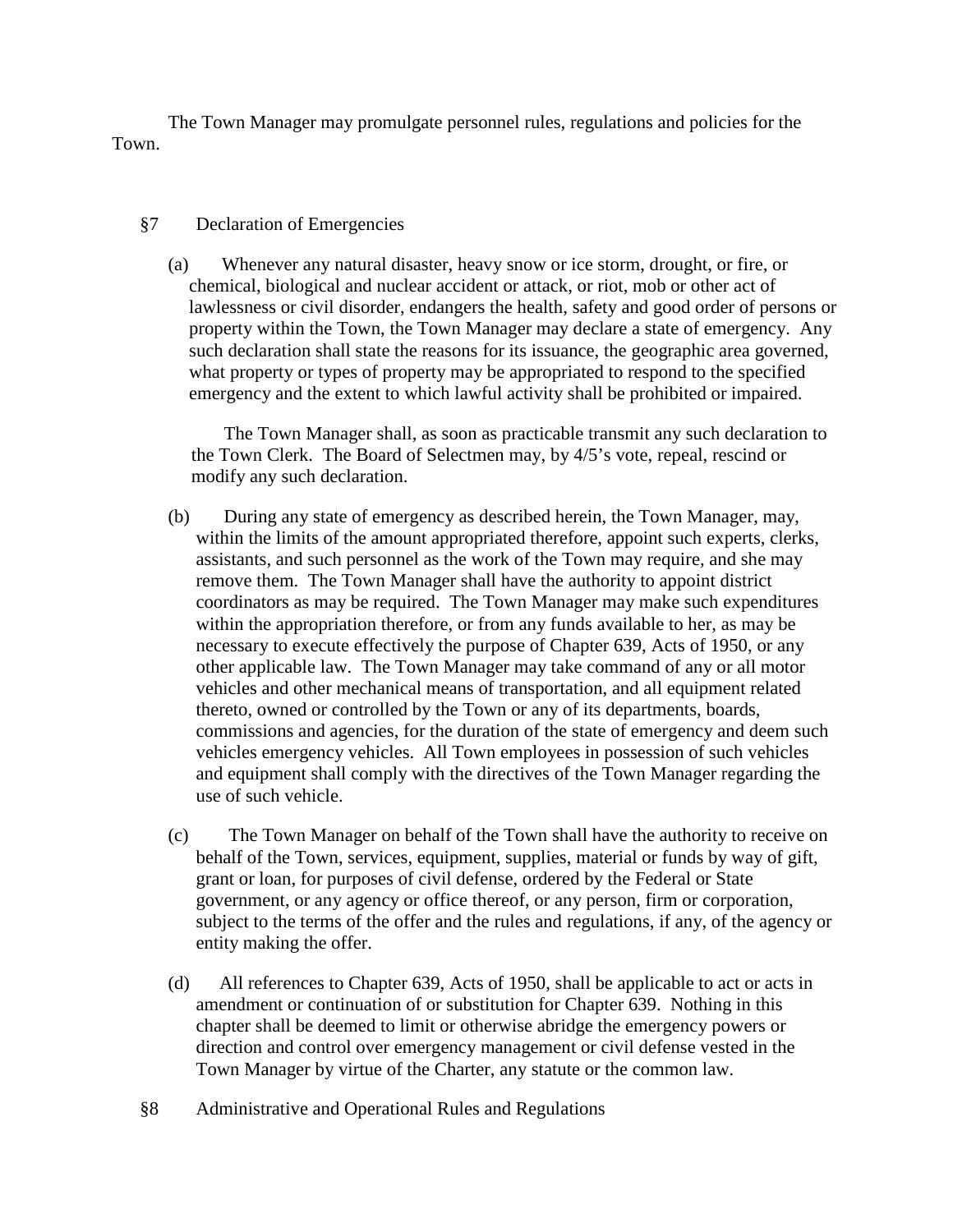The Town Manager may promulgate rules and regulations on the administration and operation of agencies in the Executive Branch of Government. If she does issue such rules and regulations, a copy thereof shall be filed with the Town Clerk. The Town Manager may also issue executive orders to the agencies under her jurisdiction.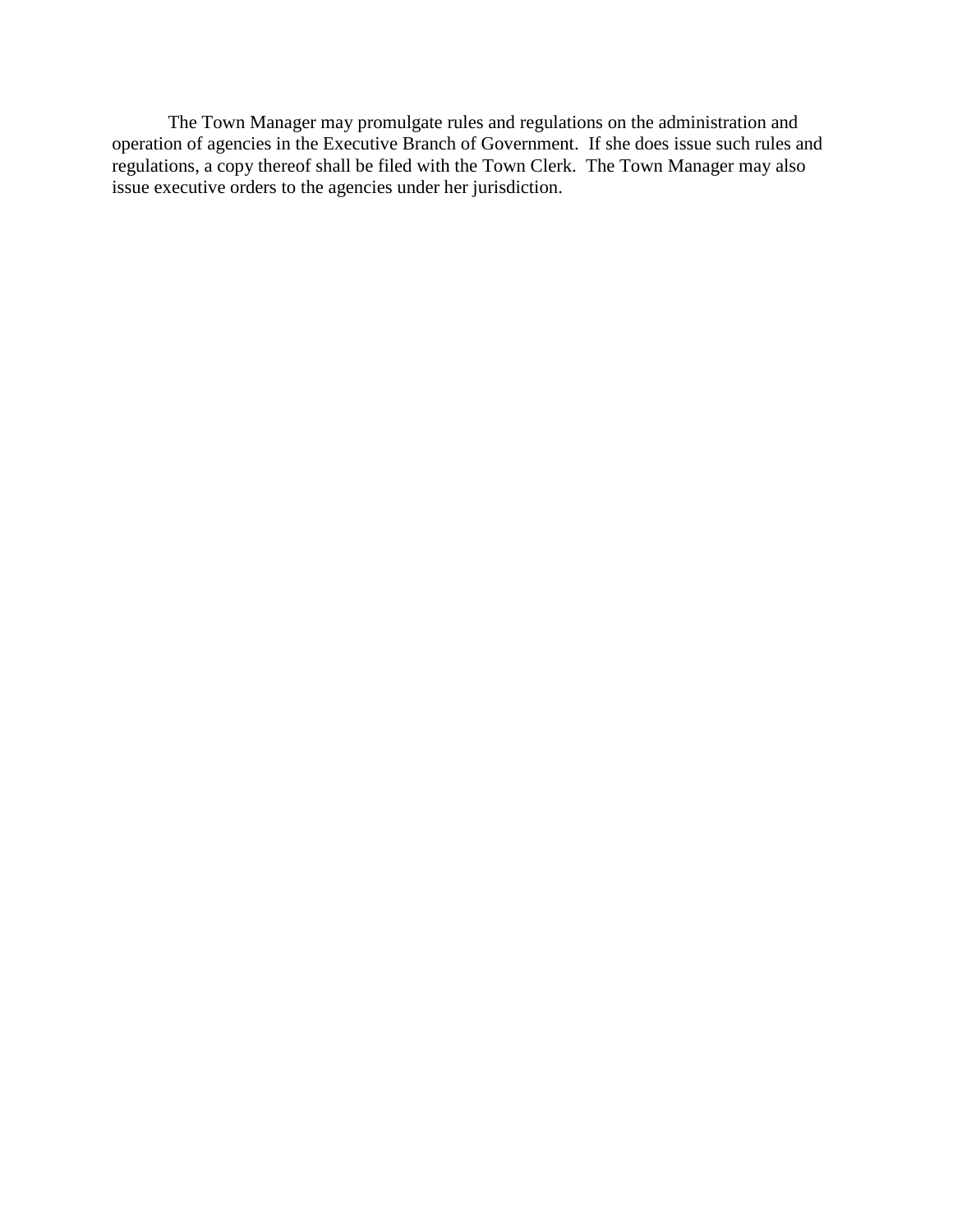Chapter 2, Department of Development and Inspectional Services

- §1. Establishment
- §2. Function
- §3. Head of the Department
- §4. Duties and Responsibilities of the Director
- §5. Authorized Positions; Appointment of Personnel
- §6. Organization of Department
- §7. Duties and Responsibilities of Division Heads
- §8. Public Health Division
	- §8a. Animal Control Unit
	- §8b. Solid Waste/Recycling Unit
- §9. Building Inspections Division
	- §9a. Weights and Measures Unit
	- §9b. Gas/Plumbing Unit
	- §9c. Wiring Unit
- §10. Planning Division

Related Boards and Commissions:

- §11. Planning Board
- §12 Historical Commission
- §13 Conservation Commission
- §14 Board of Health
	- §1 Establishment

Under Authority of Chapter 8 of the Acts of 2009 (Charter of the Town of Auburn), Section 3.06(b), there is hereby established under the jurisdiction of the Town Manager a department of the Town to be known as the Department of Development and Inspectional Services.

§2 Function

It shall be the function of the Department to manage and operate the economic development and regulatory service functions of the Town and to provide services relating to the state building code, the zoning by-laws, the architectural access code, the state sanitary code, and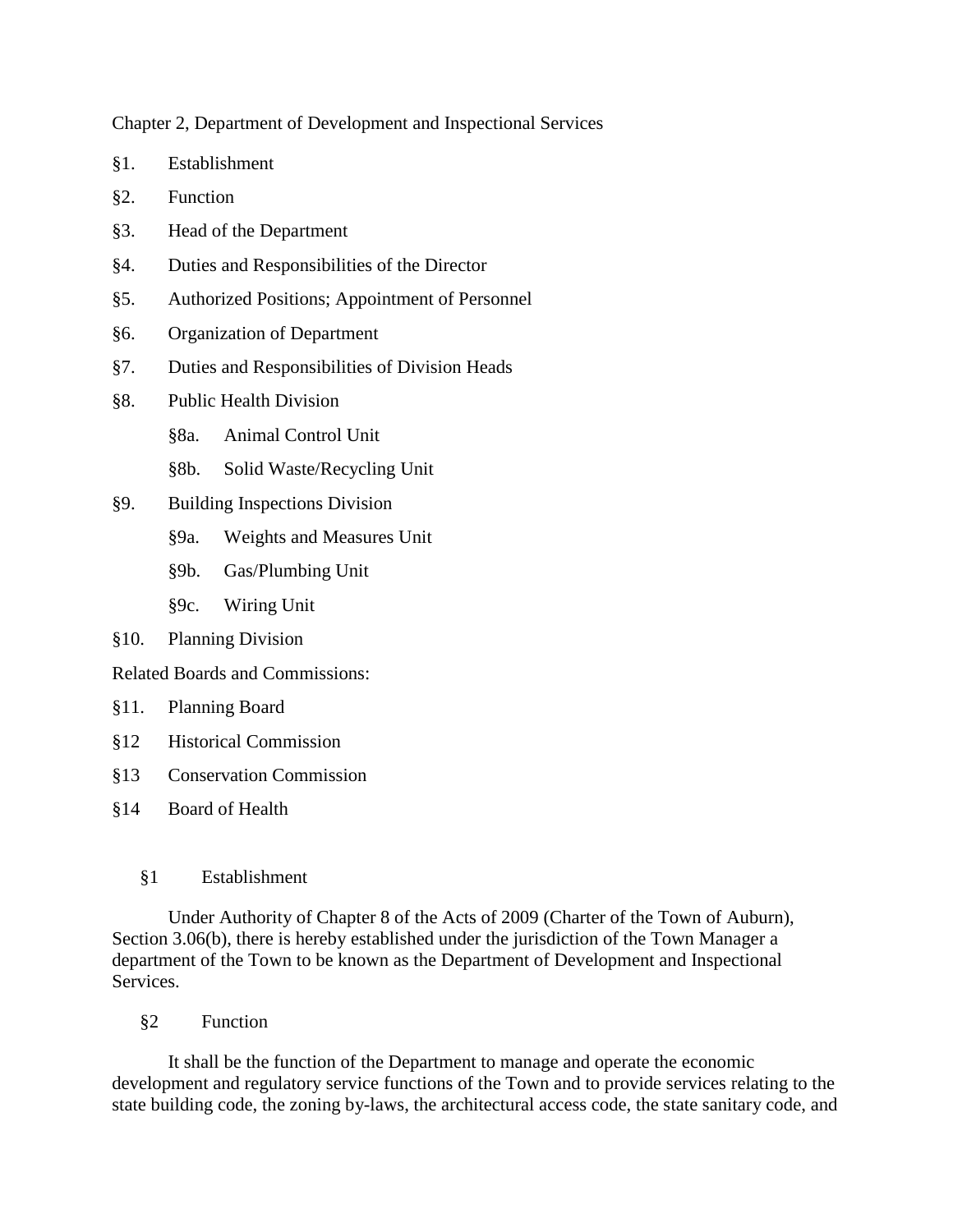all other laws, codes and regulations and by-laws relating to health, the environment and human safety.

§3 Head of the Department

Department Head . The Department shall be headed by the Director of Development and Inspectional Services who shall be appointed by the Town Manager, subject to confirmation by the Board of Selectmen. The Director shall serve at the pleasure of the Town Manager.

#### §4 Duties and Responsibilities of the Department Director

- (1) The Director shall have management responsibility and general supervision over the functions, programs, services, operations, activities and facilities of the Department;
- (2) The Director shall perform the following duties and responsibilities:

(a)supervise the personnel in the Department and assign tasks and establish priorities, deadlines and work schedules; approve requests for vacation leave and other leave; train employees in the specialized tasks of the Department; evaluate the performance of individual employees in the Department, recommend promotions and honors, and discipline personnel at any level up to and including suspensions for no more than five working days;

(b)keep the Town Manager informed of the activities and needs of the Department and provide the Town Manager with information developed by the Department which would have a material impact on the financial condition of the Town;

(c)coordinate with the Town Manager prior to changing any existing policy or initiating any new program or service within the Department;

(d)prepare prompt and thorough responses to requests for reports, memoranda, opinions or other documents or actions as may be requested by the Town Manager;

(e)perform such other tasks and functions as may be requested by the Town Manager

(f)ensure that all actions of the Department are taken in accordance with all executive orders and administrative directives issued by the Town Manager, the financial procedures established by the Town Manager and the Town Accountant, the Charter*,* the Constitutions and laws of the Commonwealth and the United States of America;

(g)have care, custody and control of the property, including real property and personal property, as has been, or may be, allocated under law;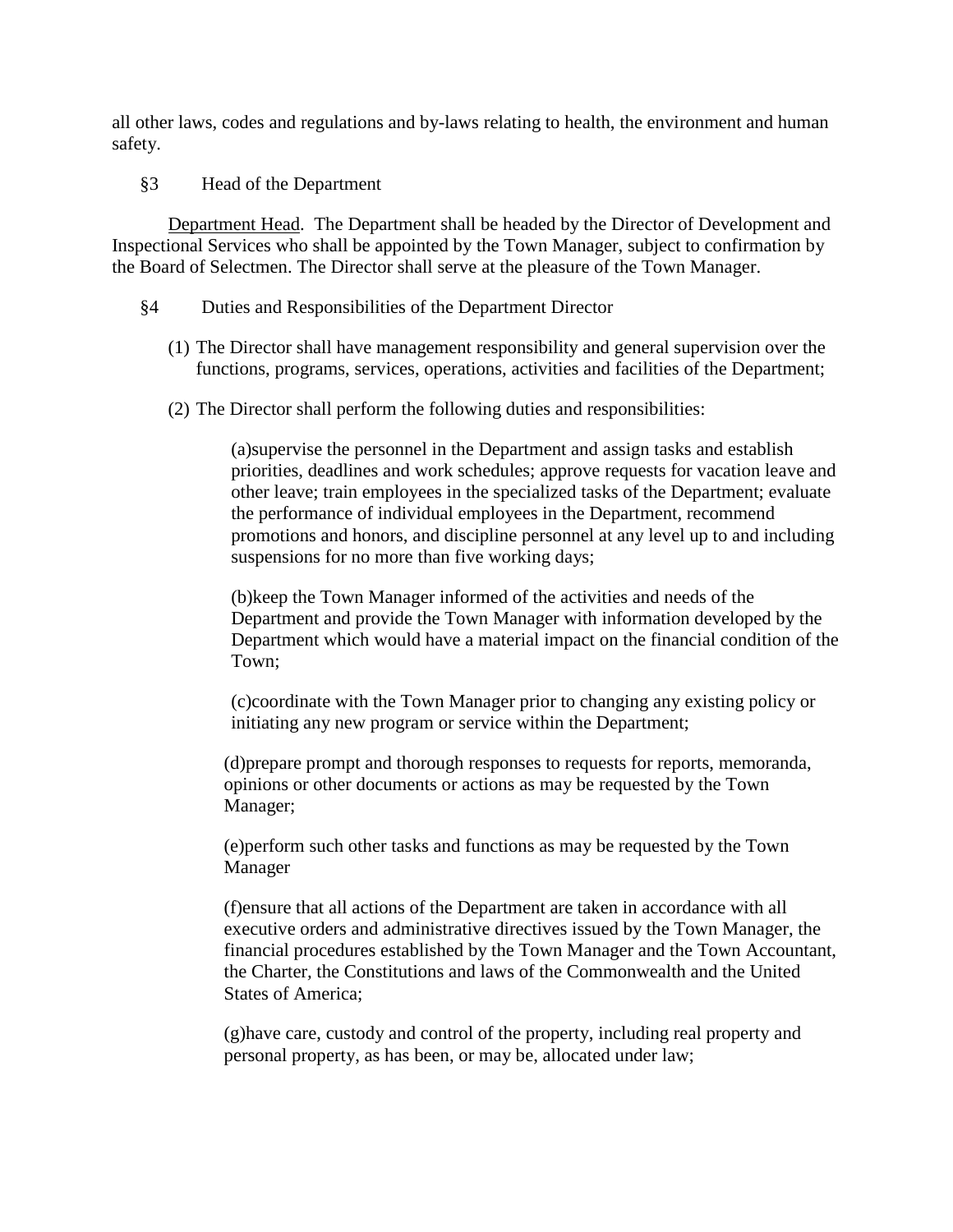(h)determine the priorities of the Department and to prepare long-range strategic plans and objectives consistent with the strategic direction of the Town Manager;

(i)prepare, monitor and administer the budget for the Department, which shall include salary, ordinary maintenance, and capital expenditures, in accordance with the format prescribed and the directives issued by the Town Manager;

(j)prepare, implement, evaluate and improve Department operations, programs and projects in accordance with the goals and objectives established for the Department by the Town Manager;

(k)perform related duties as assigned by the Town Manager.

§5 Authorized Positions

*Table of Authorized Positions*. The Department shall consist of Director, Assistant Director, and such other positions as authorized in the annual Town budget, as the same may be amended from time to time.

*Appointment of Personnel* . Each position in the Department shall be filled by appointment of the Town Manager and each such appointee shall, unless otherwise expressly provided by law, serve at the pleasure of the Town Manager.

§6 Organization of Department

Divisions. The Department shall be organized into the following divisions for the following purposes:

*Public Health Division*. To provide inspections, education and enforcement of all laws, codes, regulations, and by-laws relating to human health and safety.

*Building Inspections Division*. To provide information, assistance and enforcement of building, housing, and architectural access codes, laws, by-laws and regulations.

*Planning Division*. To provide the Town with master planning, neighborhood planning and analysis, and to administer, advise and assist the Planning Board, Zoning Board of Appeals, Conservation Commission and Historical Commission in the performance of their public responsibilities.

§7 Duties and Responsibilities of Division Heads. The head of each division shall also have the duty and responsibility to:

(1)administer their Division;

(2)assist the Director in the performance of the duties and responsibilities of the Department and perform such other duties as may be assigned or requested by the Director or otherwise prescribed by law;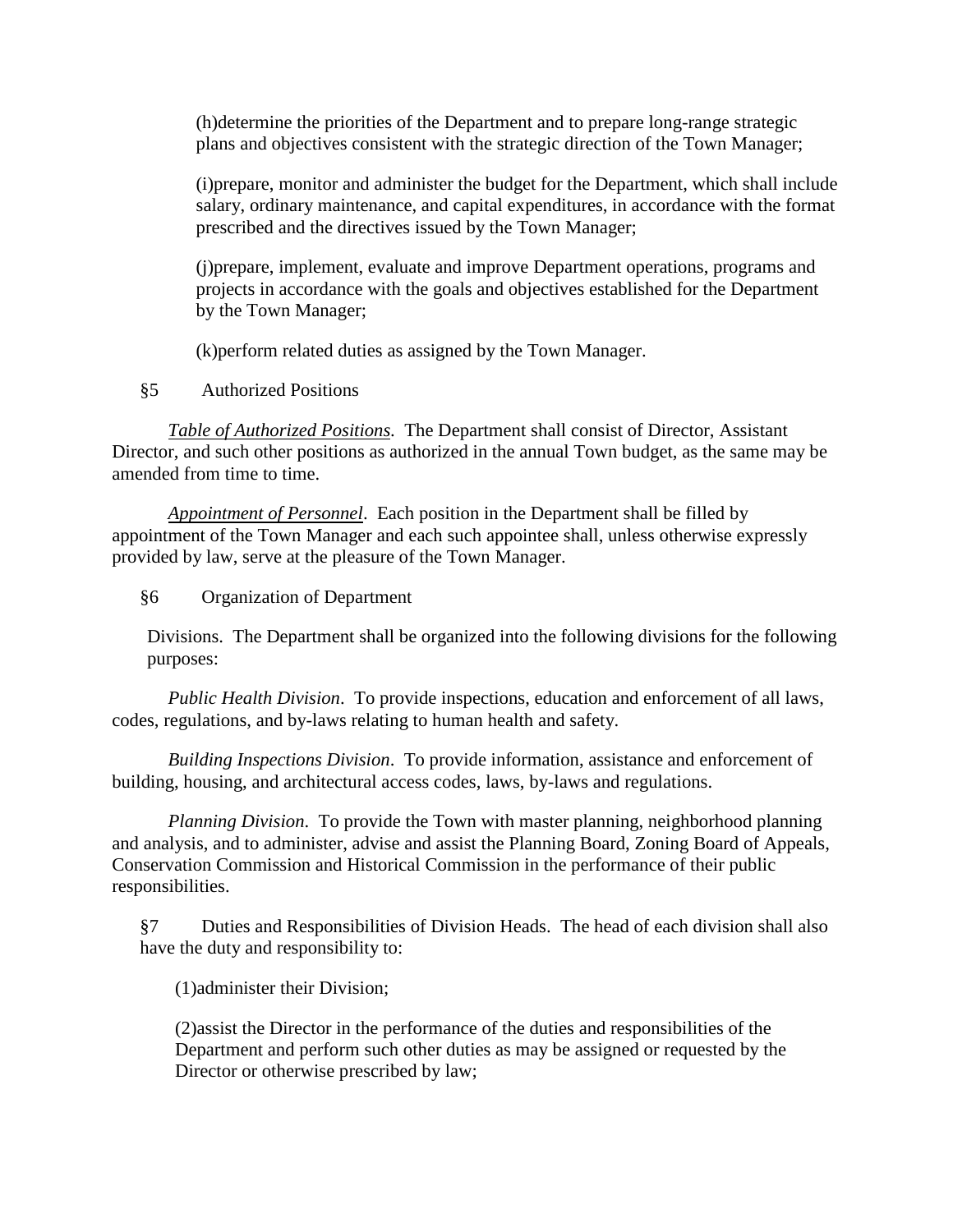(3)administer the budget for the Division in accordance with the policies and requirements of the Town Manager, Chief Financial Officer, and Town Accountant.

(4)supervise the personnel assigned to the Division by assigning tasks and establishing work priorities, deadlines and work schedules for employees in the Division; evaluating the performance of individual employees in the Division, recommending promotions and honors and disciplining personnel at any level authorized by the Director, up to and including suspensions for no more than five working days;

(5)administer contracts concerning matters under the responsibility of the Division and payable from funds appropriated to the Division;

(6)keep the Director informed of all matters pertaining to the activities, operations, programs, services, personnel, expenditures and receipts of the Division;

(7) recommend to the Director the rules, policies and practices governing the operations of the Division;

(8)prepare, implement and evaluate Division operations, programs, and projects in accordance with the goals and objectives established for the Division by the Director;

(9)ensure that all actions of the Division are taken in accordance with all applicable laws, by-laws, regulations, contractual obligations, Town executive orders and policies (including the financial procedures established by the Town Accountant) and the directives of the Director;

(10)make recommendations to the Director on changing or initiating any policy, operation, program or service to the public;

(11)prepare prompt and thorough responses to requests for reports, memoranda, opinions or other documents or actions as may be requested by the Director;

(12)maintain any property assigned to the Division by the Director; and

(13)perform related duties as assigned by the Director.

#### §8 Public Health Division.

- (1) The Health Director and Inspector shall head the Division and shall be appointed by the Town Manager and shall serve at her pleasure.
- (2) Duties and Responsibilities. The Health Director and Inspector shall:

(a) administer and carry out the regulatory and inspectional services programs and activities of the Division including water safety and quality, lead paint, food protection, and animal control;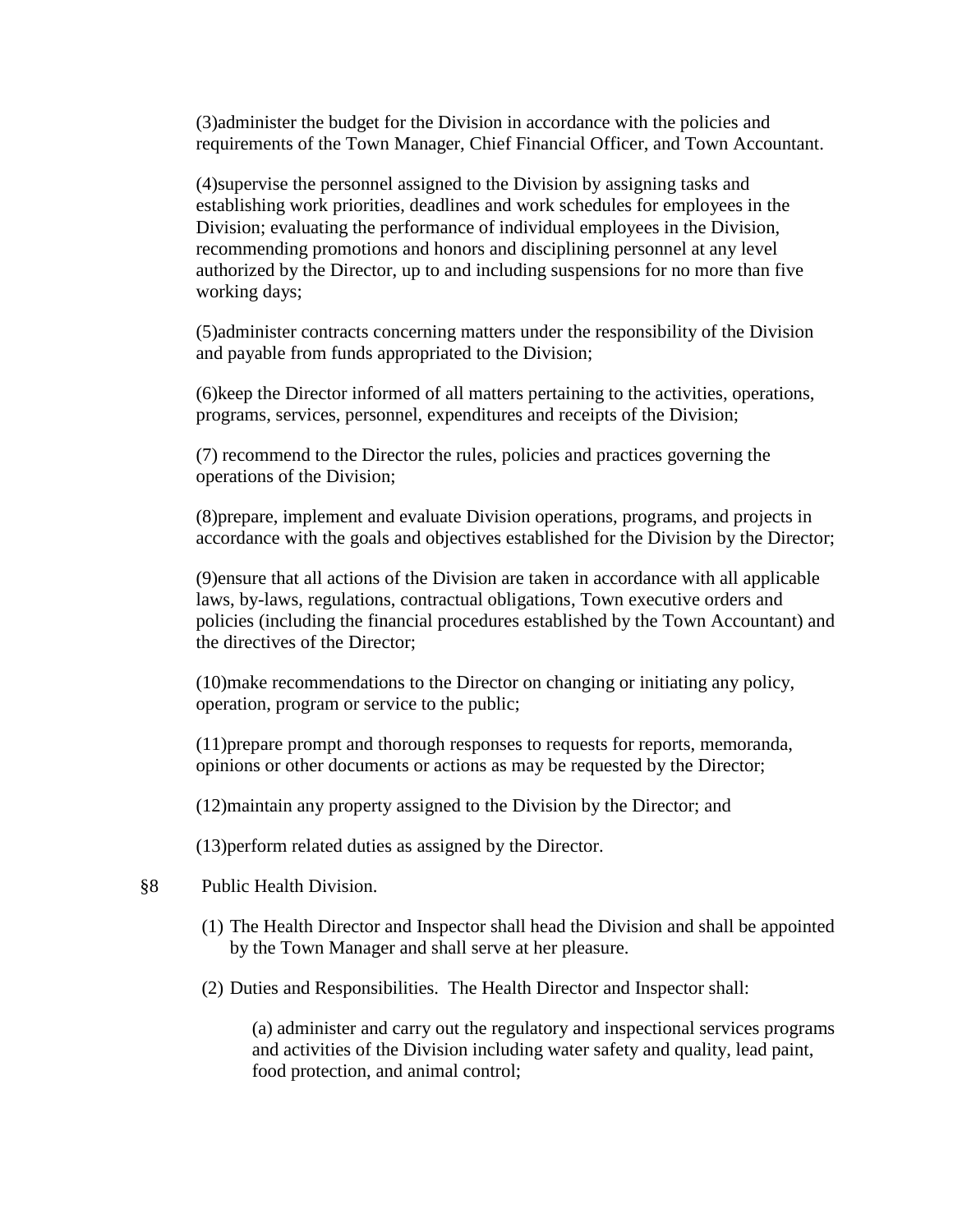- (b) administer, implement and enforce the policies and regulations adopted by the **Director**
- (c) keep the Director informed of the activities of the Division and health inspection and enforcement issues;
- (d) coordinate the Division's inspection and enforcement activities with other agencies;
- (e) investigate complaints and enforce the laws, by-laws, codes or regulations administered by the Division; and,
- (f) perform related duties as assigned by the Director.

§8a Animal Control Unit. The Animal Control Unit comprised of dog officer, animal control officers and animal inspectors, shall be appointed annually by the Town Manager for a term of one year and shall enforce the animal control laws and regulations. The Animal Control Unit shall administer and operate the Town Kennel. The animal control officers and inspectors shall be under the supervision of the Director of Public Health.

§8b Solid Waste/Recycling Unit. The Unit shall provide the solid waste and recycling services for the Town.

- §9 Building Inspection Division
	- (1) The Building Inspector shall head the Division and shall be appointed by the Town Manager and shall serve at her pleasure.
	- (2) Duties and Responsibilities. The Building Inspector shall be responsible for the performance of the functions of the Division and shall possess and exercise all of the powers, duties and responsibilities vested by Section 3 of Chapter 143 of the General Laws of a Building Inspector including the authority to:
		- (a) administer and enforce the state building code pursuant to Chapter 143 of the General Laws and the regulations adopted pursuant thereto;
		- (b) administer and enforce the provisions of the Architectural Access Board pursuant to Chapter 22, Section 13A, of the General Laws and the regulations adopted pursuant thereto;
		- (c) administer and enforce the Zoning By-Laws adopted pursuant to Chapter 40A of the General Laws;
		- (d) provide information and assistance concerning the potential application of the state building code, the architectural access regulations, the Zoning by-laws and the state sanitary code to any person interested in or planning on development, renovating, or constructing new or existing buildings or property;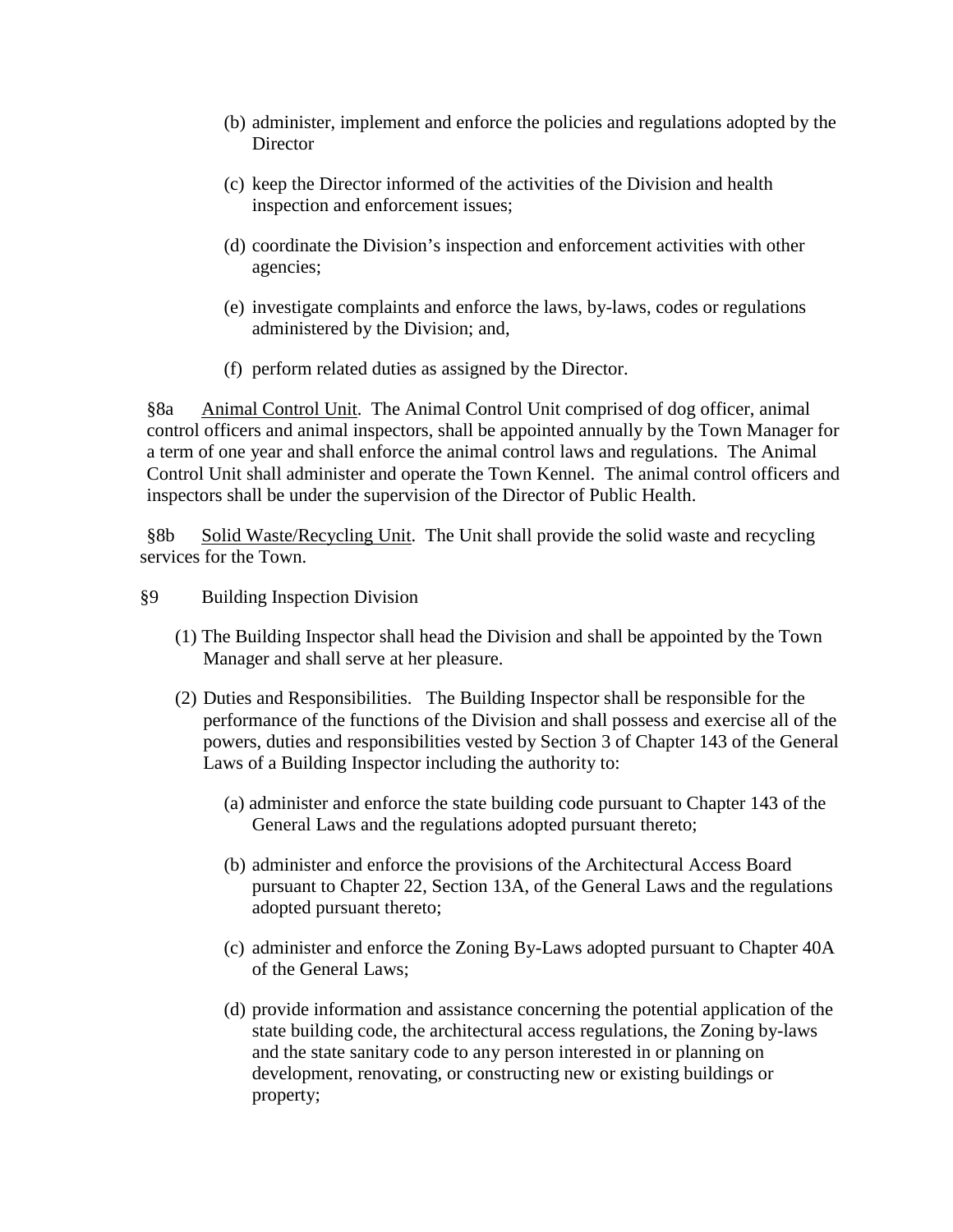- (e) enforce the building, housing and architectural access codes, laws, by-laws, and regulations;
- (f) participate with personnel from other Town agencies in joint inspection teams which may be established by the Town Manager; and
- (g) perform related duties as assigned by the Director.

§9a Weights and Measures Unit. The Weights and Measures Inspectors shall be appointed by the Town Manager and shall serve at her pleasure. They shall carry out the duties and responsibilities of a Sealer of Weights and Measures.

§9b Gas/Plumbing Unit. The Gas/Plumbing Inspectors shall be appointed by the Town Manager and shall serve at her pleasure. They shall carry out the duties and responsibilities of an Inspector of Gas Plumbing.

§9c Wiring Unit. The Wiring Inspectors shall be appointed by the Town Manager and shall serve at her pleasure. They shall carry out the duties and responsibilities of an Inspector of Wiring.

§10 Planning Division.

The Town Planner shall head the Division and shall be appointed by the Town Manager and shall serve at her pleasure.

> (1) Duties and Responsibilities. The Town Planner shall be responsible for the performance of the functions of the Division and shall:

(a)provide technical and administrative support to the Planning Board by advice and by coordinating the submission and review of development applications consisting of subdivisions, site plan approvals and Approval Not Required Plans.

- (b) update the Town's Zoning Bylaws, Master Plan and Open Space Plan.
- (c) advise individuals looking to develop property or locate a business in the Town as to what approvals may be required and what (if any) issues may be present;
- (d) perform related duties as assigned by the Director.

Related Boards and Commissions:

§11 Planning Board. There shall be within the Department a Planning Board comprised of 5 members appointed by the Town Manager. The Planning Board shall perform such duties and exercise such powers as prescribed by law.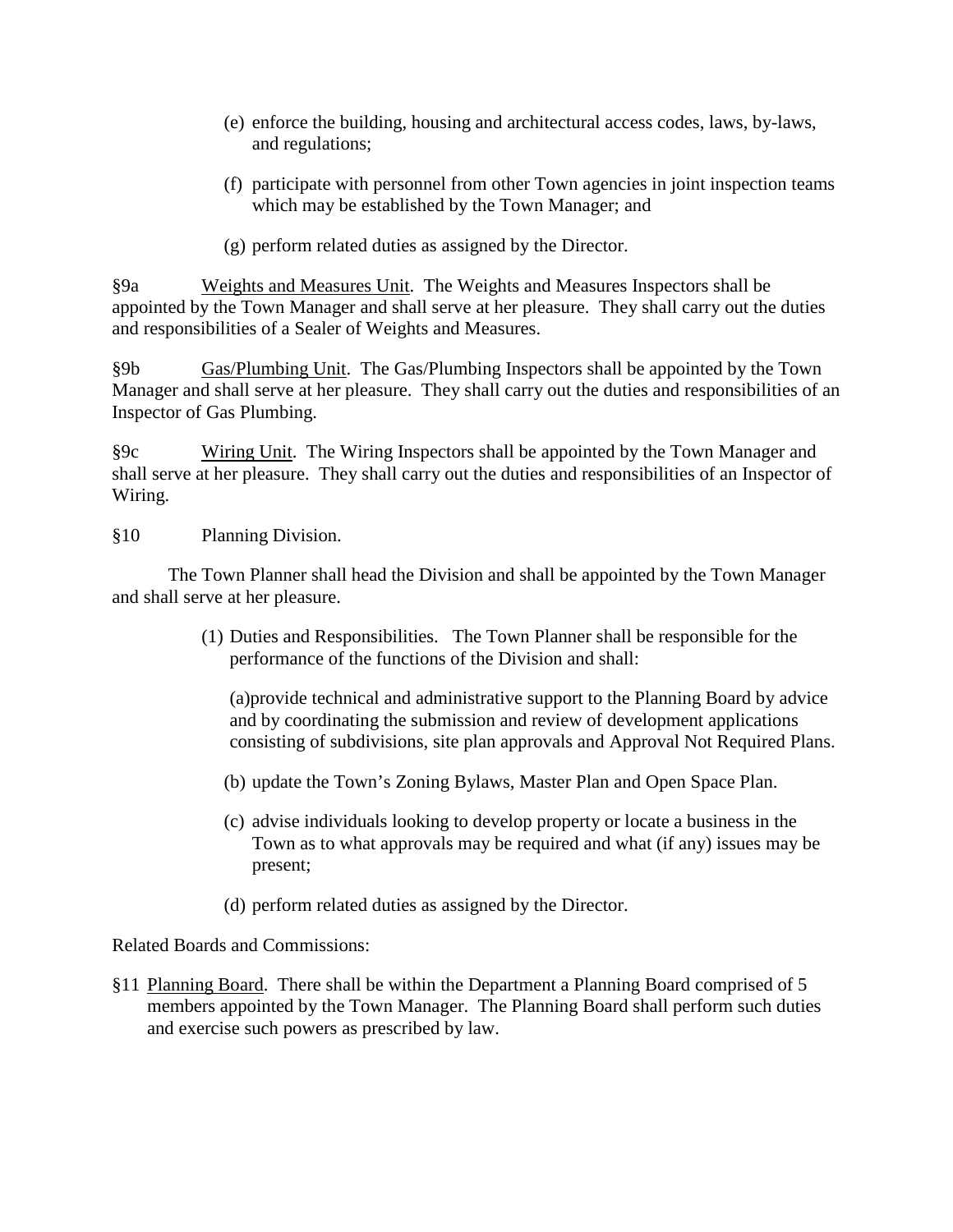§12 Historical Commission. There shall be within the Department a Historical Commission comprised of 7 members appointed by the Town Manager. The Historical Commission shall perform such duties and exercise such powers as prescribed by law.

§13 Conservation Commission. There shall be within the Department a Conservation Commission comprised of 7 members appointed by the Town Manager. The Conservation Commission shall perform such duties and exercise such powers as prescribed by law.

§14 Board of Health. There shall be within the Department a Board of Health which is comprised of 3 members appointed by the Town Manager. The Board of Health shall perform such duties and exercise such powers as prescribed by law.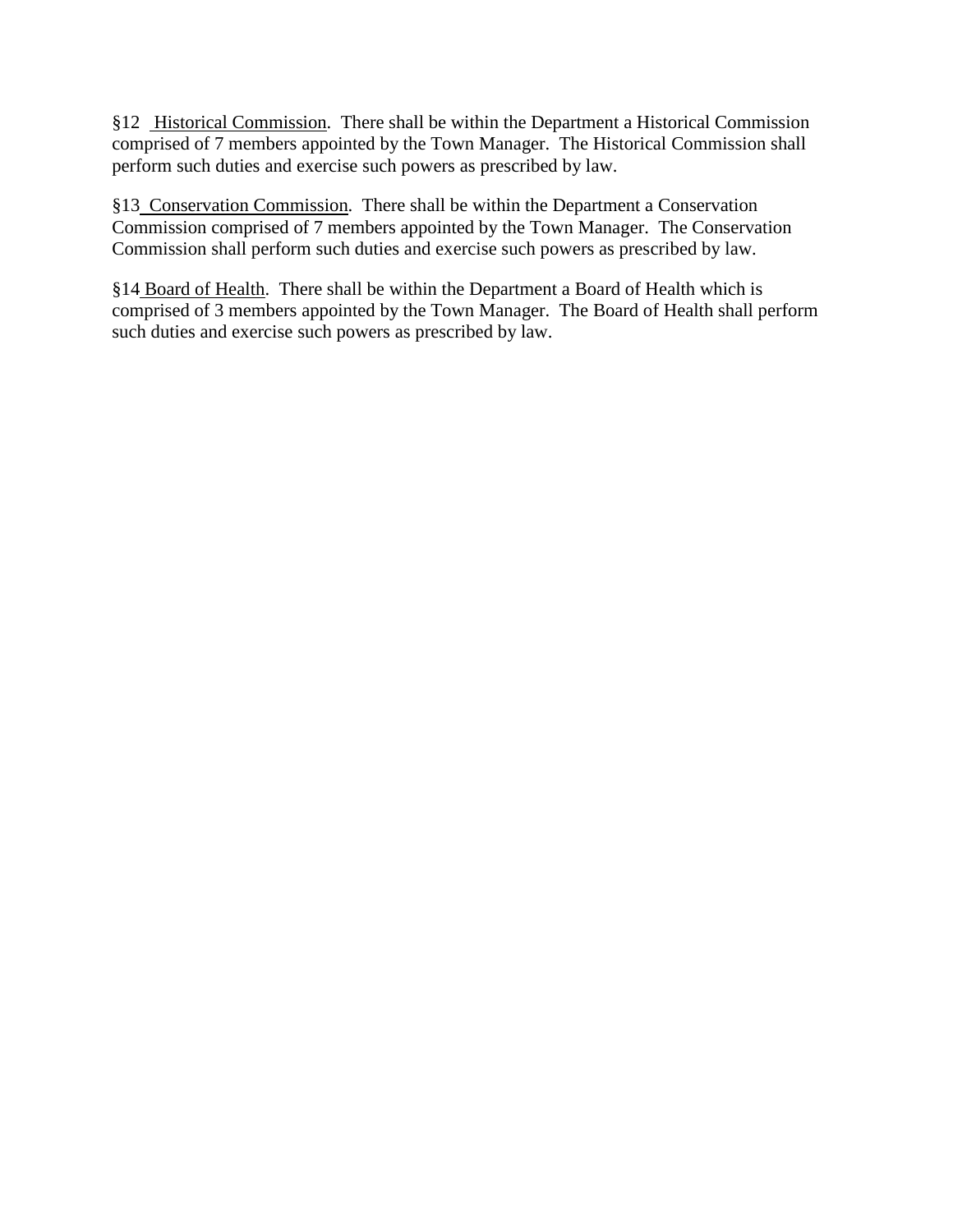Chapter 3, Department of Public Works

- §1. Establishment
- §2. Function
- §3. Head of the Department
- §4. Duties and Responsibilities of the Director
- §5. Authorized Positions; Appointment of Personnel
- §6. Organization of Department
- §7. Duties and Responsibilities of Division Heads
- §8. Parks, Recreation and Cemetery Division
- §9. Highway Division
- §10. Sewer Division
- §11. Engineering Division
	- §11a. Stormwater Unit

Related Boards and Commissions

- §12. Board of Cemetery Commissioners.
- §13. Parks Commission.
- §14. Board of Sewer Commissioners.

#### §1 Establishment

Under Authority of Chapter 8 of the Acts of 2009 (Charter of the Town of Auburn), Section 3.06(b), there is hereby established under the jurisdiction of the Town Manager a department of the Town to be known as the Department of Public Works, to be known as "Department of Public Works."

§2 Function

It shall be the function of the Department to maintain capital facilities, and provide services and perform functions related to parks, cemetery, recreation, forestry, stormwater, sanitary sewer, landfill, bridges, dams, highways, streets and sidewalks, for the Town.

§3 Head of the Department

The Department shall be headed by the Director of Public Works who shall be appointed by the Town Manager, subject to confirmation by the Board of Selectmen. The Director shall serve at the pleasure of, the Town Manager.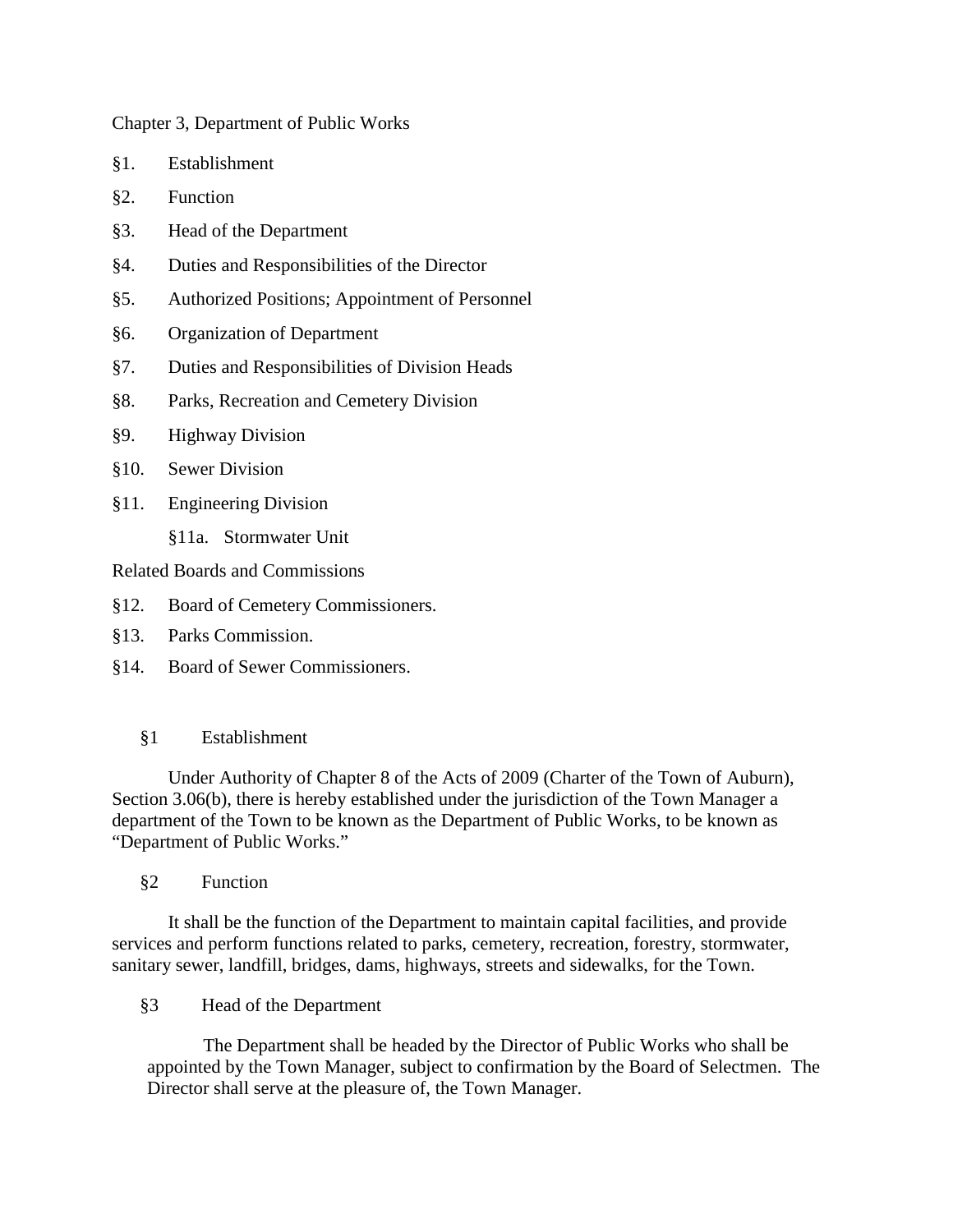§4 Duties and Responsibilities of the Director. The Director shall have the following duties and responsibilities:

- (1) management responsibility and general supervision over the programs, services, operations, activities and facilities of the Department;
- (2) supervise the personnel in the Department; assign tasks and establish priorities, deadlines and work schedules; approve requests for vacation leave and other leaves; train employees in the specialized tasks of the Department; evaluate the performance of individual employees in the Department, recommend promotions and honors and discipline personnel at any level up to and including suspensions for no more than five working days;
- (3) keep the Town Manager informed of the activities and needs of the Department and provide the Town Manager with information developed by the Department which would have a material impact on the financial condition of the Town;
- (4) coordinate with the Town Manager prior to changing any existing policy or initiating any new program or service within the Department;
- (5) prepare prompt and thorough responses to requests for reports, memoranda, opinions or other documents or actions as may be requested by the Town Manager;
- (6) perform such other tasks and functions as may be requested by the Town Manager;
- (7) ensure that all actions of the department are taken in accordance with all executive orders and administrative directives issued by the Town Manager, the financial procedures established by the Town Manager and the Town Accountant, the provisions of the Charter, bylaws, the Constitutions and laws of the Commonwealth and the United States of America;
- (8) have care, custody and control of the property, including real property and personal property as has been, or may be, allocated to the Department under law;
- (9) determine the priorities of the Department and to prepare long-range strategic plans and objectives consistent with the strategic direction of the Town Manager;
- (10) prepare, monitor and administer the budget for the department, which shall include salary, ordinary maintenance, and capital expenditures, in accordance with the format prescribed and the directives issued by the Town Manager;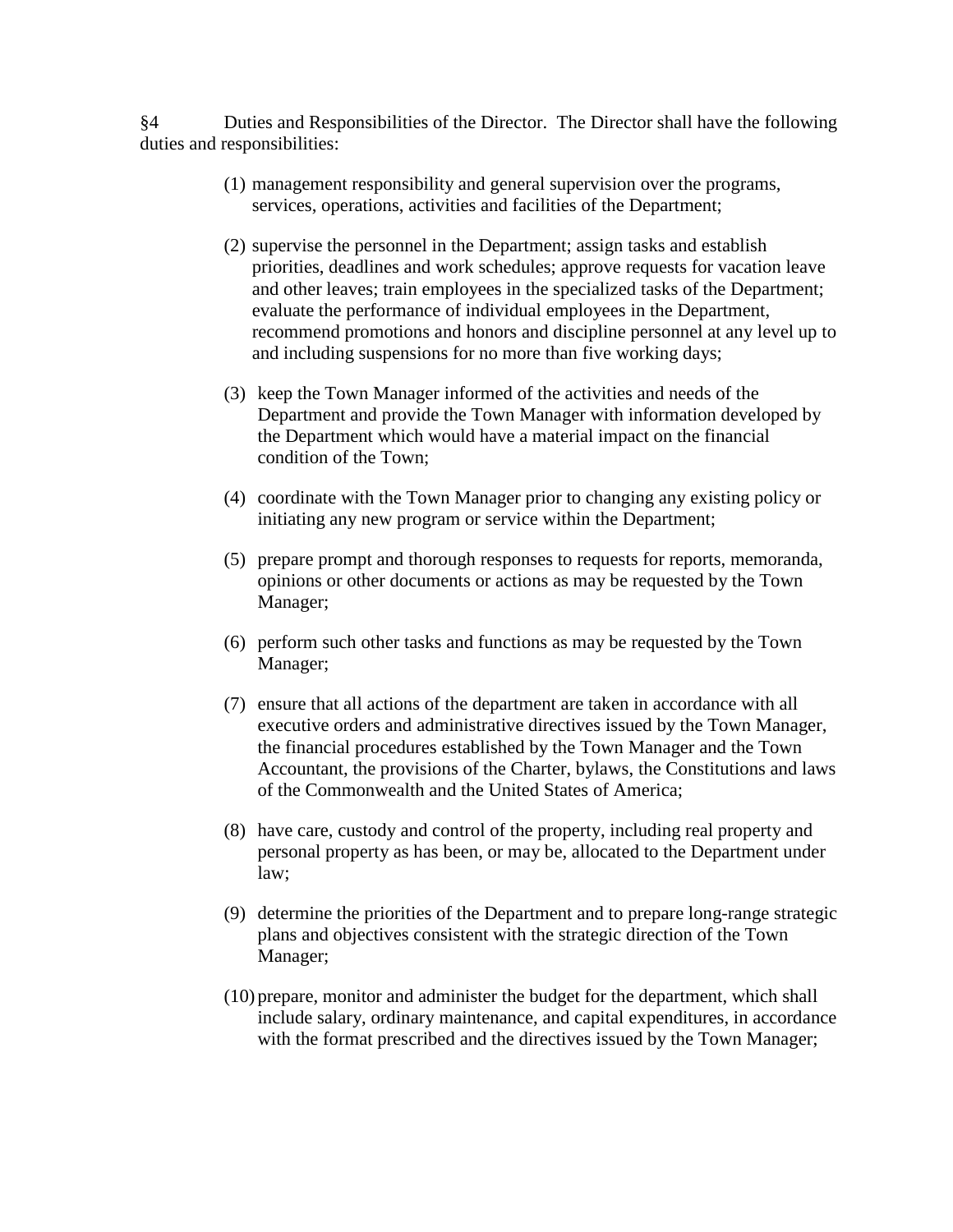- (11) prepare, implement, evaluate and improve Department operations, programs and projects in accordance with the goals and objectives established for the Department by the Town Manager.
- (12) perform related duties as assigned by the Town Manager.
- §5 Authorized Positions; Appointment of Personnel

(a) *Table of Authorized Positions*. The Department shall consist of Director, Assistant Director, and such other positions authorized by the annual Town budget, as the same may be amended from time to time.

(b) *Appointment of Personnel*. Each position in the Department shall be filled by appointment of the Town Manager and each such appointee shall, unless otherwise expressly provided by law, serve at the pleasure of the Town Manager.

#### §6 Organization of Department

Establishment of Divisions. The Department shall be organized into the following Divisions for the following purposes:

*Parks, Recreation, and Cemetery Division*. To manage, develop and improve the parks, recreation and forestry facilities and services of the Town, to plan, implement and manage the recreation and cultural activities of the Town; and to operate and maintain Town cemeteries as facilities for public and private internments;

*Highway Division*. To manage and maintain all highways, streets, sidewalks and bridges belonging to the Town, including related snow removal and pavement marking operations; and to manage, the garage and other miscellaneous activities of the Department;

*Sewer Division*. To operate and manage the sanitary sewer facilities and other miscellaneous activities of the Division;

*Engineering Division*. To provide engineering services for streets, sidewalks, bridges, dams, landfill, sewer facilities, and stormwater infrastructure. Responsibilities also include review of plan submittals and permitting issues and for the Conservation Commission, Planning Board, Zoning Board and other Town capital facility projects as directed; to develop and manage the regulations governing traffic and parking in the Town and provide traffic planning analysis and recommendations.

§7 Duties and Responsibilities of Division Heads. The head of each division shall also have the duty and responsibility to:

- (1) administer their Division;
- (2) assist the Director in the performance of the duties and responsibilities of the head of the Department and perform such other duties as may be assigned or requested by the Director or otherwise prescribed by law;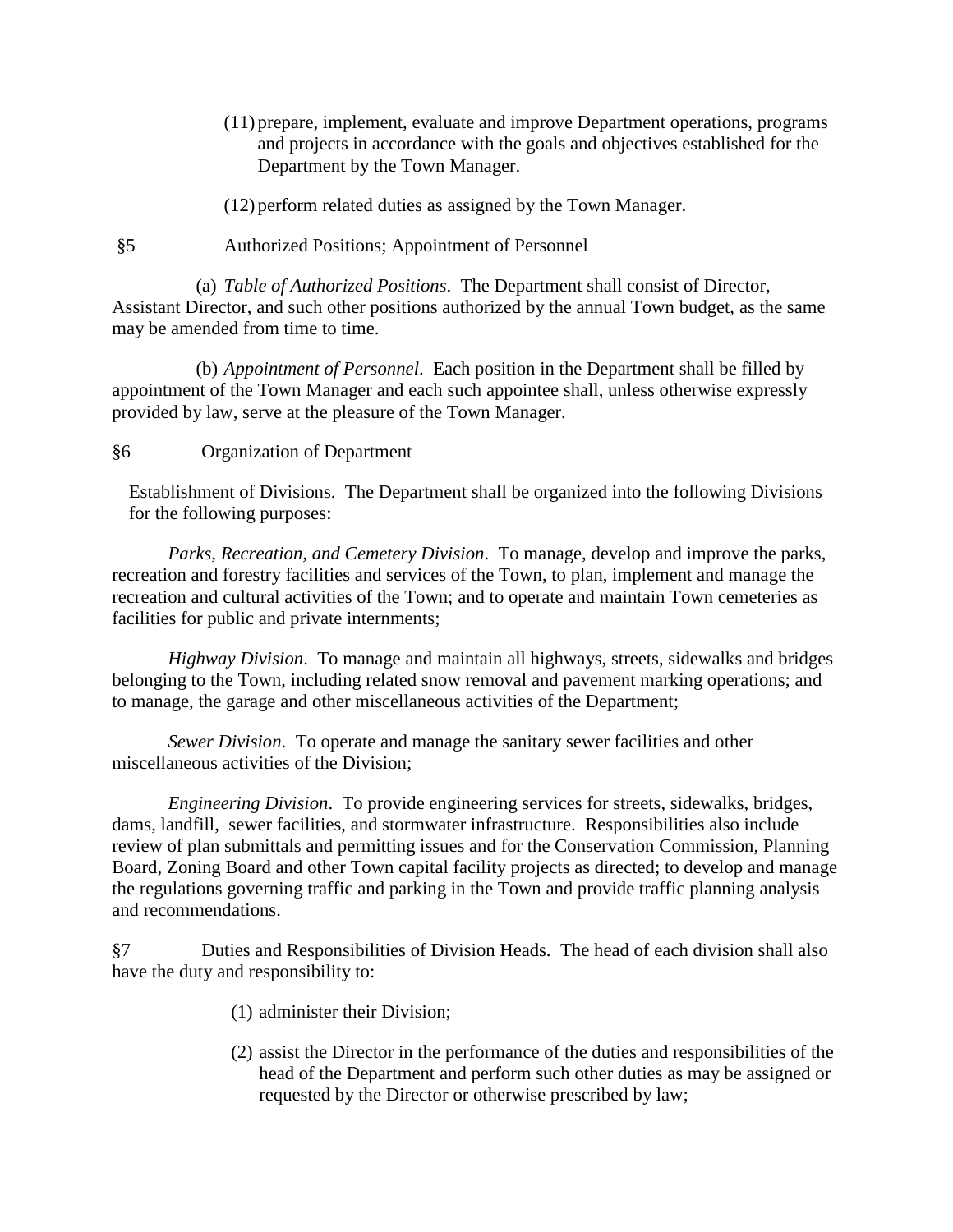- (3) administer the budget for the Division in accordance with the policies and requirements of the Town Manager, Chief Financial Officer, or the Town Accountant.
- (4) supervise the personnel assigned to the Division by assigning tasks and establishing work priorities, deadlines and work schedules for employees in the Division; evaluating the performance of individual employees in the Division, recommending promotions and honors, and disciplining personnel at any level authorized by the Director, up to and including suspensions for no more than five working days;
- (5) administer contracts concerning matters under the responsibility of the Division and payable from funds appropriated to the Division;
- (6) keep the Director informed of all matters pertaining to the activities, operations, programs, services, personnel, expenditures and receipts of the Division;
- (7) recommend to the Director the rules, policies and practices governing the operations of the Division;
- (8) prepare, implement and evaluate Division operations, programs, and projects in accordance with the goals and objectives established for the Division by the Director;
- (9) ensure that all actions of the Division are taken in accordance with all applicable laws, by-laws, regulations, contractual obligations, Town executive orders and policies (including the financial procedures established by the Town Accountant) and the directives of the Director;
- (10)make recommendations to the Director on changing or initiating any policy, operation, program or service to the public;
- (11) prepare prompt and thorough responses to requests for reports, memoranda, opinions or other documents or actions as may be requested by the Director;
- (12)maintain any property assigned to the Division by the Director; and
- (13) perform related Division duties as assigned by the Director.
- §8 Parks, Recreation and Cemetery Division

(a) Division Head. The Parks, Recreation, and Cemetery Superintendent shall head the Division and shall be appointed by, and serve at the pleasure of, the Town Manager.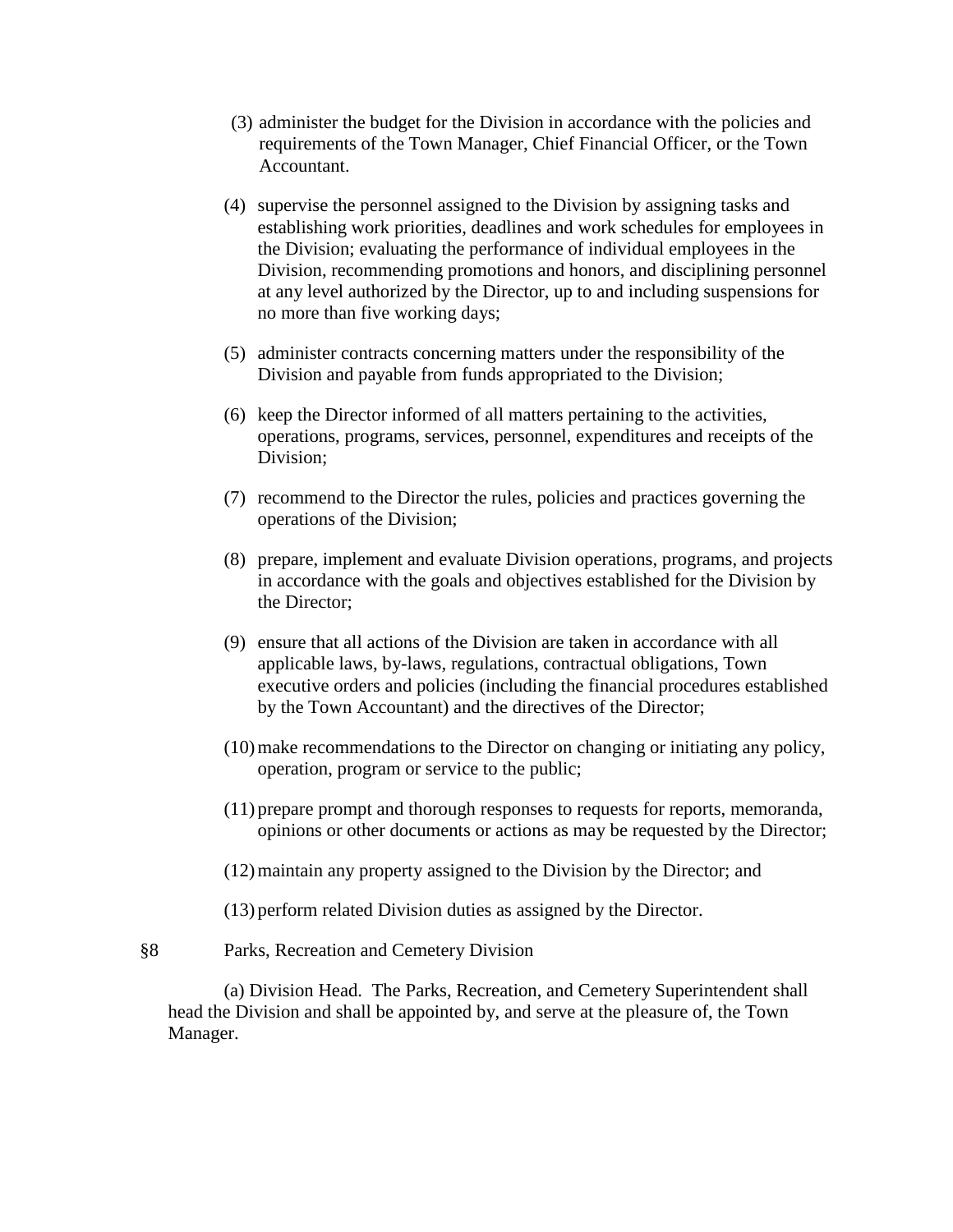(b)Duties and Responsibilities. The Superintendent shall perform the duties and responsibilities of parks, recreation, forestry, and cemetery services for the Town in accordance with this Chapter.

§9 Highway Division

(a)Division Head. The Highway Superintendent shall head the Division and shall be appointed by, and serve at the pleasure of, the Town Manager.

(b)Duties and Responsibilities. The Superintendent shall perform the duties and responsibilities of highway services for the Town in accordance with this Chapter.

§10Sewer Division

(a)Division Head. The Sewer Superintendent shall head the Division and shall be appointed by, and serve at the pleasure of, the Town Manager.

(b)Duties and Responsibilities. The Superintendent shall perform the duties and responsibilities of sewer services for the Town in accordance with this Chapter.

§11Engineering Division

(a) Division Head. The Town Engineer shall head the Division and shall be appointed by, and serve at the pleasure of, the Town Manager.

 (b)Duties and Responsibilities. The Town Engineer shall perform the duties and responsibilities of engineering services for the Town in accordance with this Chapter.

§11a. Stormwater Unit. The Unit shall provide stormwater services to the Town under the supervision of the Town Engineer.

Related Boards and Commissions:

- §12Board of Cemetery Commissioners. There shall be within the Department a Board of Cemetery Commissioners composed of 3 members appointed by the Town Manager. The Board of Cemetery Commissioners shall perform such duties and exercise such powers as prescribed by law.
- §13Parks Commission. There shall be within the Department a Parks Commission composed of 3 members appointed by the Town Manager. The Parks Commission shall perform such duties and exercise such powers as prescribed by law.
- §14Board of Sewer Commissioners. There shall be within the Department a Board of Sewer Commissioners composed of 3 members appointed by the Town Manager. The Board of Sewer Commissioner shall perform such duties and exercise such powers as prescribed by law.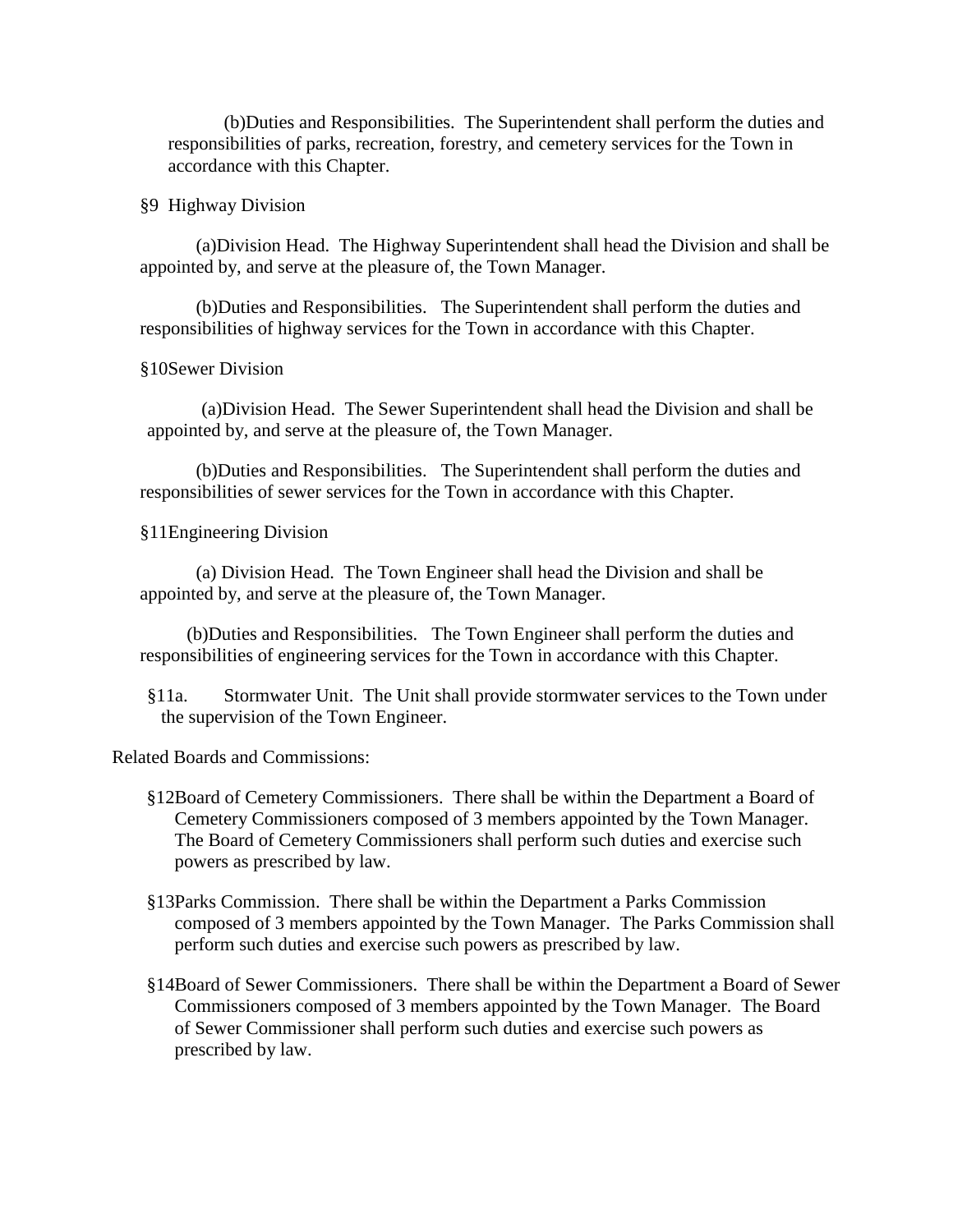#### Chapter 4, Human Resources Department

- §1. Establishment
- §2. Function
- §3. Authorized Positions; Appointment of Personnel
- §4. Head of the Department
- §5. Duties and Responsibilities of the Director

#### §1 Establishment

Under Authority of Chapter 8 of the Acts of 2009 (Charter of the Town of Auburn), Section 3.06(b), there is hereby established under the jurisdiction of the Town Manager a department of the Town to be known as the Human Resources Department.

# §2 Function

It shall be the function of the Department to administer the human resources activities of the Town, including personnel administration, equal opportunity, group insurance, employee training and education, workers' compensation and injured-on-duty administration, and the administration of the board and commission application and appointment process.

§3 Authorized Positions; Appointment of Personnel

# *Table of Authorized Positions*

(a) The Department shall consist of a Director of Human Resources and such other positions as authorized by the annual Town budget, as the same may be amended from time to time.

# *Appointment of Personnel*

(b) Each position in the Department shall be filled by appointment of the Town Manager and each such appointee shall, unless otherwise expressly provided by law, serve at the pleasure of the Town Manager.

# §4 Head of the Department

The Department shall be headed by the Director of Human Resources who shall be appointed by the Town Manager, subject to confirmation by the Board of Selectmen. The Director shall serve at the pleasure of, the Town Manager. The Town Manager may designate herself as the Director of Human Resources.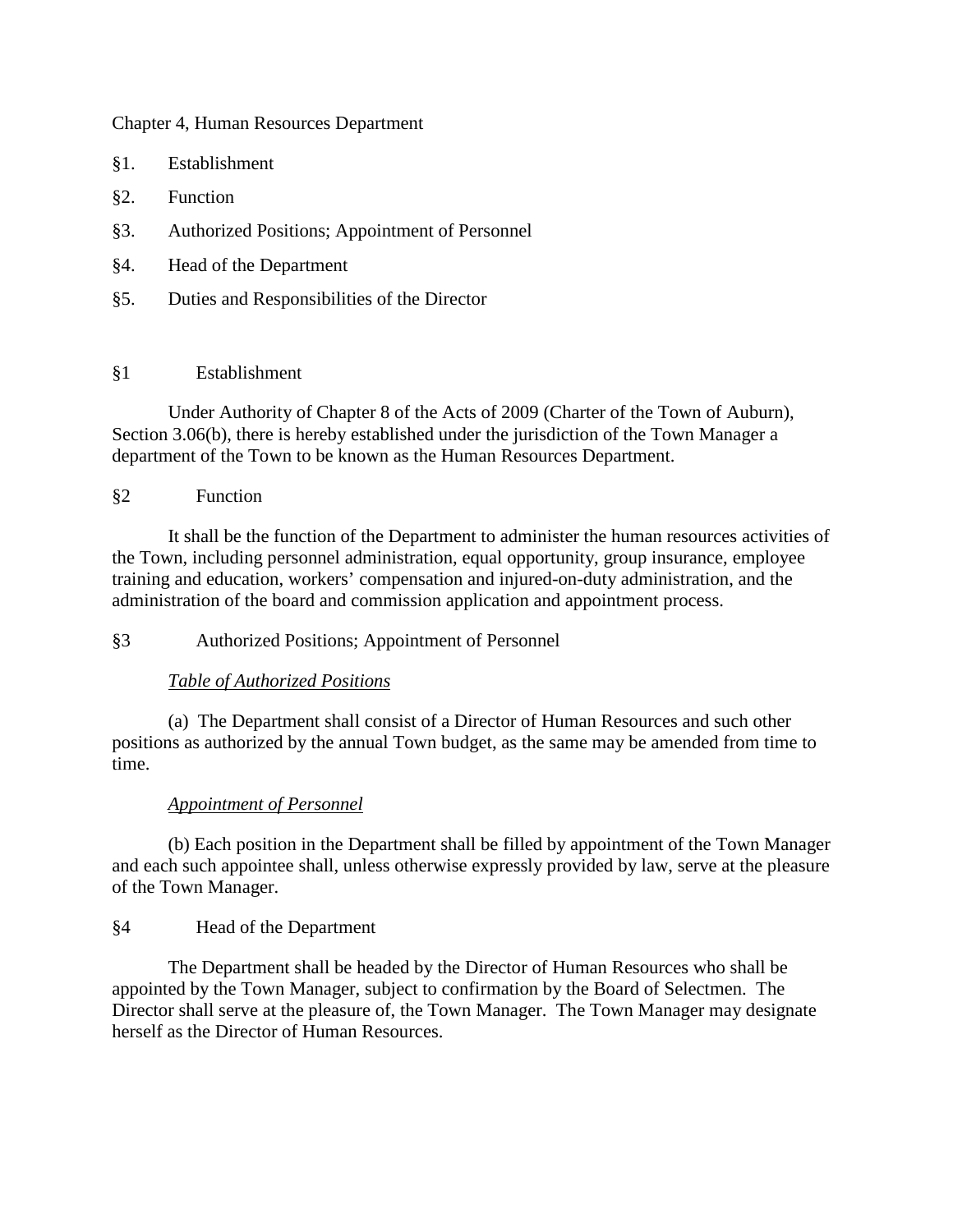§5 Duties and Responsibilities of the Director

(a) General Duties and Responsibilities. The Director of Human Resources shall be responsible for the performance of the duties and responsibilities of the Department and shall:

(1)have management responsibility and general supervision over the programs, services, operations, activities and facilities of the Department;

(2)supervise the personnel in the Department, assign tasks and establish priorities, deadlines and work schedules; approve requests for vacation leave and other leave; train employees in the specialized tasks of the Department; evaluate the performance of individual employees in the Department, recommend promotions and honors, and discipline personnel at any level including suspensions for no more than five working days;

(3)keep the Town Manager informed of the activities and needs of the Department;

(4)coordinate with the Town Manager prior to changing any existing policy or initiating any new program of service within the Department;

(5)prepare prompt and thorough responses to requests for reports, memoranda, opinions or other documents or actions as may be requested by the Town Manager;

(6)perform such other tasks and functions as may be requested by the Town Manager;

(7)ensure that all actions of the Department are taken in accordance with all executive orders and administrative directives issued by the Town Manager, the Financial procedures established by the Town Manager and the Town Accountant, the Charter, bylaws, the Constitutions and laws of the Commonwealth and the United States of America;

(8)have care, custody and control of the property, including real property and personal property as has been, or may be, allocated to the Department under law;

(9)determine the priorities of the Department and to prepare long-range strategic plans and objectives consistent with the strategic direction of the Town Manager;

(10)prepare, monitor and administer the budget for the Department, which shall include salary, ordinary maintenance, and capital expenditures, in accordance with the format prescribed and the directives issued by the Town Manager;

(11)prepare, implement, evaluate and improve Department operations, programs and projects in accordance with the goals and objectives established for the Department by the Town Manager; and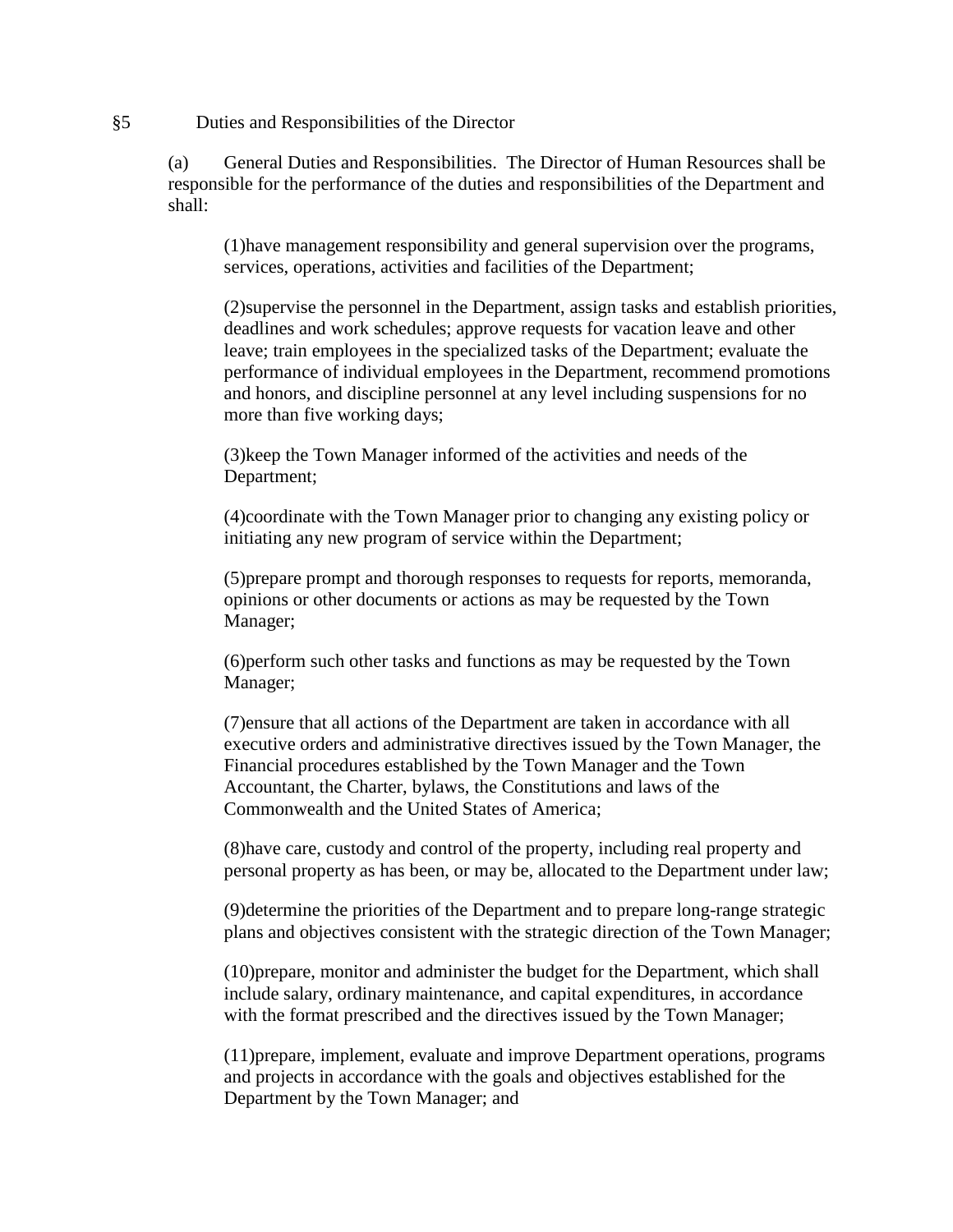(12)perform related duties as assigned by the Town Manager.

(b)Specific Duties and Responsibilities. The Director of Human Resources shall:

(1) act as the personnel administrator under authority delegated to the Town Manager;

(2) plan, administer and direct all phases of the personnel plan, including wage and salary administration, position classification, sick and vacation leave, accident prevention and safety programs, physical examination program, personnel transactions and record keeping in accordance with the applicable rules and regulations, by-laws and statutes;

(3) review and advise the Chief Financial Officer on all Departmental requests for personnel and determine before any employee shall be hired, reinstated, promoted or transferred that:

- (A)there exists a vacant position in the table of authorized positions for such employee;
- (B) the proposed salary for such employee is in accordance with the salary plan;
- (C) there is compliance with applicable laws, including the civil service laws, rules and regulations, and equal opportunity; and
- (D) the Town Manager has approved such employment;
- (4) develop and revise personnel policies and practices and recommend same to the Town Manager;
- (5) advise and inform Town department heads, officials and employees, and other interested parties, relative to all aspects of the human resources programs and activities;
- (6) administer the grievance procedure for employees;
- (7) administer the disciplinary system of the Town at all levels below the Town Manager;
- (8) administer the personal property damage funds;
- (9) train and develop Town employees;
- (10) serve as the Town Manager's advisor on equal opportunity matters;
- (11) implement the policy of equal employment opportunities;
- (12) coordinate the activities of Town physicians;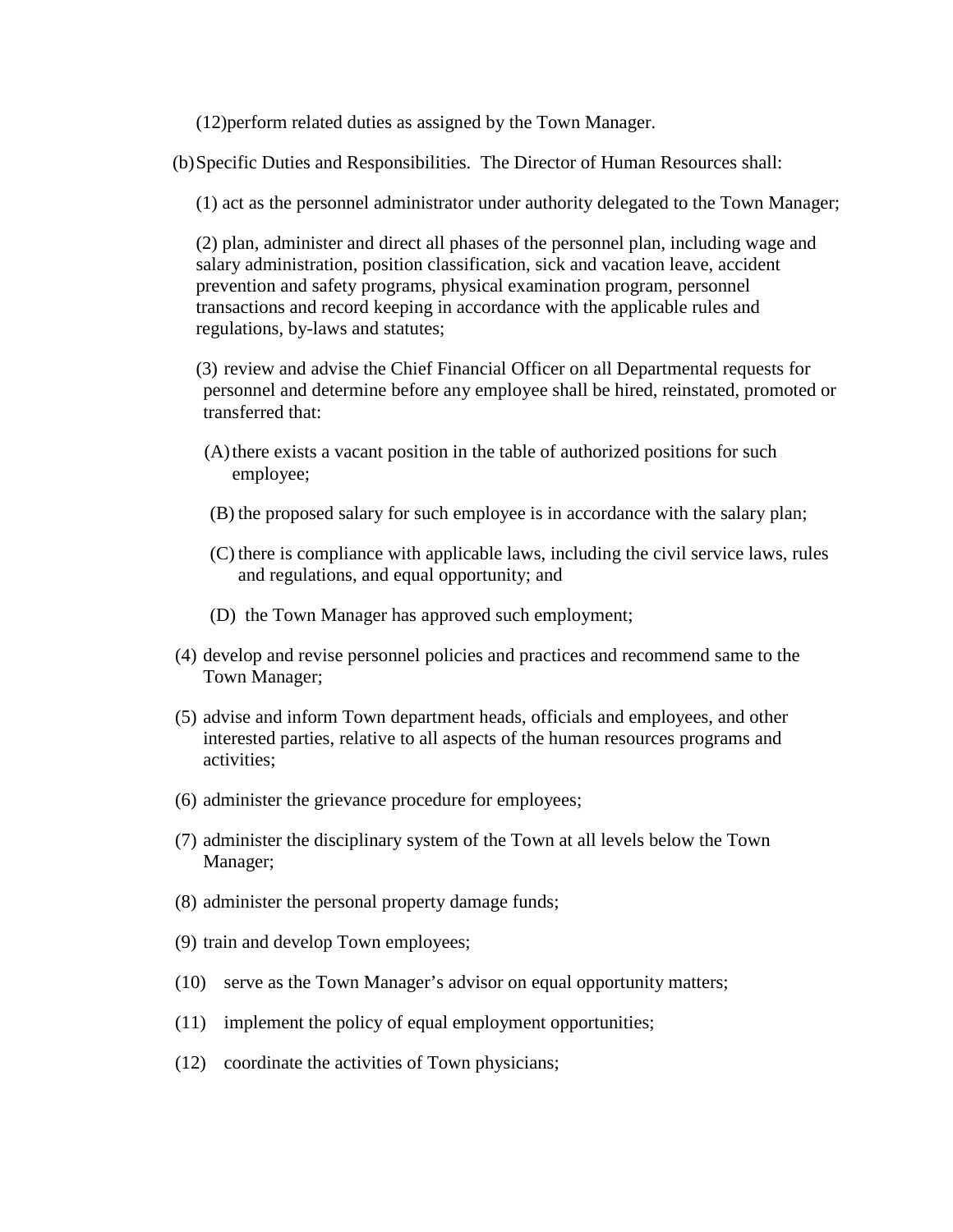(13) administer, review, monitor, evaluate and investigate workers' compensation claims (G.L. Chapter 152) filed by Town employees;

(14) administer, review, monitor, evaluate and investigate injured-on-duty claims (G.L. Chapter 41, S. 111F) filed by Town employees;

(15) administer the Town's light duty programs;

(16) comply with all reporting requirements of the Division of Industrial Accidents and make appropriate presentations to that division;

(17) review all applications for disability retirements;

(18) request labor counsel to provide legal representation in all cases where Human Resources is involved with the case;

- (19) provide equal opportunity technical assistance to Town Department heads;
- (20) serve as the Town Manager's coordinator on §504 of the Rehabilitation Act of 1973;
- (21) administer the group health and life insurance programs by:
	- (A)authorizing and preparing all payments of premiums and cost reimbursement to the Town's insurance carriers and computing the shares due from the employees' account and the Town's account and coordinating matters involving payroll deductions and cash payments with the Town treasurer/collector;

(B)processing and approving all changes to existing group memberships and maintaining records of such members;

(C) administering policies and procedures related to the delivery of group health insurance benefits;

(D)resolving problems of group membership and coverage which may be encountered by Town subscribers and processing any necessary forms to correct problems;

- (E) providing clear and comprehensive information to employees, retirees and departments concerning their benefits and options and advising employees and retirees on matters related to group insurance;
- (F) propose, research, evaluate and implement programs and systems concerning cost control and containment in the areas of group insurance, workers' compensation and injured-on-duty;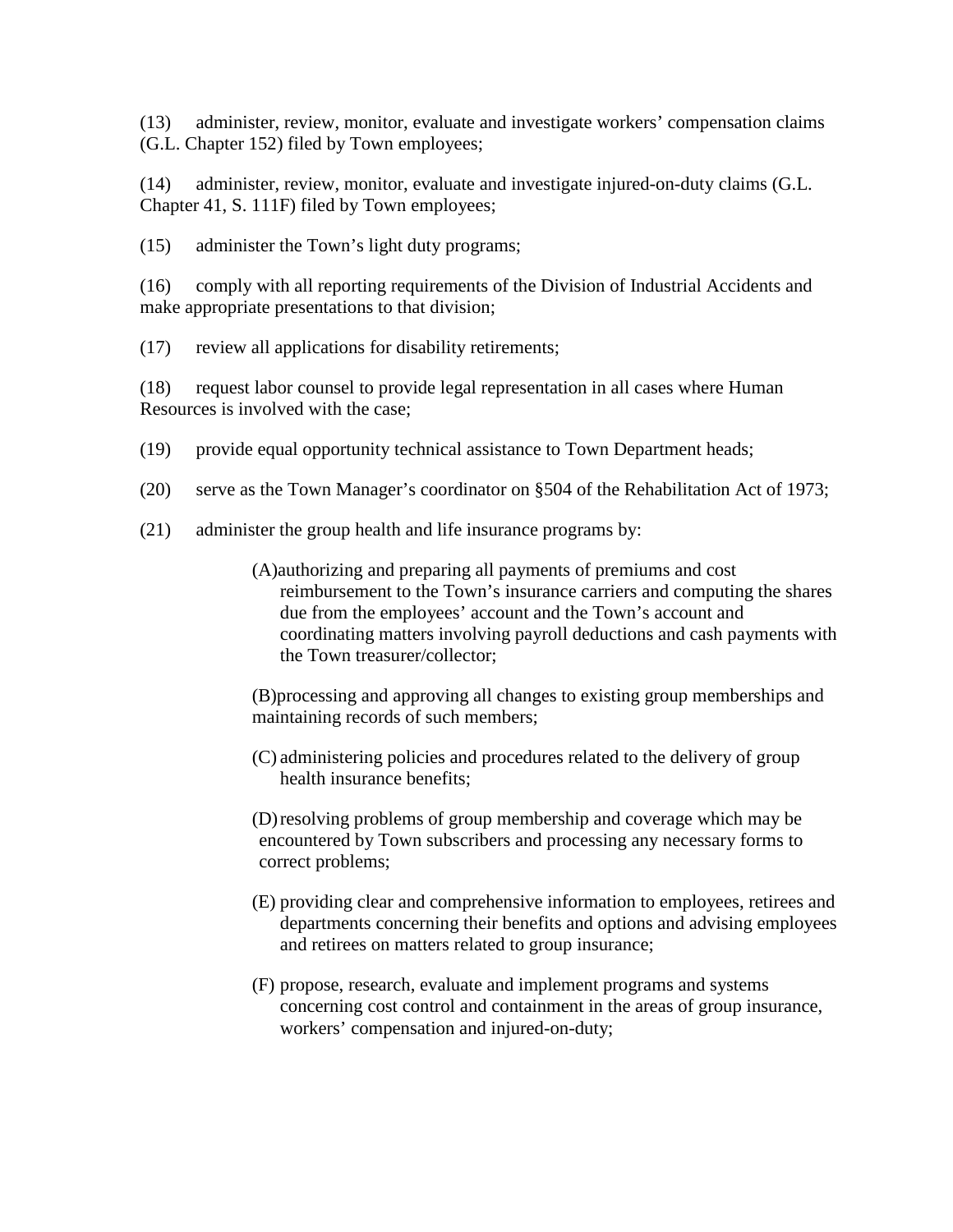(G)review contracts and proposals from insurance carriers and provide recommendations to the Town Manager regarding rates and terms of contracts.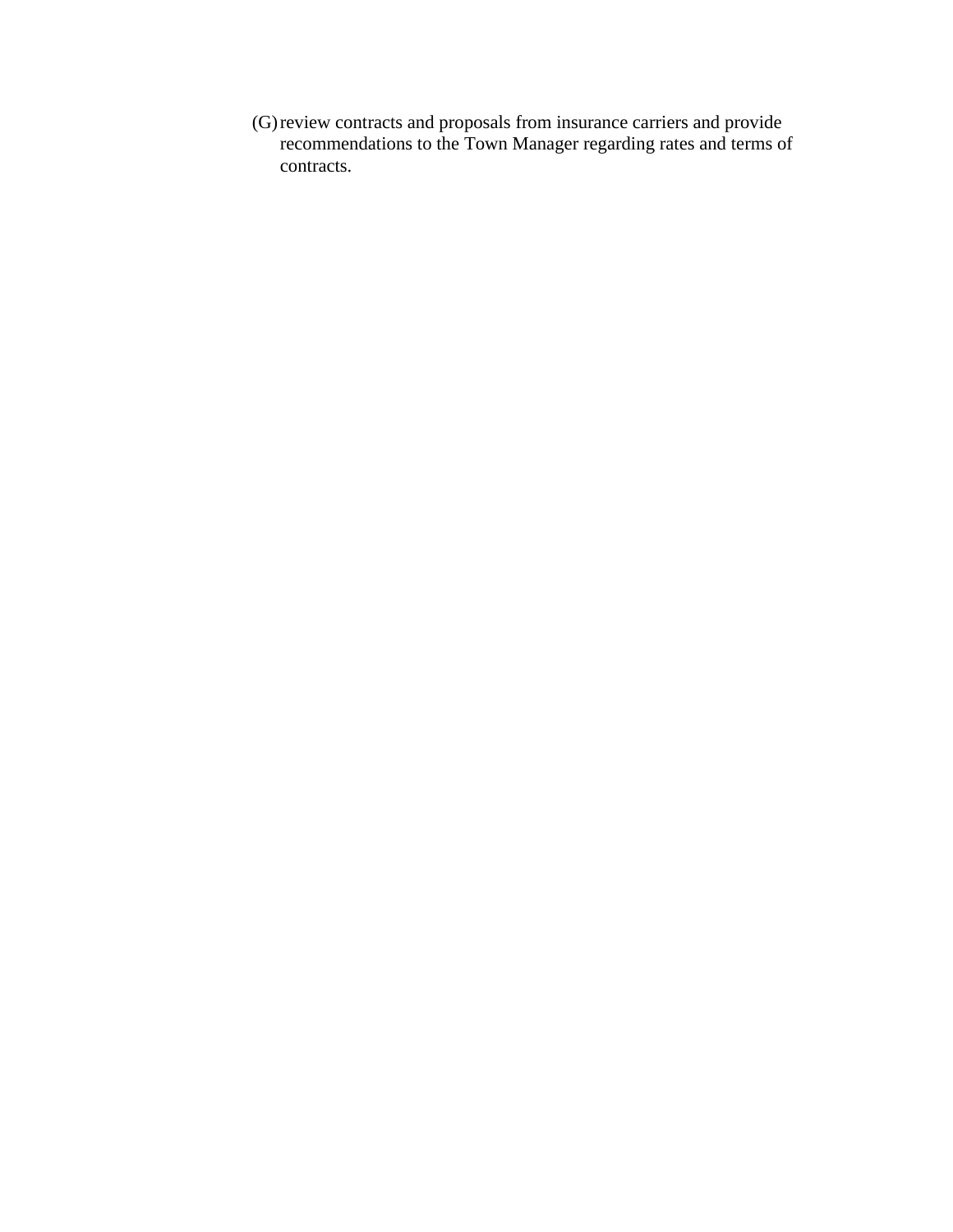#### Chapter 5, Department of Finance

| $§1$ . | Establishment                                  |
|--------|------------------------------------------------|
| §2.    | Function                                       |
| §3.    | Head of the Department                         |
| §4.    | Authorized Positions; Appointment of Personnel |
| §5.    | Organization of Department                     |
| §6.    | Duties and Responsibilities of Division Heads  |
| §7.    | <b>Assessing Division</b>                      |
| §8.    | <b>Accounting Division</b>                     |
| §9.    | <b>Treasury and Collections Division</b>       |

Related Boards and Commissions:

§10. Board of Assessors

#### §1. Establishment

Under Authority of Chapter 8 of the Acts of 2009 (Charter of the Town of Auburn), Section 3.06(b), there is hereby established under the jurisdiction of the Town Manager a Department of the Town to be known as the Finance Department

#### §2. Function

It shall be the function of the Department to provide the financial services of the Town, including the preparation and administration of the Town budget, the assessment and collection of all Town taxes, excises, betterments, assessments, fees, fines and penalties, process and administer, as assigned, contracts for the acquisition of goods, supplies, services and property, the application for grants from any source and the management of the electronic information communications and processing systems, and the disbursement of funds.

# §3. Head of the Department

(a) Department Head. The Department shall be headed by the Chief Financial Officer of the Town who shall be appointed by the Town Manager, subject to confirmation by the Board of Selectmen. The Director shall serve at the pleasure of the Town Manager.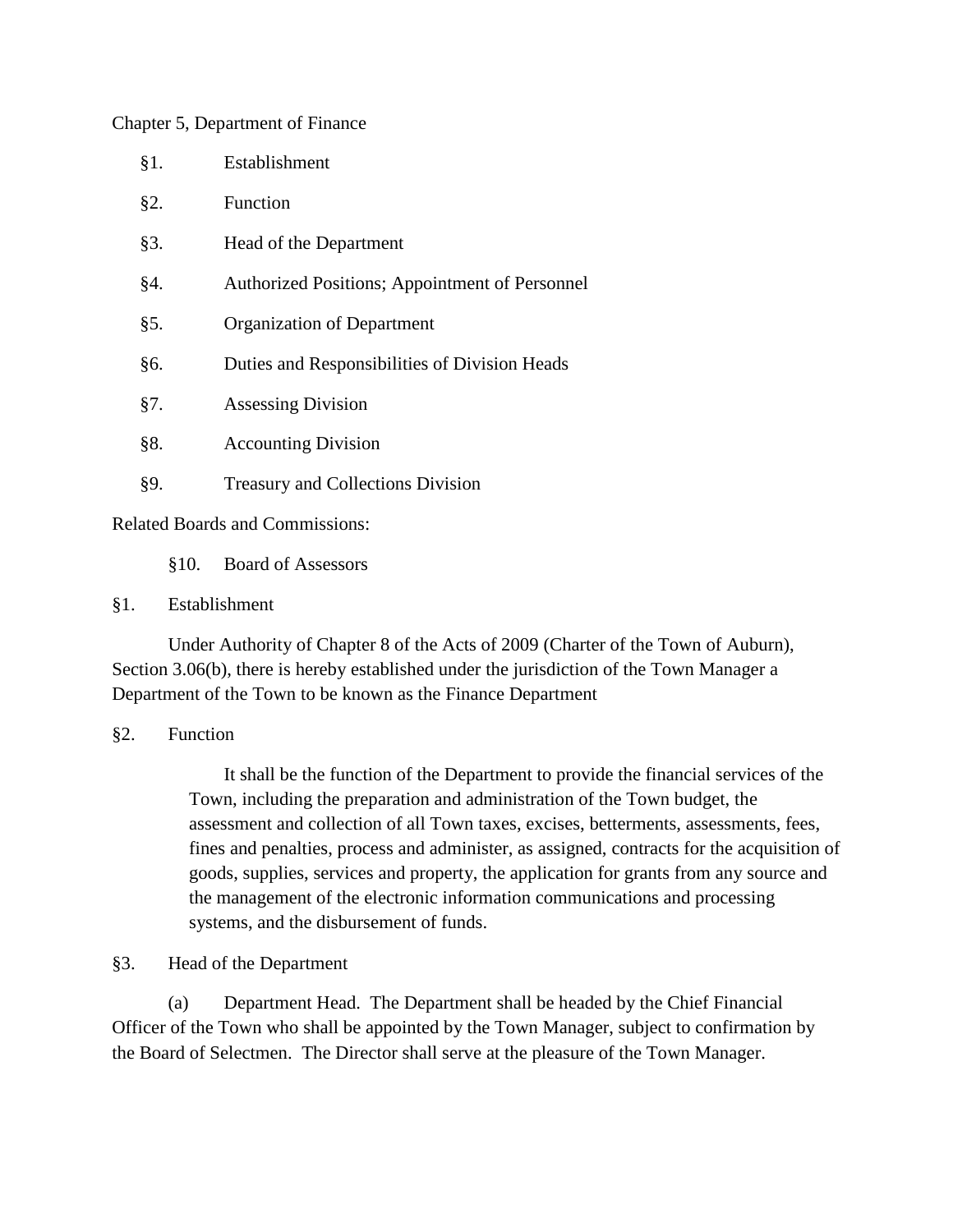(b) Duties and Responsibilities. The Chief Financial Officer shall perform the following duties and responsibilities:

> (1) management and general supervision over the functions, programs, services, operations, activities and facilities of the Department;

(2) supervise the personnel in the Department; assign tasks and establish priorities, deadlines and work schedules; approve requests for vacation leave and other leave; train employees in the specialized tasks of the Department; evaluate the performance of individual employees in the Department, recommend promotions and honors, and discipline personnel at any level including suspensions for no more than five working days;

(3) keep the Town Manager informed of the activities and needs of the Department and provide the Town Manager with information developed by the Department which would have a material impact on the financial condition of the Town;

(4) coordinate with the Town Manager prior to changing any existing policy or initiating any new program or service within the Department;

(5) prepare prompt and thorough responses to requests for reports, memoranda, opinions or other documents or actions as may be requested by the Town Manager;

(6) perform such other tasks and functions as may be requested by the Town Manager

(7) ensure that all actions of the Department are taken in accordance with all executive orders and administrative directives issued by the Town Manager, the financial procedures established by the Town Manager and the Town Accountant, Charter, Town by-laws, the Constitutions and laws of the Commonwealth and the United States of America;

(8) have care, custody and control of the property, including real property and, personal property, as has been, or may be, allocated to the Department under law;

(9) determine the priorities of the Department and to prepare long-range strategic plans and objectives consistent with the strategic direction of the Town Manager;

(10) prepare, monitor and administer the budget for the Department, which shall include salary, ordinary maintenance, and capital expenditures, in accordance with the format prescribed and the directives issued by the Town Manager;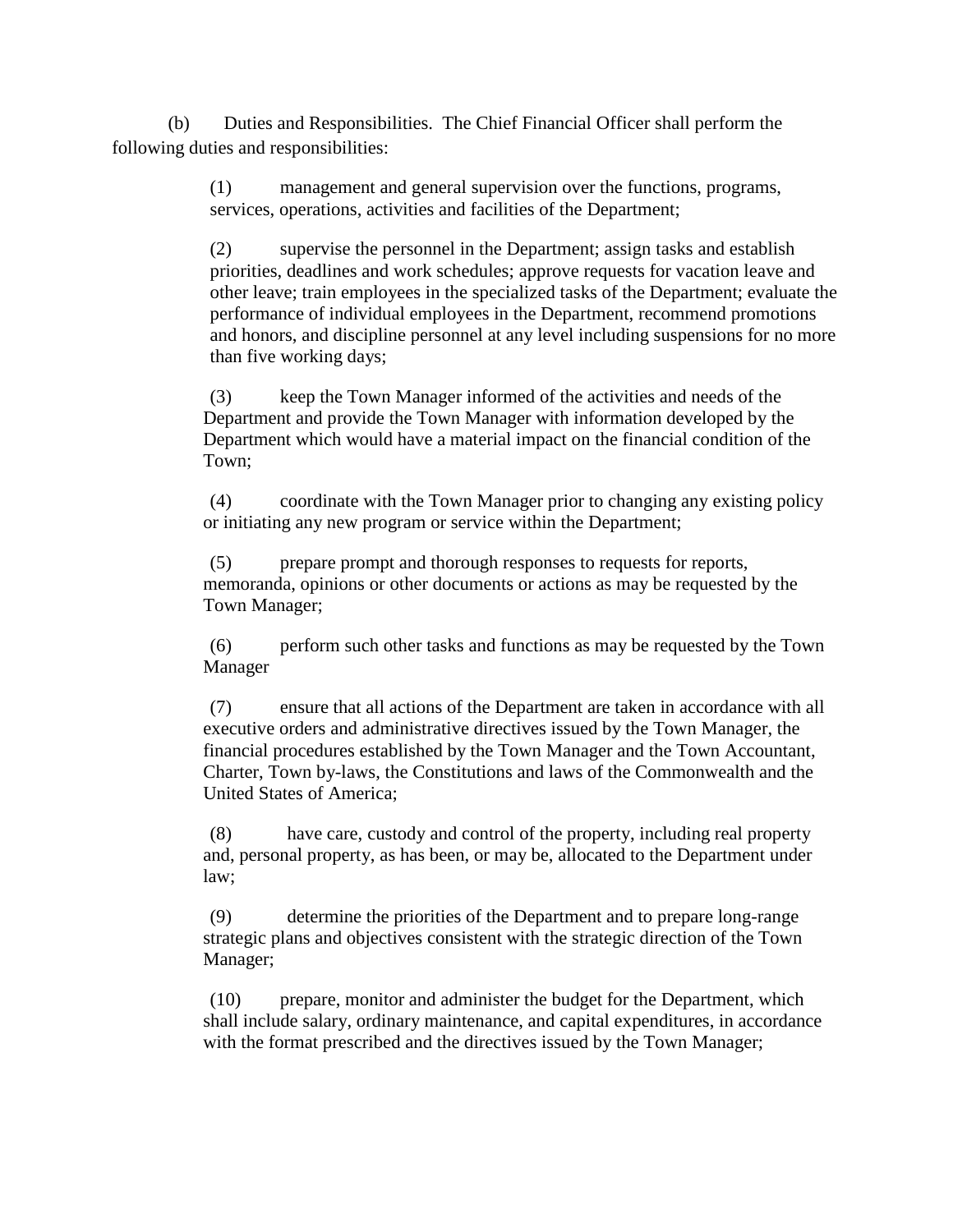(11) prepare, implement, evaluate and improve Department operations, programs and projects in accordance with the goals and objectives established for the Department by the Town Manager;

(12) perform related duties as assigned by the Town Manager.

#### §4. Authorized Positions

(a) *Table of Authorized Positions*. The Department shall consist of the Chief Financial Officer, Town Assessor, Town Treasurer/Collector and Town Accountant and such other personnel as authorized in the annual town budget, as the same may be amended from time to time.

(b) *Appointment of Personnel*. Each position in the Department shall be filled by appointment of the Town Manager, except for the Town Accountant, and each such appointee shall, unless otherwise expressly provided by law, serve at the pleasure of the Town Manager.

#### §5. Organization of Department

(a) Establishment of Divisions. The Department shall be organized into the following divisions for the following purposes:

Assessing Division. To provide tax assessment services for the Town.

Accounting Division. To prepare the Town operating and capital budgets, ensure that all expenditures conform to such budgets, to provide estimates of the cost of new programs or policy changes and to make projections concerning the financial health of the Town and to assist the Town Manager in the performance of finance duties and responsibilities and to oversee the preparation and filing of applications for grant funds for all Departments of the Town.

Treasury & Collections Division. To receive, collect, and disburse all funds of the Town in accordance with law.

§6 Duties and Responsibilities of Division Heads. The head of each division shall also have the duty and responsibility to:

(1) administer their Division;

(2) assist the Chief Financial Officer in the performance of the duties and responsibilities of the head of the Department and perform such other duties as may be assigned or requested by the Chief Financial Officer or otherwise prescribed by law;

(3) administer the budget for the Division, which shall include all items of salary, ordinary maintenance, and capital expenditures, in accordance with the policies and requirements of the Town Manager;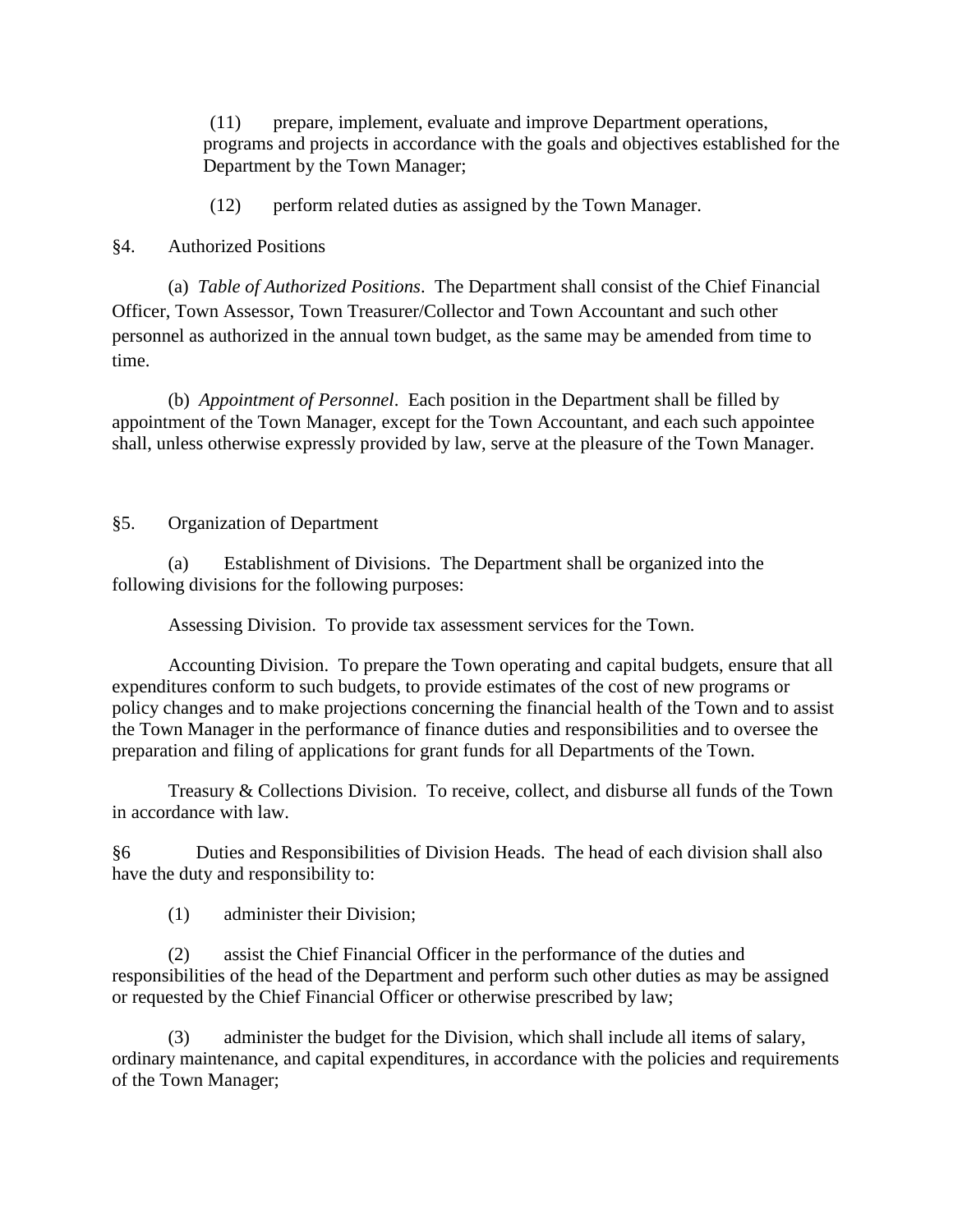(4) supervise the personnel assigned to the Division by assigning tasks and establishing work priorities, deadlines and work schedules for employees in the Division; evaluating the performance of individual employees in the Division, recommending promotions and honors and disciplining personnel at any level authorized by the Director, up to and including suspensions for no more than five working days;

(5) administer contracts concerning matters under the responsibility of the Division and payable from funds appropriated to the Division;

(6) keep the Chief Financial Officer informed of all matters pertaining to the activities, operations, programs, services, personnel, expenditures and receipts of the Division;

(7) recommend to the Chief Financial Officer the policies and practices governing the operations of the Department;

(8) prepare, implement and evaluate Division operations, programs, and projects in accordance with the goals and objectives established for the division by the Chief Financial Officer;

(9) ensure that all actions of the Division are taken in accordance with all applicable laws, by-laws, regulations, contractual obligations, Town executive orders and policies and the directives of the Chief Financial Officer;

(10) make recommendations to the Chief Financial Officer on changing or initiating any policy, operation, program or service to the public;

(11) prepare prompt and thorough responses to requests for reports, memoranda, opinions or other documents or actions as may be requested by the Chief Financial Officer;

(12) maintain any property assigned to the Division by the Chief Financial Officer; and

(13) perform related duties as assigned by the Chief Financial Officer.

§7. Assessing Division.

(a) Division Head. The Assessor shall head the Division and shall be appointed by the Town Manager and shall serve at her pleasure. The Assessor shall not be a member of the Board of Assessors.

(b) Duties and Responsibilities. The Assessor shall also have the following duties and responsibilities:

(1) make an assessment of all the taxable property in the Town and place the list of taxes together with itemized lists of real estate in duplicate, ready for mailing with the warrant for the collection of same, in the hands of the Town Treasurer within thirty days of the determination by the Town of the tax rate in each year and on or before the first day of every ensuing month lists of all additional or supplementary assessments made during the preceding month, together with warrant for their collection.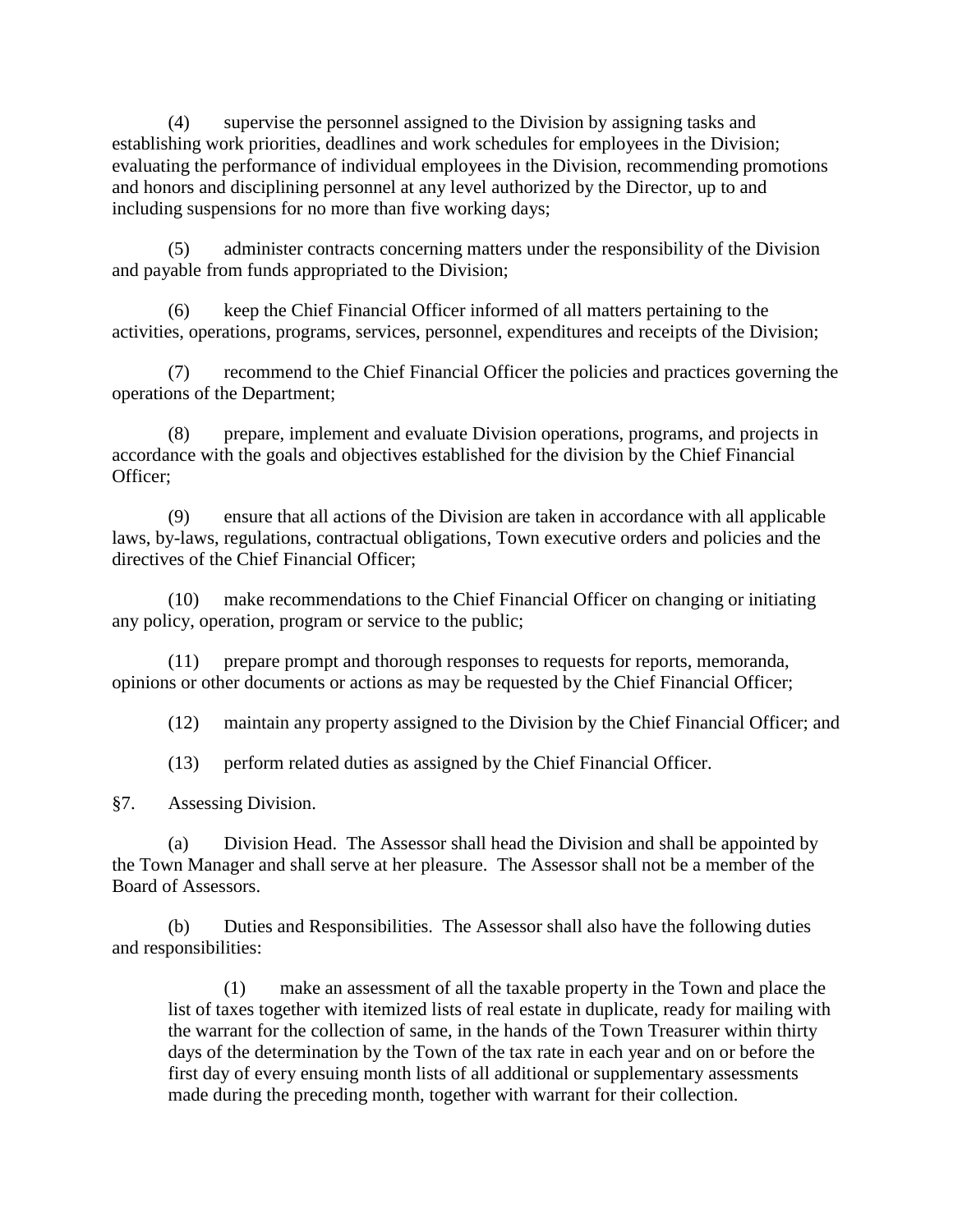(2) prepare lists of the amounts of taxes or abatements of taxes, including notations of the amounts thereof which have not been included in any previous statement, and provide copies of those lists to the Town Treasurer and Town Accountant.

(3) perform all duties prescribed by the general laws, including chapter 59,and any special act applicable to the Town;

#### §8. Accounting Division

(a) Division Head. The Accountant shall head the division and shall be appointed by the Board of Selectmen upon recommendation of the Town Manager

(b) Duties and Responsibilities. The Accountant shall be responsible for the performance of the functions of the Division and shall:

(1) assist the Chief Financial Officer in the preparation, submission and explanation of the annual budget and the annual capital outlay program;

(2) assist the Chief Financial Officer in the preparation and submission and explanation of any supplemental budget or transfer of appropriation;

(3) review all purchase orders, requests for personnel and capital expenditure requests;

(4) keep detailed records of all budget entries and transactions and the activities of the Division;

(5) manage the processing of payroll, purchasing, contracts; identify and prepare federal, state and private grant programs which could be employed to fund existing or new Town operations;

(6) advise Town departments of the eligibility requirements and deadlines and the operations requirements and obligations involved in any grant;

(7) advise the Chief Financial Officer and the department or division for which the grant is being sought of any financial obligations which would be placed upon the Town by acceptance of any particular grant;

assist the Department in obtaining the approval of the Town Manager and the Board of Selectmen prior to the filing of any grant application; and

(9) perform related duties as assigned by the Chief Financial Officer.

§9 Treasury & Collections Division

(a) Division Head. The Treasurer/Collector shall head the division and shall be appointed by the Town Manager and shall serve at her pleasure.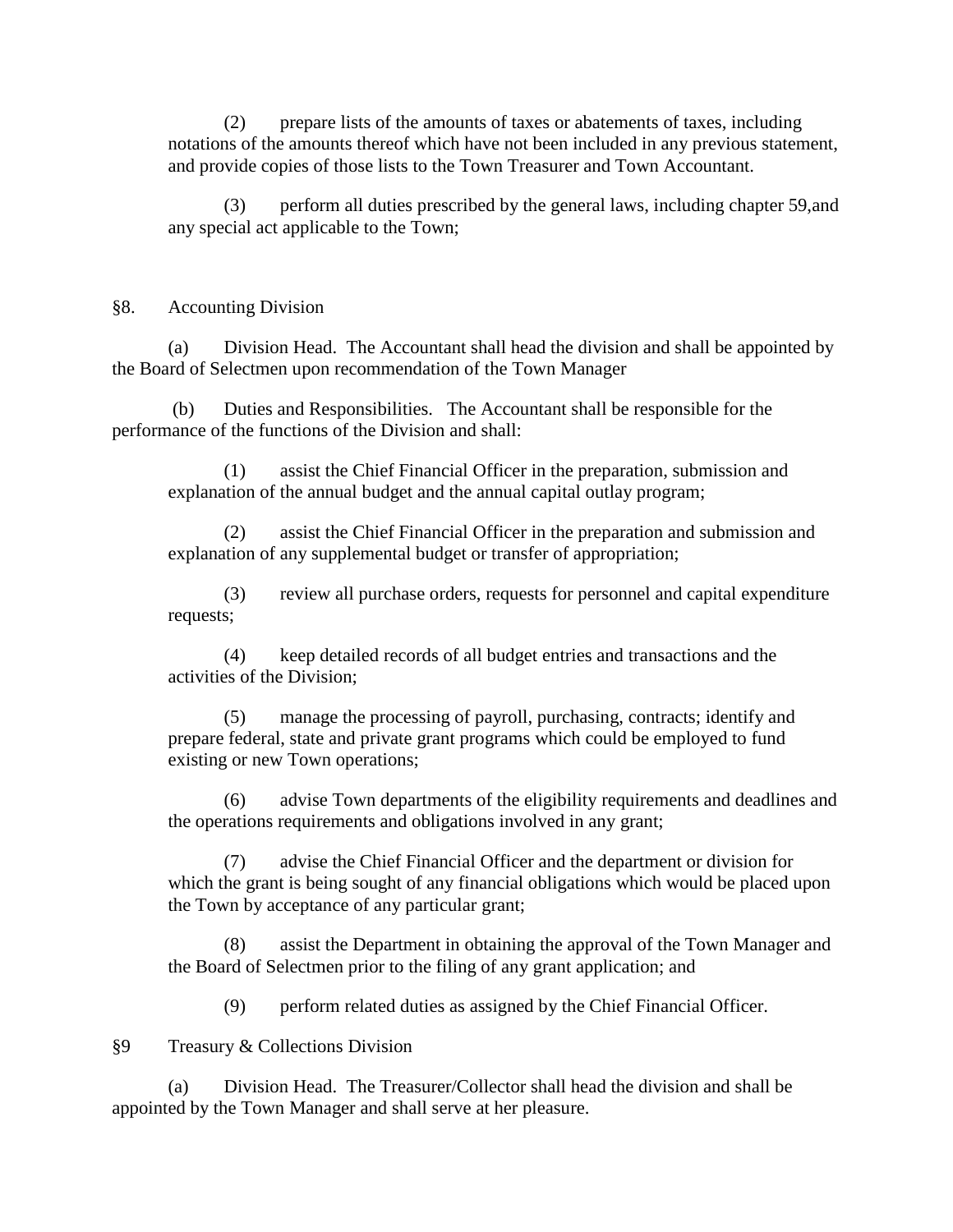(b) Duties and Responsibilities. The Treasurer/Collector shall also have the following duties and responsibilities:

(1) perform all duties prescribed by chapter 41 of the General Laws;

(2) maintain an account of all receipts and disbursements for and on behalf of the Town and to conform the same as nearly as may be possible with accounts kept by the Town Accountant;

(3) have custody of, and keep a registry thereof, all official bonds, notes, scrip and other certificates of indebtedness, together with coupons issued by the Town after they have been paid, except for the fidelity bonds of the Town Treasurer and any assistant treasurer, which shall be kept by the Town Accountant;

(4) render to the Town Manager regularly a detailed statement of all receipts and disbursements;

(5) negotiate under the direction of the Town Manager all loans authorized by the Town;

(6) collect and receive all money due to the Town on all accounts and other demands against persons indebted to the Town and disburse all sums owed by the Town, except as otherwise provided by law or Town by-law;

(7) collect and administer the laws regarding the payment of fines for parking violations and for civil and criminal violations of Town by-laws enforced through the non-criminal disposition process;

(8) keep and safeguard all books and records of the Division;

(9) deliver to the successor all books, papers, documents and property of the Division.

Related Board and Commissions:

§10. Board of Assessors. There shall be within the Department a Board of Assessors comprised of three members appointed by the Town Manager. The Board of Assessors shall perform such duties and exercise such powers as prescribed by law.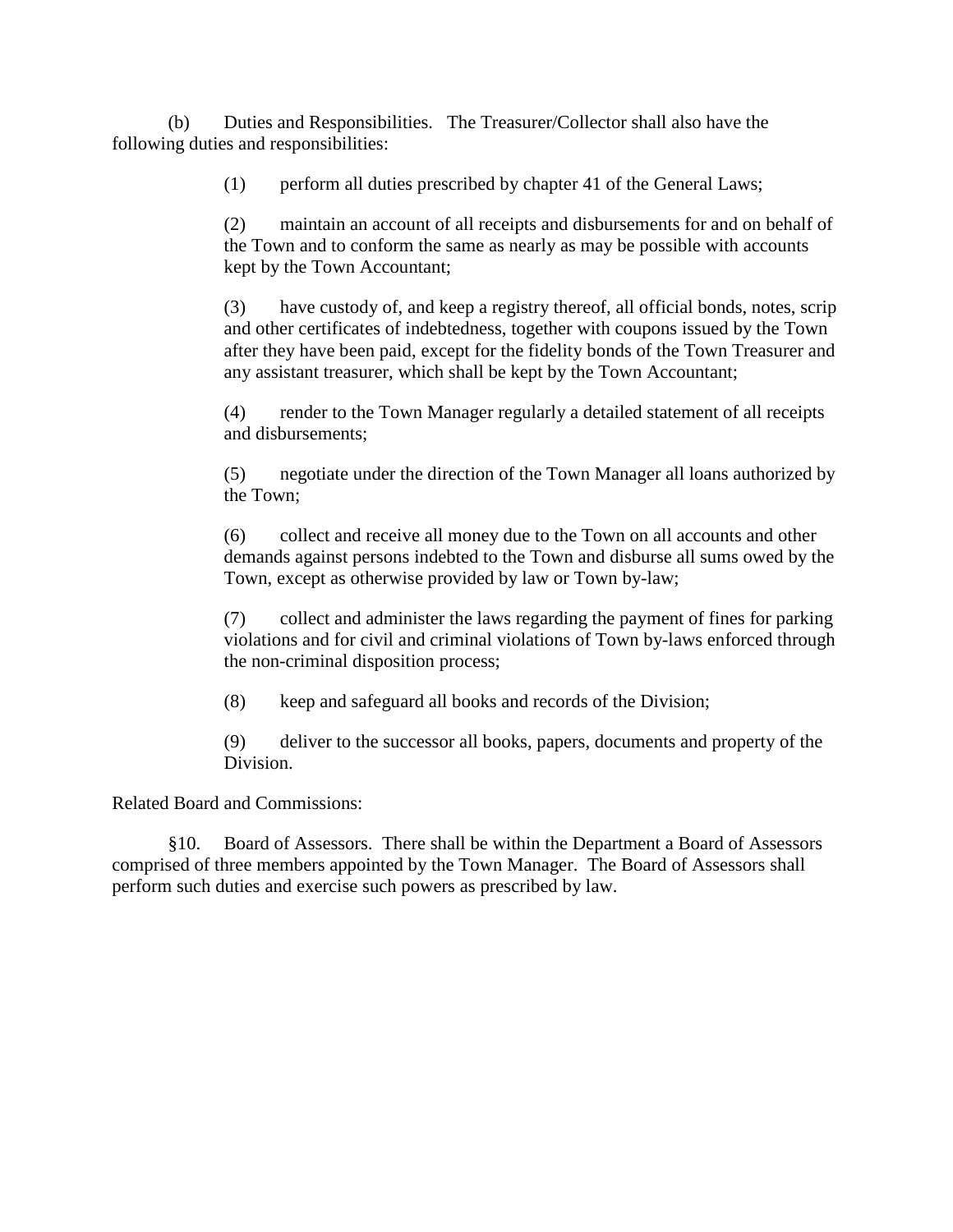#### Chapter 6, Department of Public Services

| §1.  | Establishment                                  |
|------|------------------------------------------------|
| §2.  | Function                                       |
| §3.  | Head of the Department                         |
| §4.  | Authorized Positions; Appointment of Personnel |
| §5.  | Organization of Department                     |
| §6.  | Duties and Responsibilities of Division Heads  |
| §7.  | <b>Library Division</b>                        |
| §8.  | Senior Center/Elder Affairs Division           |
| §9.  | Cable and Community Television Division        |
| §10. | Veteran's Services Division                    |
|      | <b>Related Boards and Commissions</b>          |

- §11. Local Channel Committee
- §12 Council on Aging

#### §1. Establishment

Under Authority of Chapter 8 of the Acts of 2009 (Charter of the Town of Auburn), Section 3.06(b), there is hereby established under the jurisdiction of the Town Manager a department of the Town to be known as the Department of Public Services.

§2. Function

It shall be the function of the Department to provide services for the elderly, veterans, library, and local cable access services for the Town.

§3. Head of the Department

(a) Department Head. The Department shall be headed by the Director of Public Services, who shall be appointed by the Town Manager, subject to confirmation by the Board of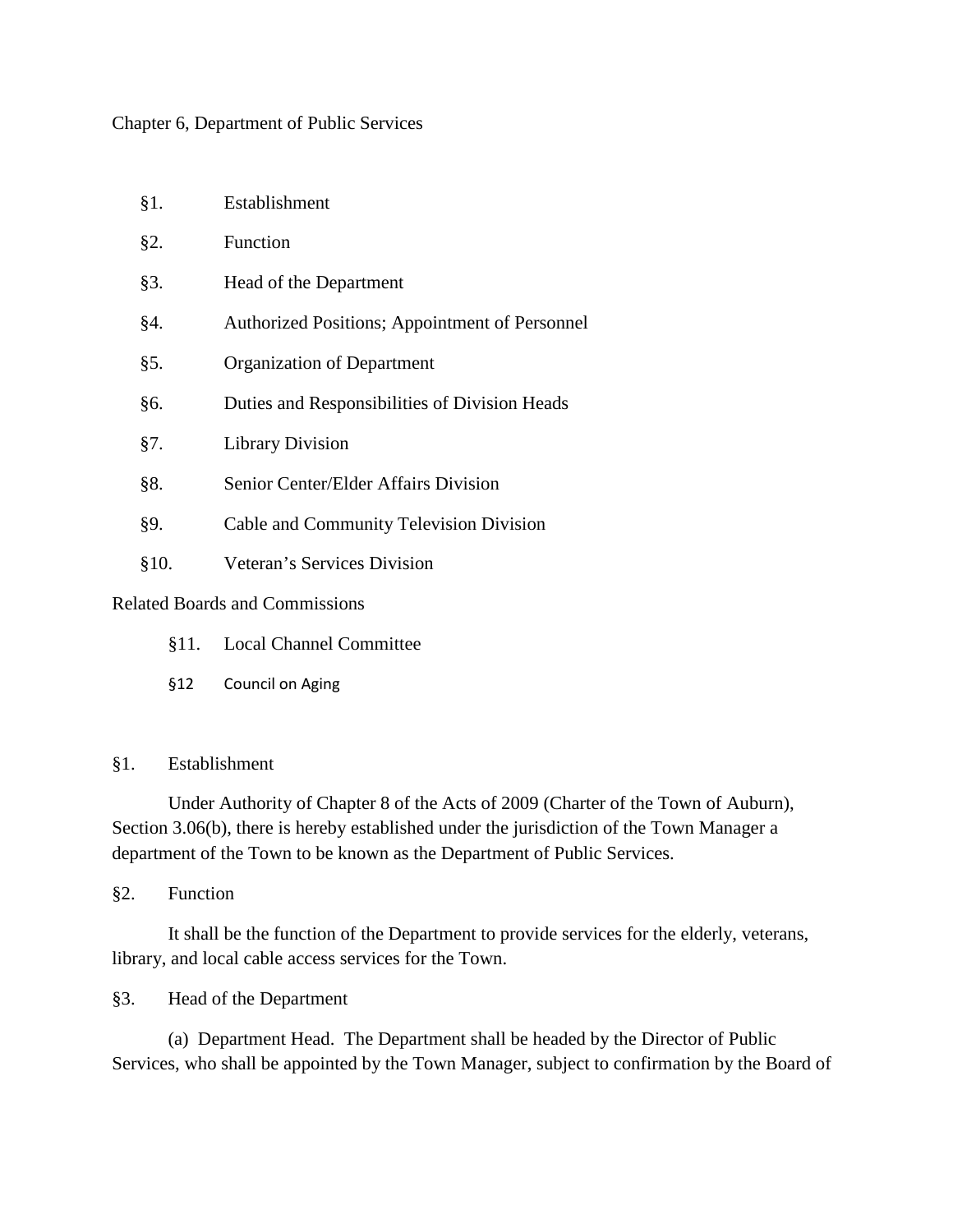Selectmen. The Director shall serve at the pleasure of the Town Manager. The Town Manager may designate herself as the Director.

(b) Duties and Responsibilities. The Director shall perform the following duties and responsibilities:

- (1) management responsibility and general supervision over the programs, services, operations, activities and facilities of the Department;
- (2) supervise the personnel in the Department; assign tasks and establish priorities, deadlines and work schedules; approve requests for vacation leave and other leave; train employees in the specialized tasks of the Department; evaluate the performance of individual employees in the Department, recommend promotions and honors and discipline personnel at any level including suspensions for no more than five working days;
- (3) keep the Town Manager informed of the activities and needs of the Department and provide the Town Manager with information developed by the Department which would have a material impact on the financial condition of the Town;
- (4) coordinate with the Town Manager prior to changing any existing policy or initiating any new program or service within the Department;
- (5) prepare prompt and thorough responses to requests for reports, memoranda, opinions or other documents or actions as may be requested by the Town Manager;
- (6) perform such other tasks and functions as may be requested by the Town Manager
- (7) ensure that all actions of the Department are taken in accordance with all executive orders and administrative directives issued by the Town Manager, the financial procedures established by the Town Manager and the Town Accountant, Charter, Town by-laws, the Constitutions and laws of the Commonwealth and the United States of America;
- (8) have care, custody and control of the property, including real property and personal property as has been, or may be, allocated to the Department under law;
- (9) determine the priorities of the Department and prepare long-range strategic plans and objectives consistent with the strategic direction of the Town Manager;
- (10) prepare, monitor and administer the budget for the Department, which shall include salary, ordinary maintenance, and capital expenditures, in accordance with the format prescribed and the directives issued by the Town Manager;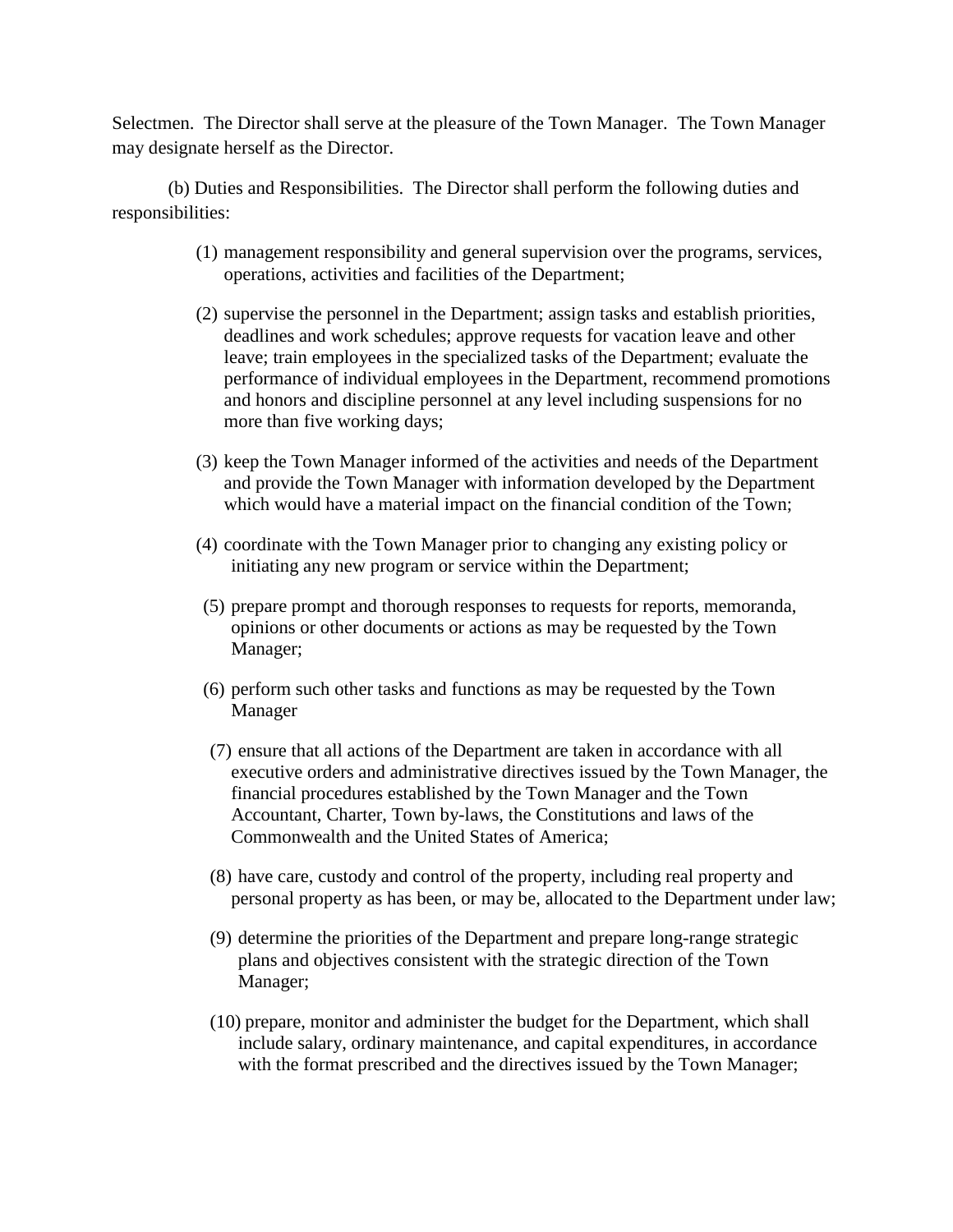(11) prepare, implement, evaluate and improve Department operations, programs and projects in accordance with the goals and objectives established for the Department by the Town Manager.

(12) perform related duties as assigned by the Town Manager.

#### §4. Authorized Positions

(a) *Table of Authorized Positions*. The Department shall consist of the Director, and such other personnel as shall be authorized in the annual town budget, as the same may be amended from time to time.

(b) *Appointment of Personnel*. Each position in the Department shall be filled by appointment of the Town Manager and each such appointee shall, unless otherwise expressly provided by law, serve at the pleasure of the Town Manager.

#### §5. Organization of Department

Establishment of Divisions. The Department shall be organized into the following divisions for the following purposes:

Library Division. To provide library services to the residents of Auburn.

Senior Center/Elder Affairs Division. To promote the health and welfare of the senior citizens of Auburn by identifying the total needs of the elder population, educating the community about those needs, and advocating and implementing services to fill those needs, either alone or in conjunction with other agencies involved with elders, and by operating a senior center within the Town.

Cable and Community Television Division. To administer the cable television franchise agreement, disburse funds received by that agreement, operate the government access channel and administer the affairs of the Local Channel Committee as established and authorized under the Town by-laws.

Veteran's Services Division. To provide services to veterans.

§6. Duties and Responsibilities of Division Heads. The head of each Division shall also have the duty and responsibility to:

(1) administer their Division;

(2) assist the Director in the performance of the duties and responsibilities of the head of the Department and perform such other duties as may be assigned or requested by the Director or otherwise prescribed by law;

(3) administer the budget for the division, which shall include all items of salary, ordinary maintenance, and capital expenditures, in accordance with the policies and requirements of the Town Manager, Chief Financial Officer, or the Town Accountant.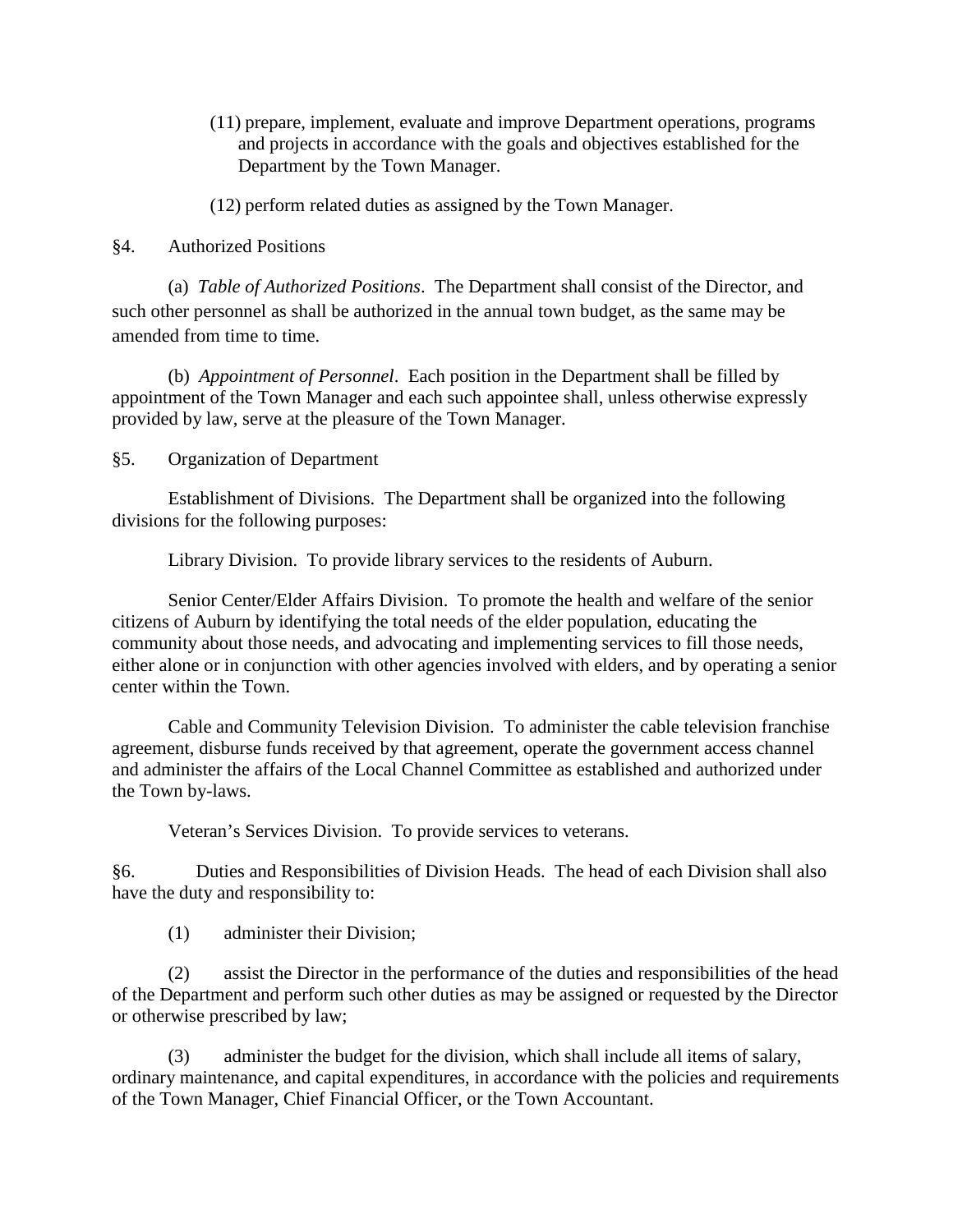(4) supervise the personnel assigned to the Division by assigning tasks and establishing work priorities, deadlines and work schedules for employees in the Division; evaluating the performance of individual employees in the office, recommending promotions and honors and disciplining personnel at any level authorized by the Director, up to and including suspensions for no more than five working days;

(5) administer contracts concerning matters under the responsibility of the Division and payable from funds appropriated to the Division;

(6) keep the Director informed of all matters pertaining to the activities, operations, programs, services, personnel, expenditures and receipts of the Division;

(7) recommend to the Director the policies and practices governing the operations of the Division;

(8) prepare, implement and evaluate Division operations, programs, and projects in accordance with the goals and objectives established for the Division by the Director;

(9) ensure that all actions of the Division are taken in accordance with all applicable laws, by-laws, regulations, contractual obligations, Town executive orders and policies (including the financial procedures established by the Town Accountant) and the directives of the Town Manager;

(10) make recommendations to the Director on changing or initiating any policy, operation, program or service to the public;

(11) prepare prompt and thorough responses to requests for reports, memoranda, opinions or other documents or actions as may be requested by the Director;

(12) maintain any property assigned to the Division by the Director; and

(13) perform related duties as assigned by the Director.

§7. Library Division.

(a) Division Head. The Board of Library Trustees shall head the Division which shall consist of six Trustees elected by the voters, the Library Director and such other personnel as authorized by the annual Town budget, as the same may be amended from time to time. The Library Director shall also report to the Town Manager.

(b) Duties and Responsibilities. The Board of Library Trustees shall be responsible for the performance of the functions of the Division and may delegate the same to the Library Director.

§8. Senior Center/Elder Affairs Division

(a) Division Head. The Executive Director shall head the Division and shall be appointed by and serve at the pleasure of the Town Manager.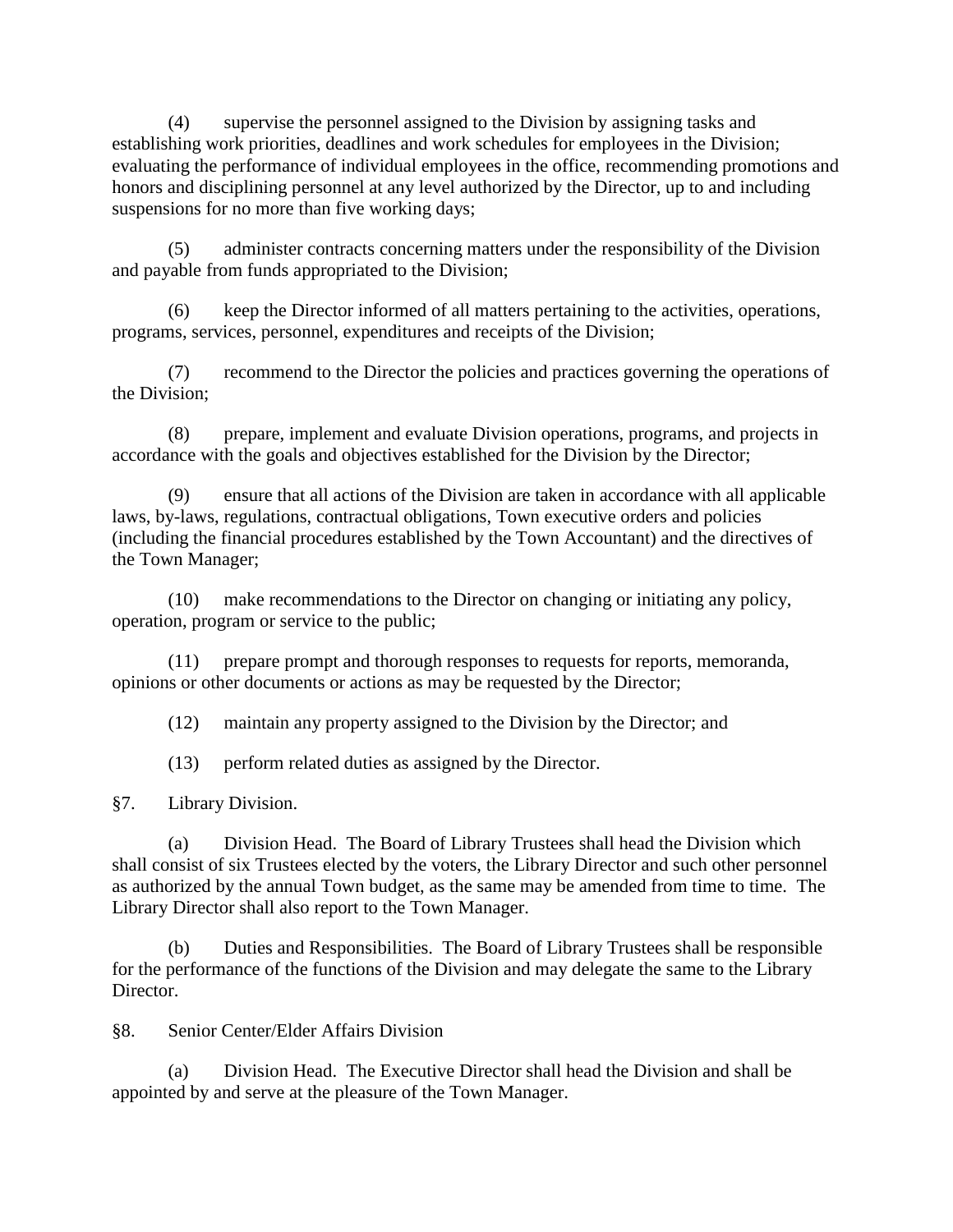(b) Duties and Responsibilities. The Executive Director shall perform the following duties and responsibilities:

(1) administer the affairs of the senior center;

(2) administer the programs and activities of the Division;

(3) collect facts and statistics and to conduct special studies affecting the health and welfare of the elderly population of the town;

(4) encourage the development of programs for the elderly in Auburn;

(5) identify the needs of the community's older population

(6) educate and enlist the support of the community on the needs of the elderly;

(7) promote the coordination of programs designed for the elderly in Auburn;

(8) advise the public agencies of the Town on matters affecting the elderly;

(9) prepare reports to the Town Manager on the state and federal legislation concerning the elderly, including but not limited to state and federal funds and programs available to the elderly;

(10) cooperate with the Executive Office of Elder Affairs of the Commonwealth;

(11) encourage and assure within the senior center the maximum level of coordination, collaboration and co-location of individuals and organizations, public and private, engaged in the delivery of services, program and activities of interest to elders, such as: health insurance, caregiver, benefit and employment counseling services, medical screening clinics; information and referral services on the issue of health, housing, transportation, education, legal assistance, consumer protection, public safety and support groups; on-site and delivered meals and emergency food distribution; literacy, citizenship and English as a second language instruction; vocational, cultural and computer programs; senior outreach; senior travel; recreational and wellness programs; dances; gardening; story telling; entertainment; transportation; day care for elders; and child care for grandparents raising grandchildren;

(13) perform related duties as assigned by the Director.

§9. Cable and Community Television Division

(a) Division Head. The Supervisor of Cable and Community Television shall head the Division and shall be appointed by and serve at the pleasure of the Town Manager;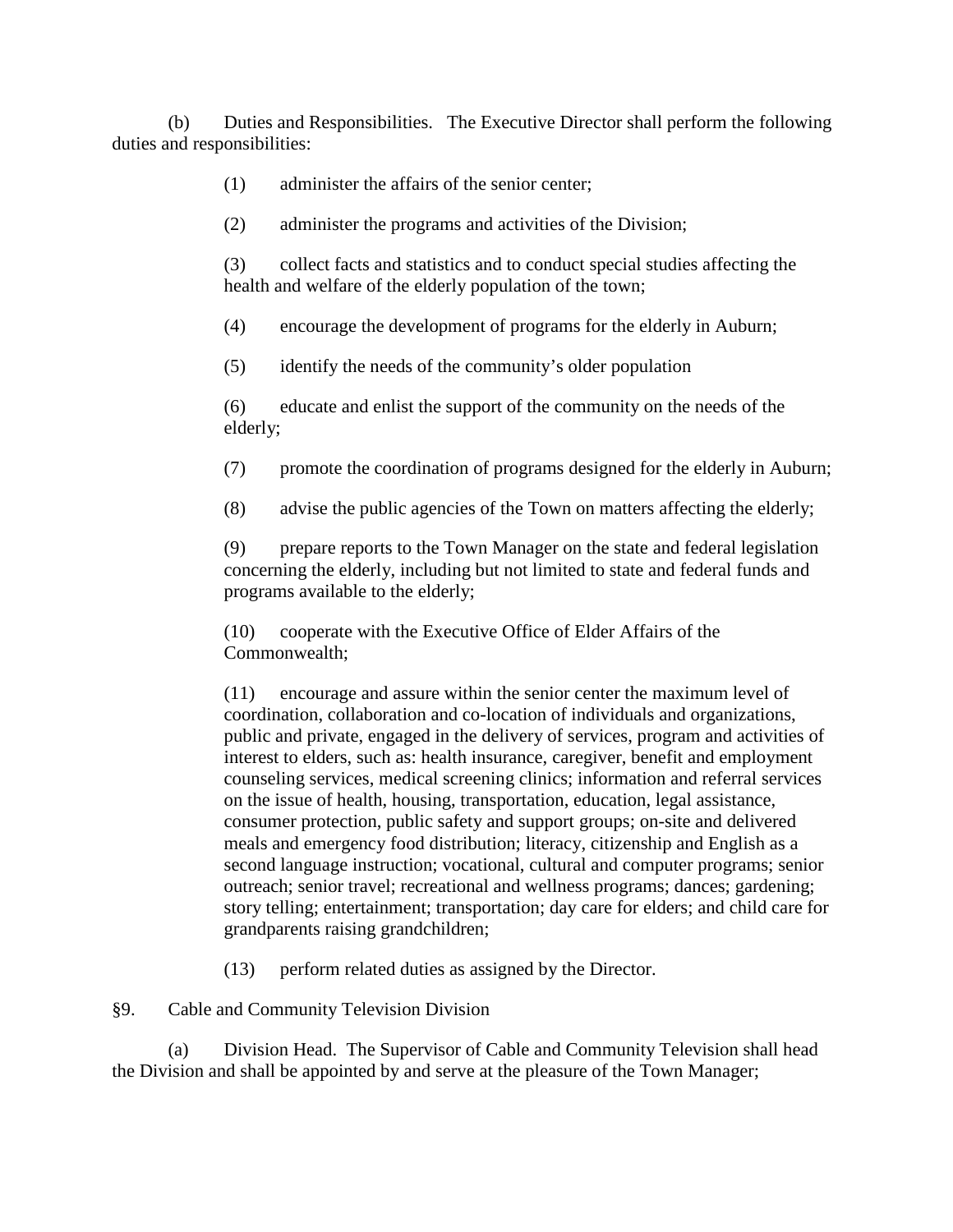(b) Duties and Responsibilities. The Supervisor of Cable and Community Television shall perform the following duties and responsibilities:

> (1) administer the cable television franchise agreement and monitor the activities of the cable franchise operator;

(2) after consultation with the Local Channel Committee, make recommendation annually to the Town Manager as to the disbursement of the funds received under the cable franchise agreement among the public, educational and government channel operations;

(3) operate the government, educational, and public access channels on the cable television system so as to provide to the extent possible: 1) live cablecasts of Town meetings; 2) original content programming providing viewers with information about the operations, issues and decisions involving Town of Auburn agencies; and 3) other programming which is useful to the residents of Auburn and appropriate for broadcast on an access cable channel;

(4) coordinate as necessary with the Director of Information Technology to ensure that any institutional network provided under any cable franchise agreement operates properly and meets the technical requirements of the Town for the internal transmissions of data among Town offices;

(5) administer and keep the records of the Local Channel Committee; and

(6) perform related duties as assigned by the Director.

§10 Veteran's Services Division

(a) Division Head. The Director of Veteran's Services shall be appointed by and serve at the pleasure of the Town Manager.

(b) The Director of Veteran's services shall perform the following duties and responsibilities:

- (1) administer the programs and activities of the Division;
- (2) perform all duties prescribed by Chapter 115 of the General Laws;
- (3) administer the disbursements of veteran's benefits;

(4) provide services to veterans, members of the armed forces, their families and their dependents;

(5) provide information and advice to veterans as may be necessary to enable them to procure the benefits to which they are entitled;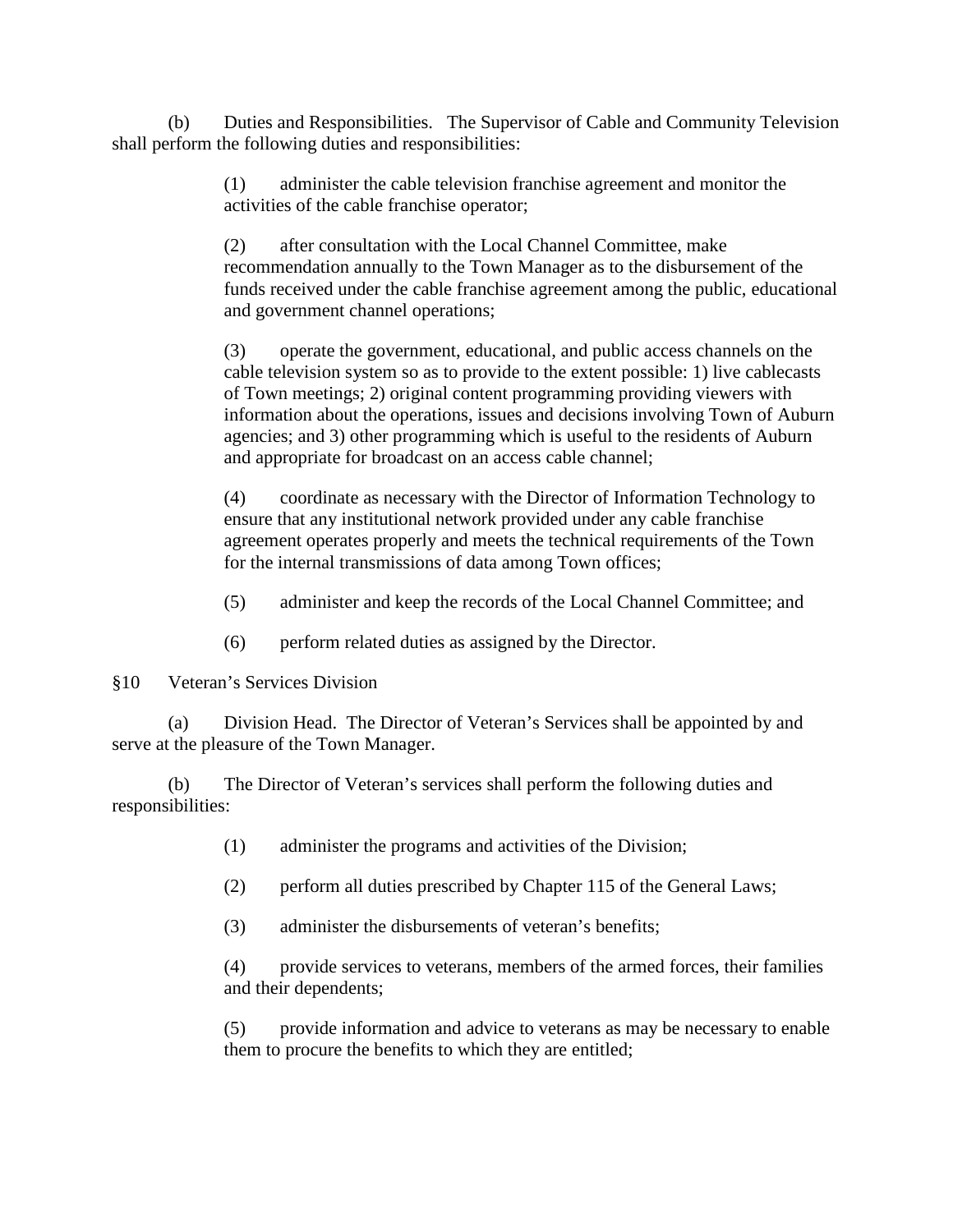(6) maintain close cooperation with state and federal agencies established for the aid of veterans; and

(7) perform related duties as assigned by the Town Manager.

Related Boards and Commissions:

#### §11. Local Channel Committee

There shall be within the Department a Local Channel Committee comprised of five members appointed by the Town Manager. The Committee shall perform such duties as designated by the Town Manager.

§12. Council on Aging

There shall be within the Department a Council on Aging composed of nine members appointed by the Town Manager. The Council on Aging shall perform such duties and exercise such powers as prescribed by law.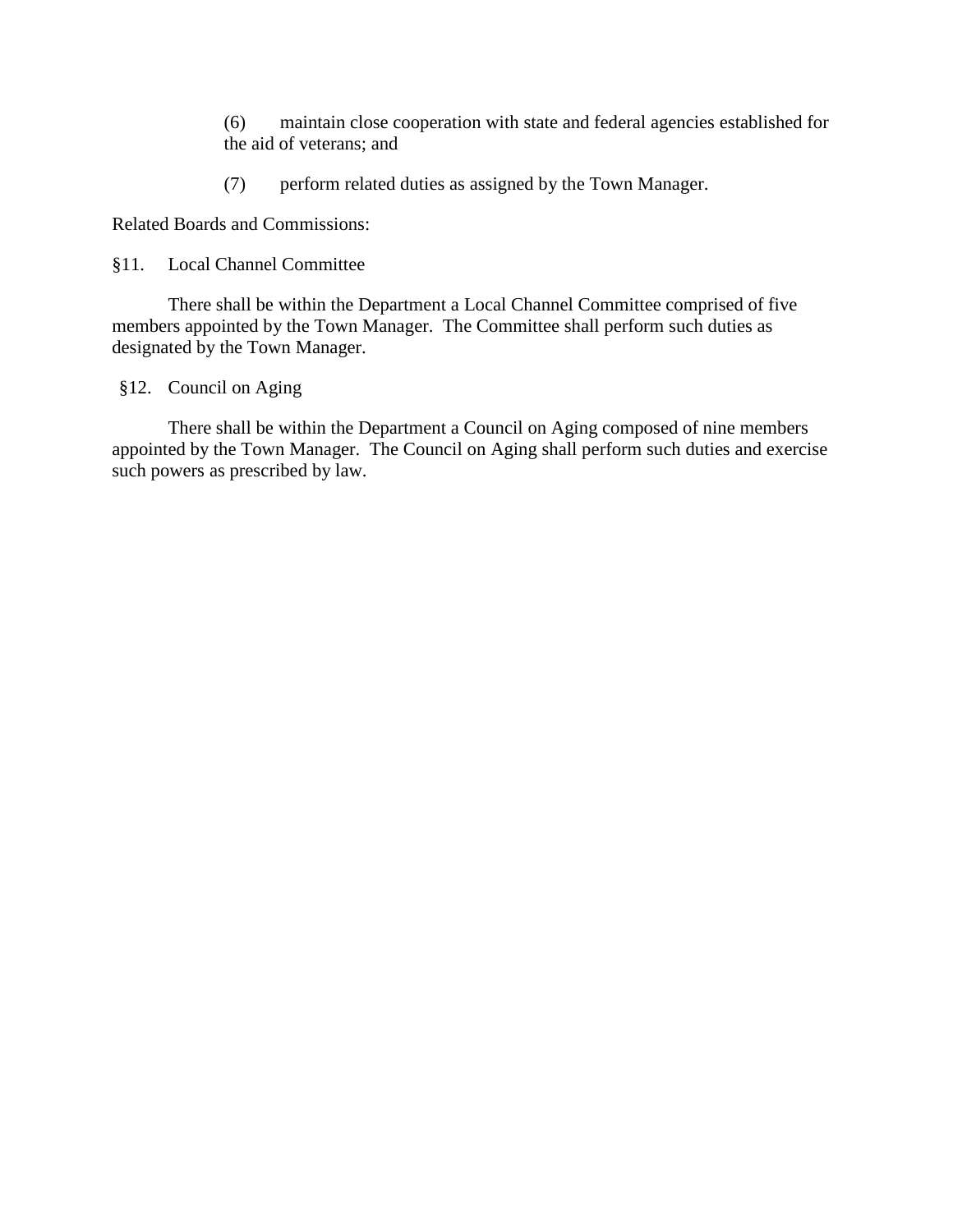#### Chapter 7, Information Technology Department

§1. Establishment

| X1.    | Louquismique                                   |
|--------|------------------------------------------------|
| §2.    | <b>Function</b>                                |
| $§3$ . | Head of the Department                         |
| §4.    | Duties and Responsibilities of the Director    |
| §5.    | Authorized Positions; Appointment of Personnel |
| §6.    | <b>Rules and Regulations</b>                   |

#### §1. Establishment

Under Authority of Chapter 8 of the Acts of 2009 (Charter of the Town of Auburn), Section 3.06(b), there is hereby established under the jurisdiction of the Town Manager a department of the Town to be known as the Information Technology Department.

#### §2. Function

It shall be the function of the Department to provide information management and support services, including but not limited to, the planning, analysis, development and support of computer information systems, including a geographic information system, for all agencies of the Town.

#### §3. Head of the Department

Department Head. The Department shall be headed by the Director of Information Technology who shall be appointed by the Town Manager, subject to confirmation by the Board of Selectmen. The Director shall serve at the pleasure of the Town Manager.

§4. Duties and Responsibilities.

The Director of Information Technology shall perform the following duties and responsibilities:

(1) manage and administer the Department;

(2) organize, implement and maintain a centralized computer information systems center as authorized by the Town Manager;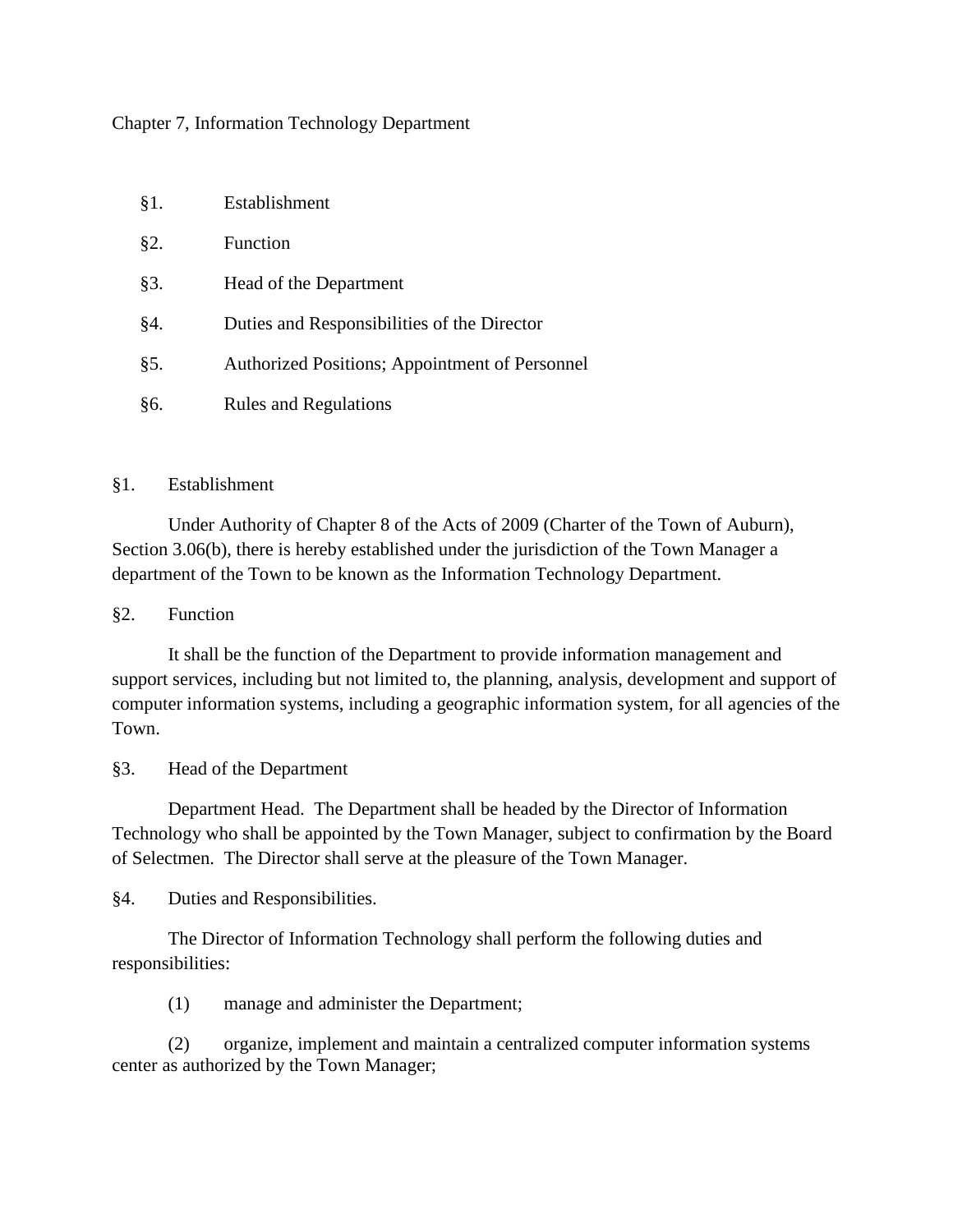(3) direct, organize, and implement the planning, development and production of computer information systems, including an integrated digital municipal information system and a geographic information system;

(4) direct and control the data operations of the Department, including, but not limited to, conformance with state and federal regulations relating to the retention and protection of data;

(5) supervise the personnel of the Department; assign tasks and establish priorities, deadlines and work schedules; approve requests for vacation leave and other leave, train employees in the specialized tasks of the Department; evaluate the performance of individual employees in the Department, recommend promotions and honors, and discipline personnel at any level including suspensions for no more than five working days;

(6) coordinate through advice and counsel the data requirements of any other Town agency;

(7) advise the Town agencies on information system matters, including the review of proposed computer applications or equipment acquisitions;

(8) provide computer support services in accordance with the priorities of the Town Manager;

(9) maintain, service, safeguard and secure data, Town-wide network, information, programs and equipment of the Department;

(10) maintain confidentiality of any information or data collected or processed by the Department except as authorized by the user agency, the Chief Financial Officer or the Town Manager; and

(11) perform related duties as assigned by the Town Manager.

§5. Authorized Positions

(a) *Table of Authorized Positions*. The Department shall consist of the Director and such other personnel as authorized by the annual Town budget, as the same may be amended from time to time.

(b) *Appointment of Personnel*. Each position in the Department shall be filled by appointment of the Town Manager and each such appointee shall, unless otherwise expressly provided by law, serve at the pleasure of the Town Manager.

§6. Rules and Regulations

The Director shall issue rules and regulations, with the approval of the Town Manager, controlling the access and release of data, including but not limited to, particular personnel information of municipal employees, CORI, and law enforcement data as it conforms to M.G.L. c. 93H and c. 93I and any other pertinent state or federal regulations.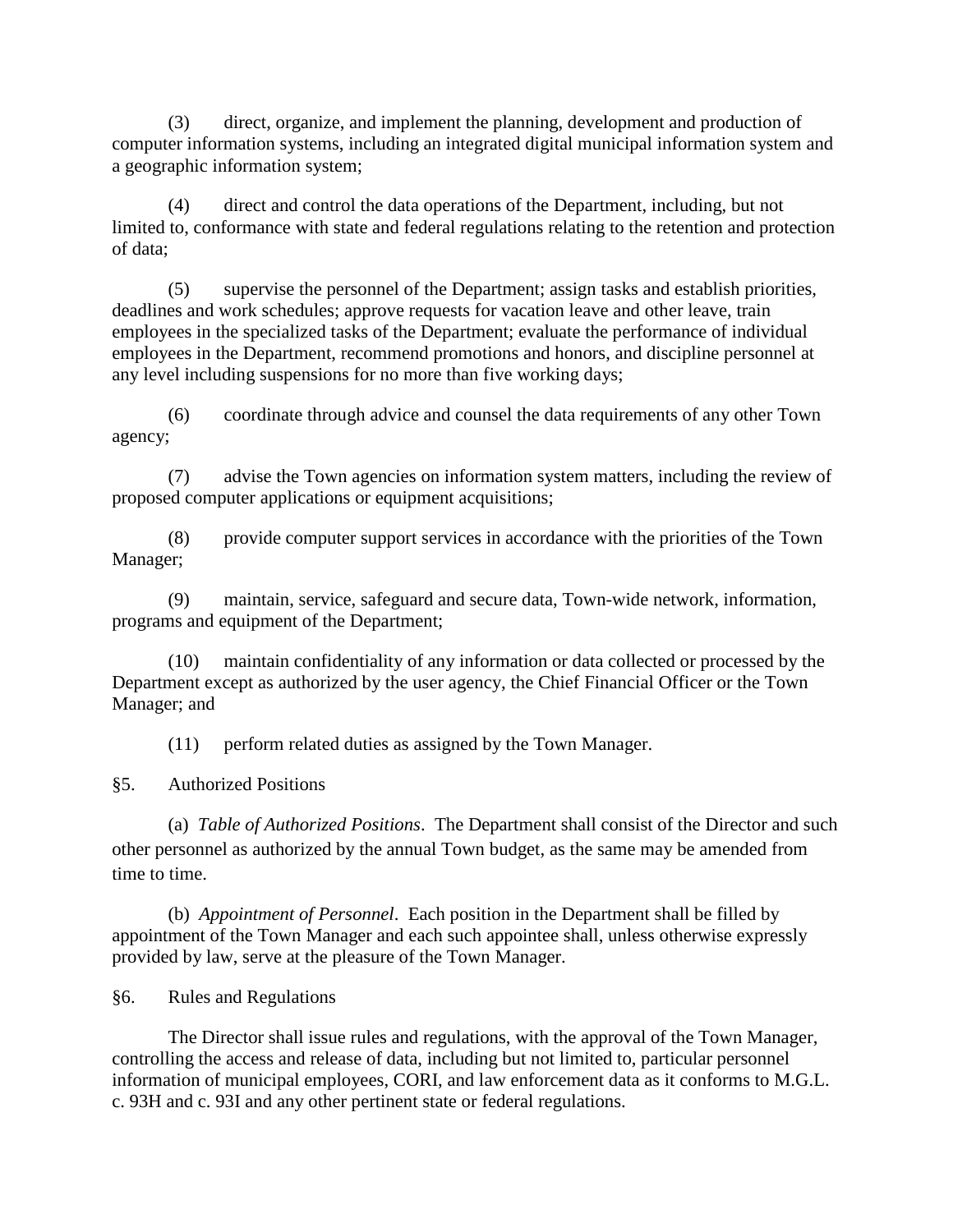#### Chapter 8, Police Department

- §1. Establishment
- §2. Function
- §3. Head of the Department
- §4. Duties and Responsibilities
- §5 Authorized Positions
- §6. Compliance with Orders
- §7. Appointment of Personnel
- §8. Rules and Regulations

#### §1. Establishment

Under Authority of Chapter 8 of the Acts of 2009 (Charter of the Town of Auburn), Section 3.06(b), there is hereby established under the jurisdiction of the Town Manager a department of the Town to be known as the Police Department.

#### §2. Function

It shall be the function of the Department to provide law enforcement and police services for the Town, and to provide and maintain public safety communications services for the Town.

# §3. Head of the Department

Department Head. The Department shall be headed by the Chief of Police who shall be appointed by the Town Manager in accordance with Chapter 31 of Massachusetts General Laws, subject to confirmation by the Board of Selectmen.

§4. Duties and Responsibilities. The Police Chief shall perform the following duties and responsibilities:

- (1) keep the peace and maintain public safety and good order in the Town;
- (2) serve as the chief law enforcement officer of the Town and the commanding officer of the Department;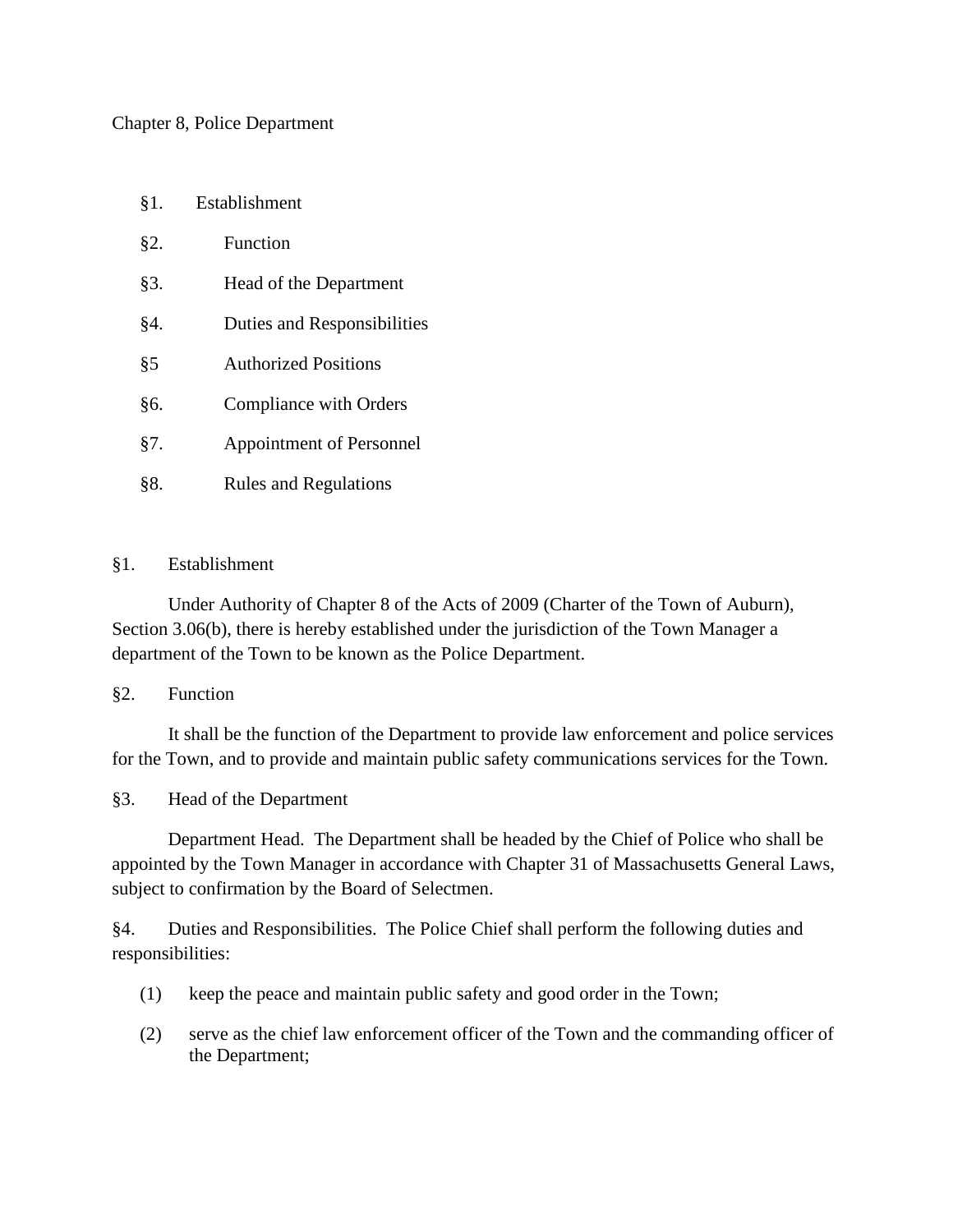- (3) have management and general supervision over the programs, services, operations, activities and facilities of the Department;
- (4) administer the budget for the Department, which shall include all items of salary, ordinary maintenance, and capital expenditures, in accordance with the policies and requirements of the Town Manager, Chief Financial Officer or the Town Accountant;
- (5) administer contracts concerning matters under the responsibility of the Department and payable from funds appropriated to the Department;
- (6) enforce all laws, by-laws, rules and regulations affecting the public;
- (7) receive and answer complaints of violations of law, bylaws, and rules and regulations affecting the public;
- (8) supervise and direct the officers and civilians in the Department by establishing policies and practices governing the operations of the Department; assigning tasks and establishing priorities, deadlines and work schedules; approving requests for vacation leave and other leave; training employees in the specialized tasks of the Department; evaluating the performance of individual employees in the Department; recommending or making for police officers of any rank promotions and honors, and disciplining personnel at any level, including suspensions, for no more than five working days for civilian employees, and suspension, without limitation, or discharge of police officers of any rank;
- (9) keep the Town Manager informed of the activities and needs of the Department and provide the Town Manager with information developed by the Department which would have a material impact on the peace, security and good order of the Town;
- (10) seek the advice of the Town Manager prior to changing any existing policy or initiating any new program or service;
- (11) prepare prompt and thorough responses to requests for reports, memoranda, opinions or other documents or actions as may be requested by the Town Manager;
- (12) perform such other tasks and functions as may be requested by the Town Manager, or anyone acting under authority of the Town Manager;
- (13) participate with personnel from other Town agencies in joint inspection teams which may be established by the Town Manager;
- (14) ensure that all actions of the Department are taken in accordance with all executive orders and administrative directives issued by the town manager, the financial procedures established by the Town Manager and the Town Accountant, the provisions the Charter, the by-laws, the Constitutions and laws of the Commonwealth and the United States of America;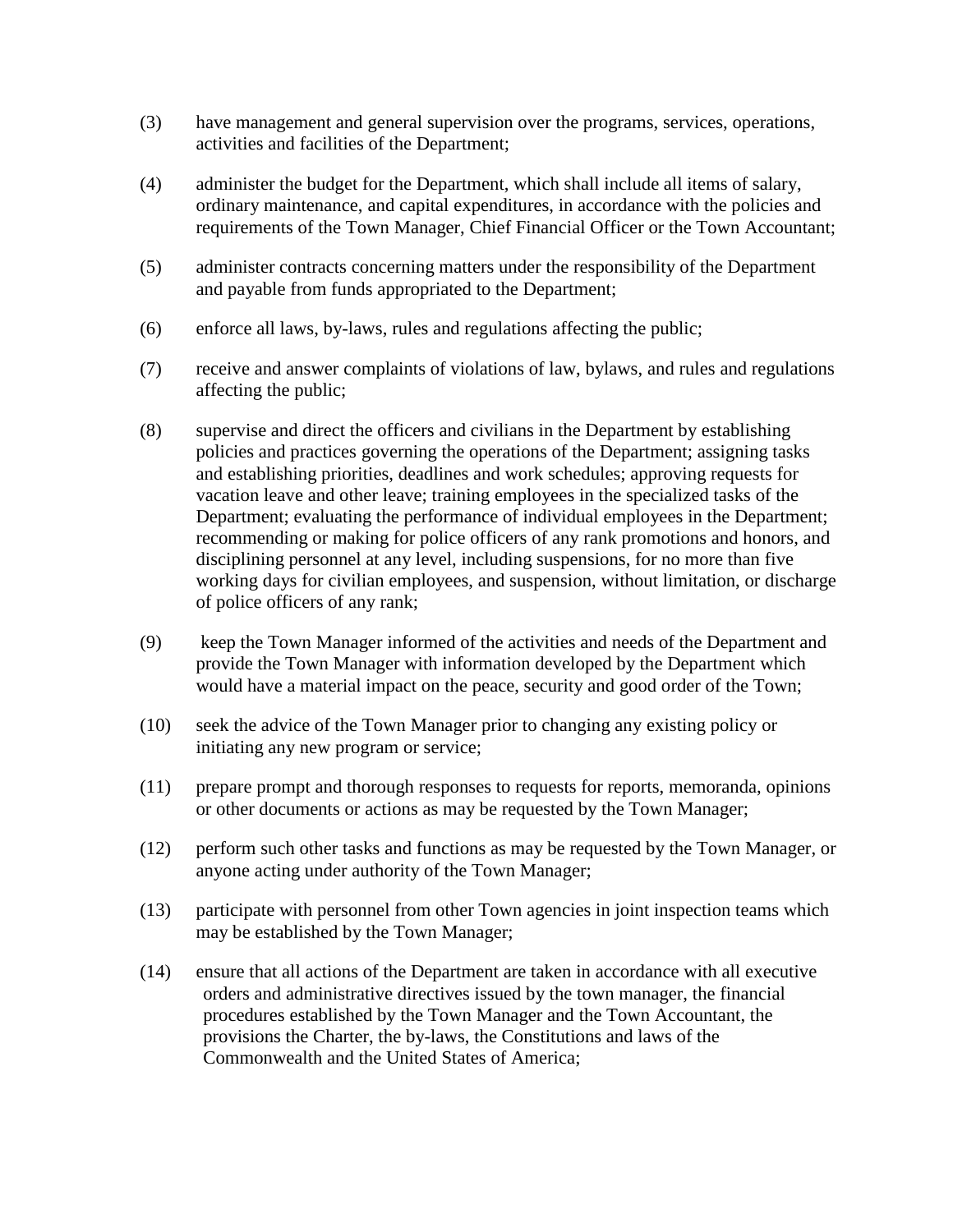- (15) have care, custody and control of the property, including real property and personal property, as has been, or may be, allocated to the Department under law;
- (16) determine the priorities of the Department and prepare long-range strategic plans and objectives consistent with the strategic direction of the Town Manager;
- (17) prepare, monitor and administer the budget for the Department, which shall include salary, ordinary maintenance, and capital expenditures, in accordance with the format prescribed and the directives issued by the Town Manager;
- (18) prepare, implement, evaluate and improve Department operations, programs and projects in accordance with the goals and objectives established for the Department by the Town Manager; and
- (19) perform all related duties prescribed by Chapter 41, Section 98 of the General Laws and the rules and regulations of the Department and the Town Manager.

§5. Authorized Positions*.* The Department shall consist of the Chief of Police and such other lieutenants, sergeants and officers and civilian employees as authorized by the annual Town budget, as the same may be amended from time to time.

§6. Compliance with Orders. The lieutenants and sergeants shall aid the Chief in the performance of the duties and responsibilities prescribed by this Chapter and shall obey any lawful order directed or commanded by the Chief. All other officers of the department shall perform any lawful order directed or commanded by their superiors, in accordance with the Rules and Regulations of the Department. Officers shall comply with the orders of their superior officers.

§7. Appointment of Personnel.

(a) The Chief of Police shall appoint all superior officers and police officers of the Department in accordance with Chapter 31 of the Massachusetts General Laws.

(b) The Chief of Police may appoint special officers for the term of one calendar year.

(c) The Town Manager shall appoint all civilian employees of the Department.

§8. Rules and Regulations. The Chief of Police shall issue rules and regulations for the operation and administration of the Department.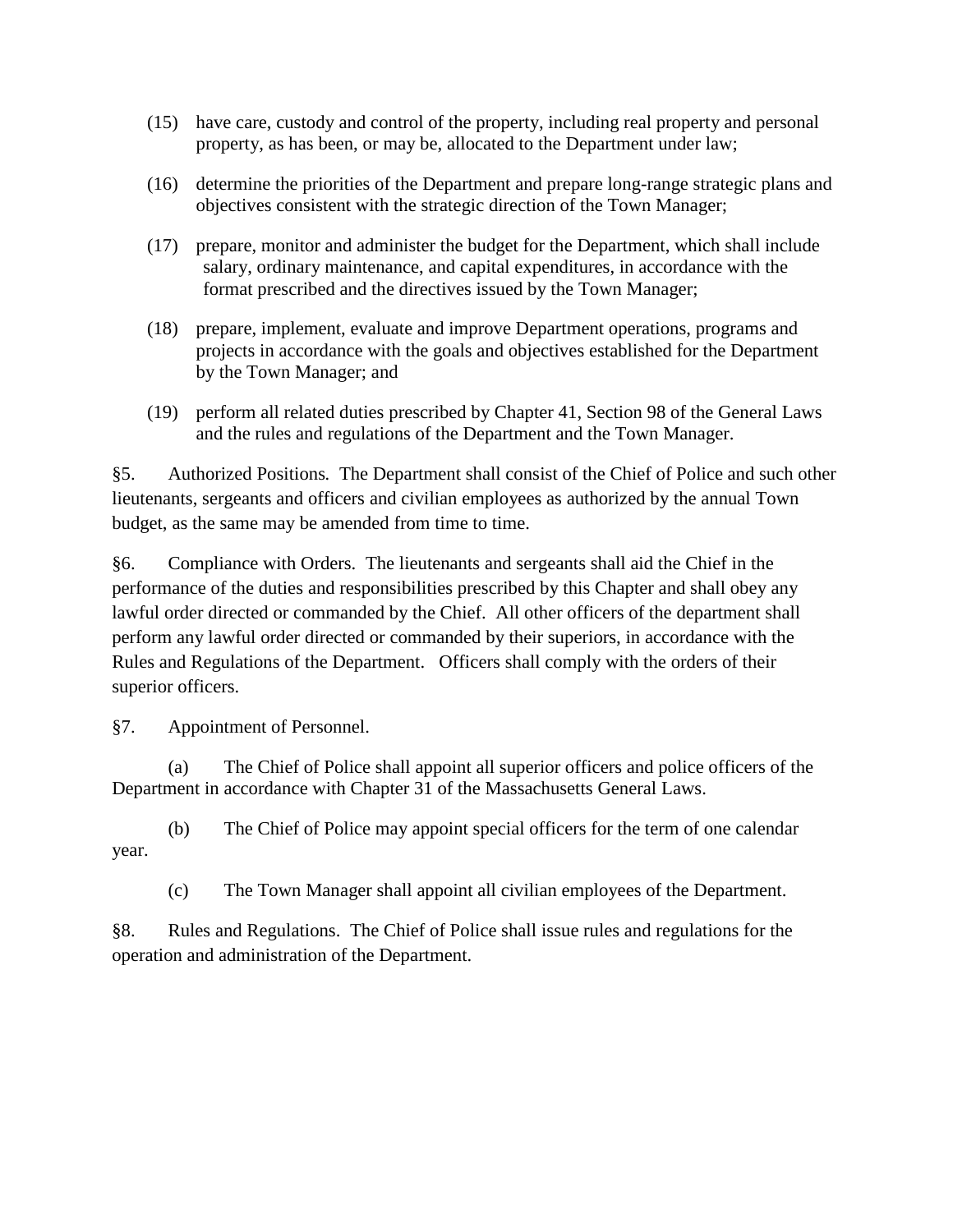#### Chapter 9, Fire and Rescue Department

| $§1$ . | Establishment |
|--------|---------------|
|        |               |

- §2. Function
- §3. Head of the Department
- §4. Duties and Responsibilities
- §5 Authorized Positions
- §6 Compliance with Orders
- §7 Appointment of Personnel
- §8 Rules and Regulations

#### §1. Establishment

Under Authority of Chapter 8 of the Acts of 2009 (Charter of the Town of Auburn), Section 3.06(b), there is hereby established under the jurisdiction of the Town Manager a Department of the Town to be known as the Fire and Rescue Department.

#### §2. Function

It shall be the function of the Department to provide fire suppression and protection services, first responder and emergency response, and ambulance services for the Town.

# §3. Head of the Department

The Department shall be headed by the Fire Chief who shall be appointed by the Town Manager, subject to confirmation by the Board of Selectmen. The Fire Chief shall serve at the pleasure of the Town Manager. The Fire Chief shall be the Chief Commanding Officer of the Department and shall administer the Department in accordance with Section 42 of Chapter 48 of Massachusetts General Laws and the Town Charter.

# §4. Duties and Responsibilities.

The Fire Chief shall perform the following duties and responsibilities:

(1) provide fire protection and prevention, firefighting and other emergency service for the Town, including, but not limited to, salvage and overhauling operations, and ambulance services;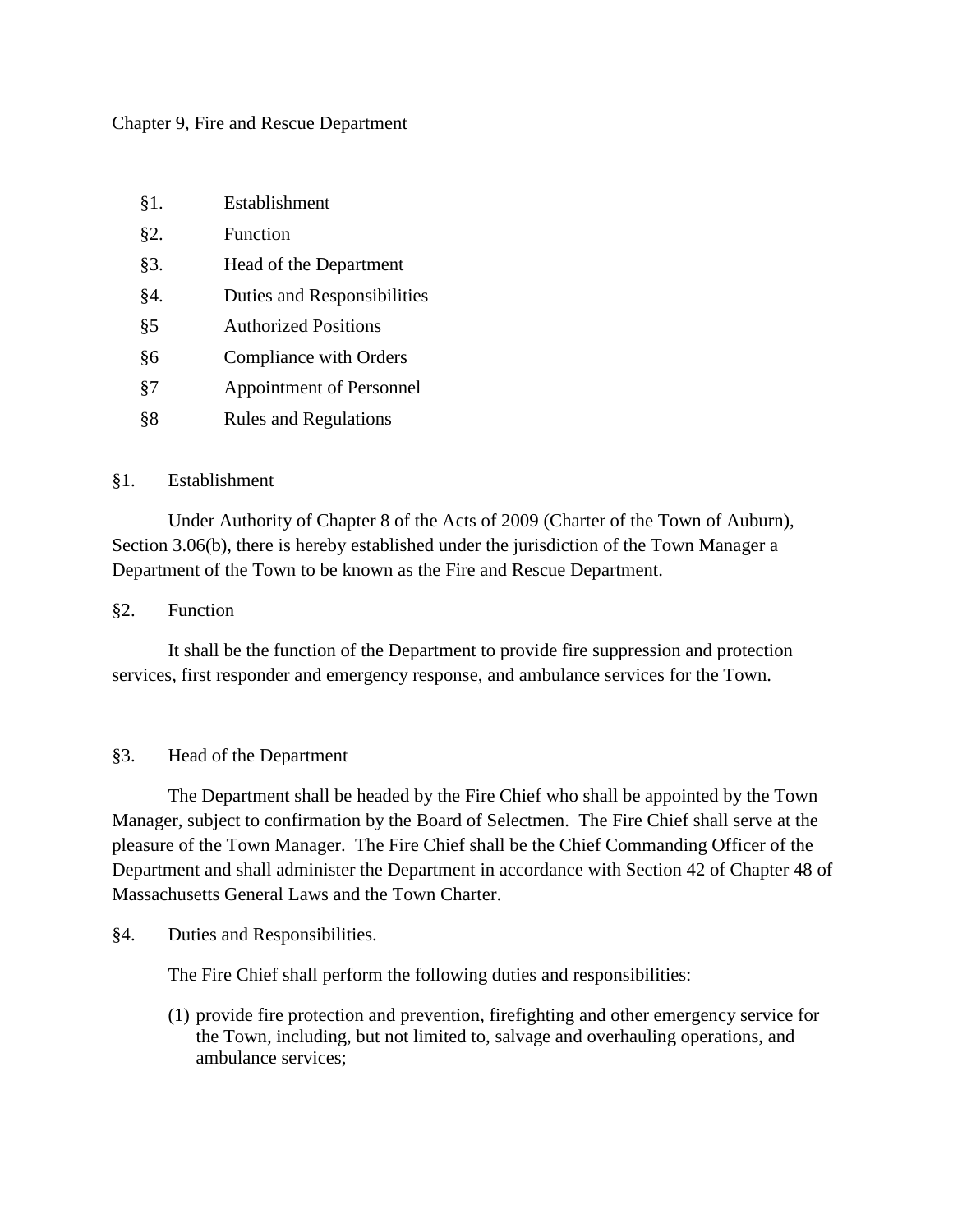- (2) have management and general supervision over the programs, services, operations, activities and facilities of the Department;
- (3) administer the budget for the Department, which shall include all items of salary, ordinary maintenance, capital expenditures, in accordance with the policies and requirements of the Town Manager, Chief Financial Officer or the Town Accountant;
- (4) administer contracts concerning matters under the responsibility of the Department and payable from funds appropriated to the Department;
- (5) perform all duties prescribed by chapters 48 and 148 of the General Laws and by rules and regulations of the Department;
- (6) act as the agent of the Town Manager in the preparation, planning, organization, maintenance, administration and operation the emergency response management and civil defense duties and activities of the Town as the same may be authorized or required by law, including chapter 639 of the Acts of 1950 and any regulations promulgated thereunder, or any declaration of emergency issued by the Town Manager, the Governor or the President of the United States;
- (7) supervise and direct the firefighters and civilians in the Department by establishing rules, policies and practices governing the operations of the Department; assigning tasks and establishing priorities, deadlines and work schedules; approving requests for vacation leave and other leave; training employees in the specialized tasks of the Department and providing each firefighter with a manual containing the rules and regulations of the Department and pertinent bylaws, and to enforce the same; evaluating the performance of individual employees in the Department; recommending or making for firefighters of any rank, promotions and honors; and disciplining personnel at any level, including suspensions for no more than five working days for civilian employees, and suspension, without limitation, or discharge of firefighters of any rank;
- (8) keep the Town Manager informed of the activities and needs of the Department and provide the Town Manager with information developed by the Department which would have a material impact on the safety, security and good order of the Town;
- (9) prepare prompt and thorough responses to requests for reports, memoranda, opinions or other documents or actions as may be requested by the Town Manager;
- (10) perform such other tasks and functions as may be requested by the Town Manager, or anyone acting under authority of the Town Manager;
- (11) participate with personnel from other Town agencies in joint inspection teams which may be established by the Town Manager;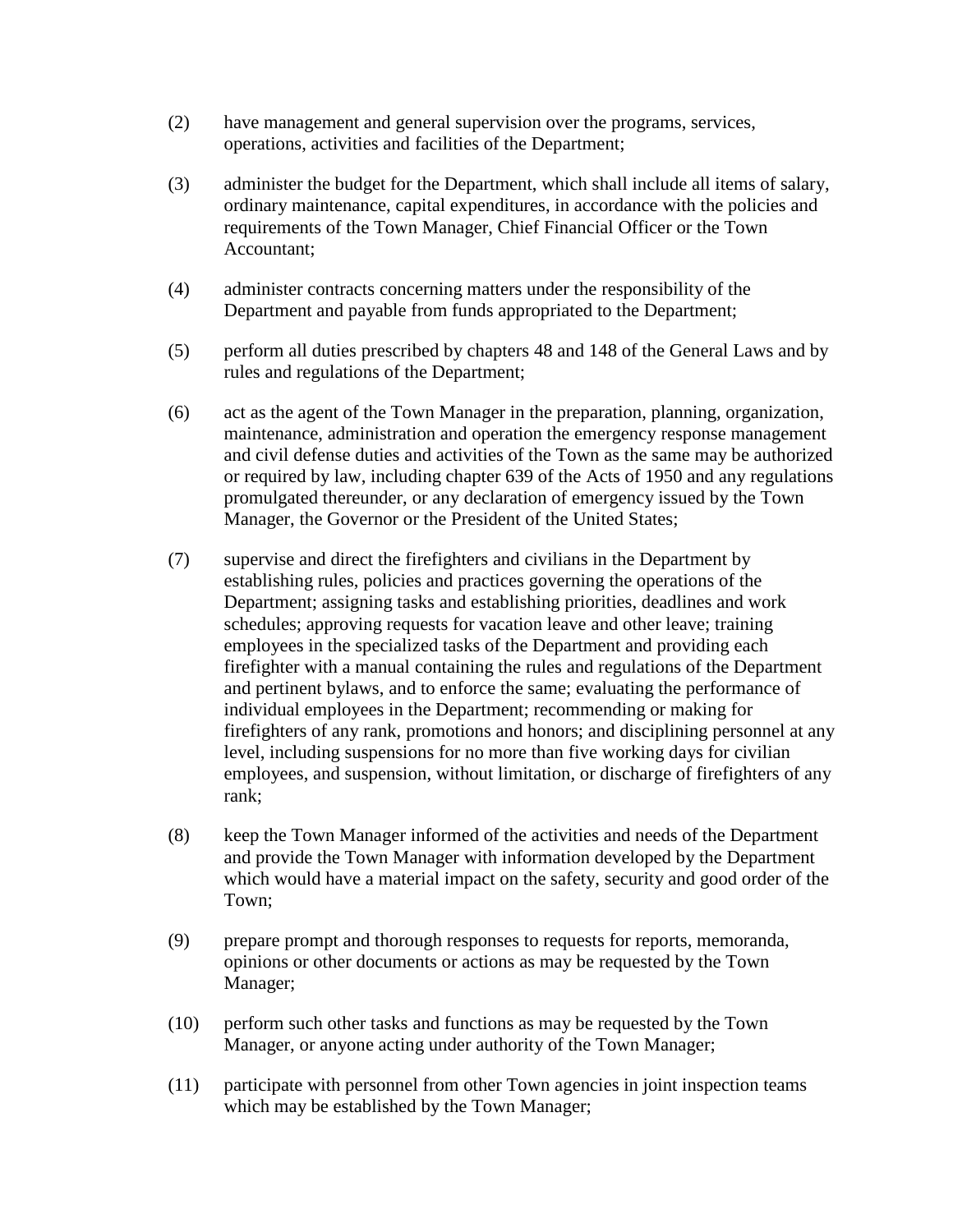- (12) ensure that all actions of the Department are taken in accordance with all executive orders and administrative directives issued by the Town Manager, the financial procedures established by the Town Manager and the Town Accountant, the bylaws, the Charter, the Constitutions and laws of the Commonwealth and the United States of America;
- (13) have care, custody and control of the property, including real property and personal property, as has been, or may be, allocated to the Department under law and to cause the same to be kept in good condition and repair and ready for immediate service;
- (14) determine the priorities of the Department and prepare long-range strategic plans and objectives consistent with the strategic direction of the Town Manager;
- (15) prepare, monitor and administer the budget for the Department, which shall include salary, ordinary maintenance, and capital expenditures, in accordance with the format prescribed and the directives issues by the Town Manager;
- (16) prepare, implement, evaluate and improve Department operations, programs and projects in accordance with the goals and objectives established for the Department by the Town Manager;
- (17) conduct the inspections prescribed in the General Laws and the fire prevention code and review of plans for fire safety and prevention;
- (18) perform the duties and authorities of a forest warden as contained the General Laws, chapter 48, section eight through twenty-eight C; and
- (19) perform related duties as assigned by the Town Manager
- §5. Authorized Positions

*Table of Authorized Positions*. The Department shall consist of the Chief and such deputy chief, captains, lieutenants, firefighters and civilian employees as authorized in the annual Town budget, as the same may be amended from time to time.

§6 Compliance with Orders

The deputy chief shall aid the chief in the performance of the duties and responsibilities prescribed by this Chapter and shall perform any lawful order directed or commanded by the Chief. All other firefighters of the Department shall perform any lawful order directed or commanded by their superiors, in accordance with the rules and regulations of the Department. Firefighters (privates) shall comply with the orders of their officers.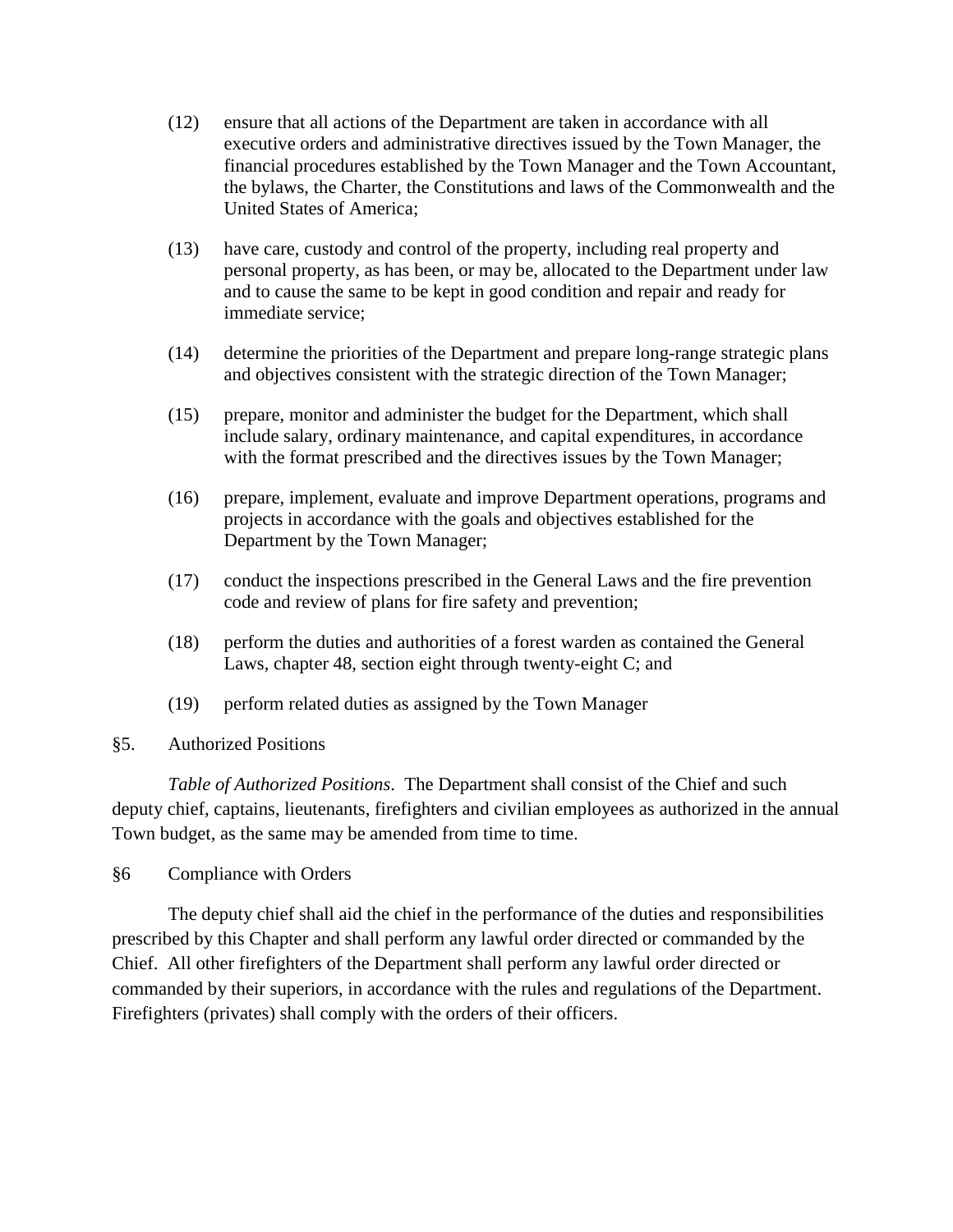# §7 Appointment of Personnel

- (a) The Fire Chief shall appoint all fire officers and firefighters (privates).
- (b) The Town Manager shall appoint all civilian employees of the Department.
- §8 Rules and Regulations

The Fire Chief shall issue rules and regulations for the operation and administration of the Department.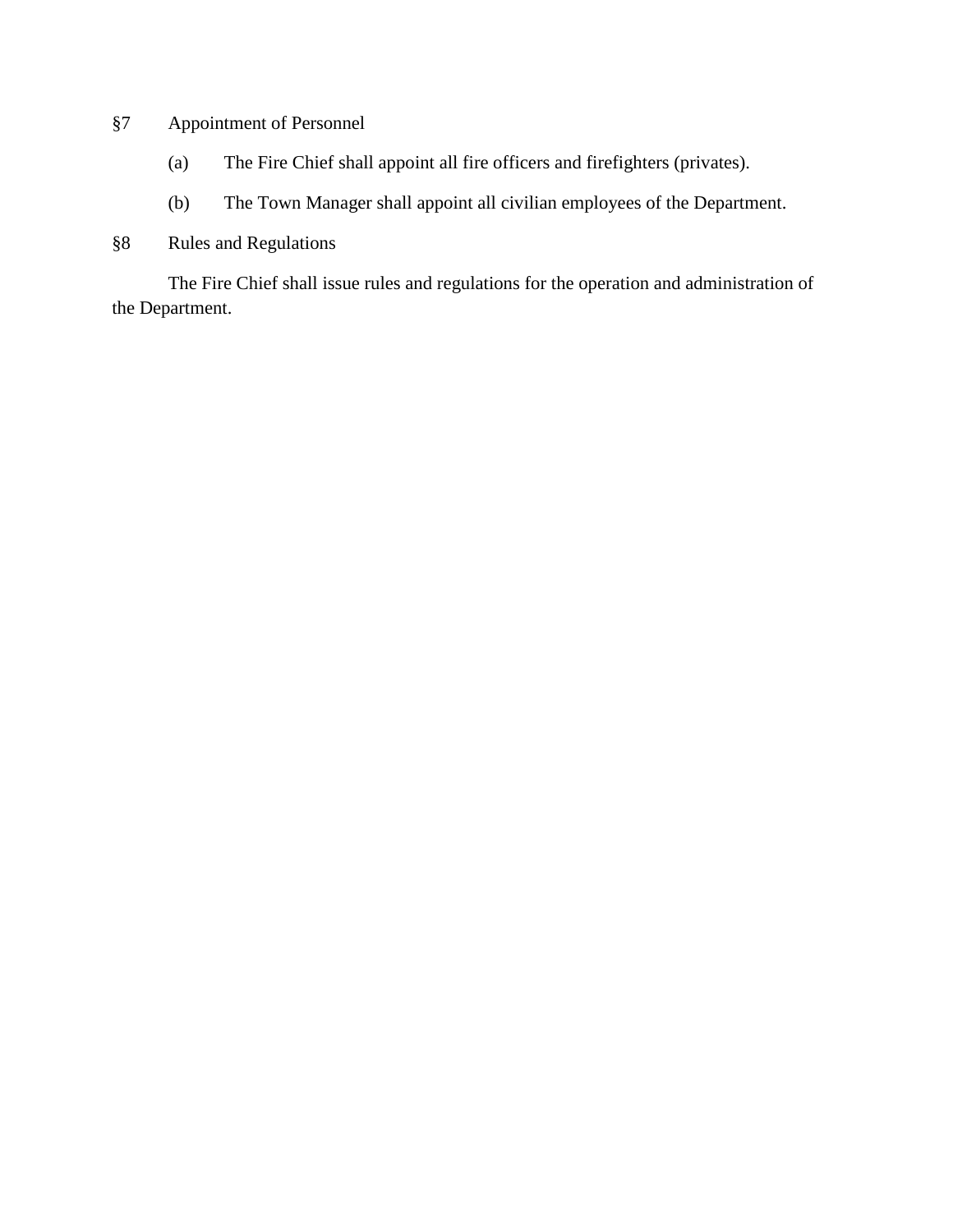#### Chapter 10, Law Department

- §1. Establishment
- §2. Function
- §3. Head of the Department
- §4. Duties and Responsibilities
- §5. Special Counsel

# §1. Establishment

Under Authority of Chapter 8 of the Acts of 2009 (Charter of the Town of Auburn), Section 3.06(b), there is hereby established under the jurisdiction of the Town Manager a department of the Town to be known as the Law Department.

# §2. Function

It shall be the function of the Department to furnish legal services and advice to all agencies and officers and employees of the Town as may be lawfully requested or required.

# §3. Head of the Department

Department Head. The Department shall be headed by Town Counsel, who shall be the Chief Legal Officer of the Town, and who shall be appointed by the Board of Selectmen upon recommendation of the Town Manager. Town Counsel shall be a member of the bar of the Commonwealth.

§4. Duties and Responsibilities. Town Counsel shall be responsible for the performance and functions of the Department and shall:

- (1) provide the legal services, and counsel required by any agency or officer of the Town;
- (2) with the approval of the Board of Selectmen and authorization of the Town Manager, initiate or defend any legal proceeding in which the Town is or may be a party or have an interest in and to defend such officers or employees in any proceedings brought against them to which they are or may be entitled to such defense by the Town;
- (3) draft the legal instruments of the Town;
- (4) review for legal requirements all contracts prior to their execution by the Town Manager;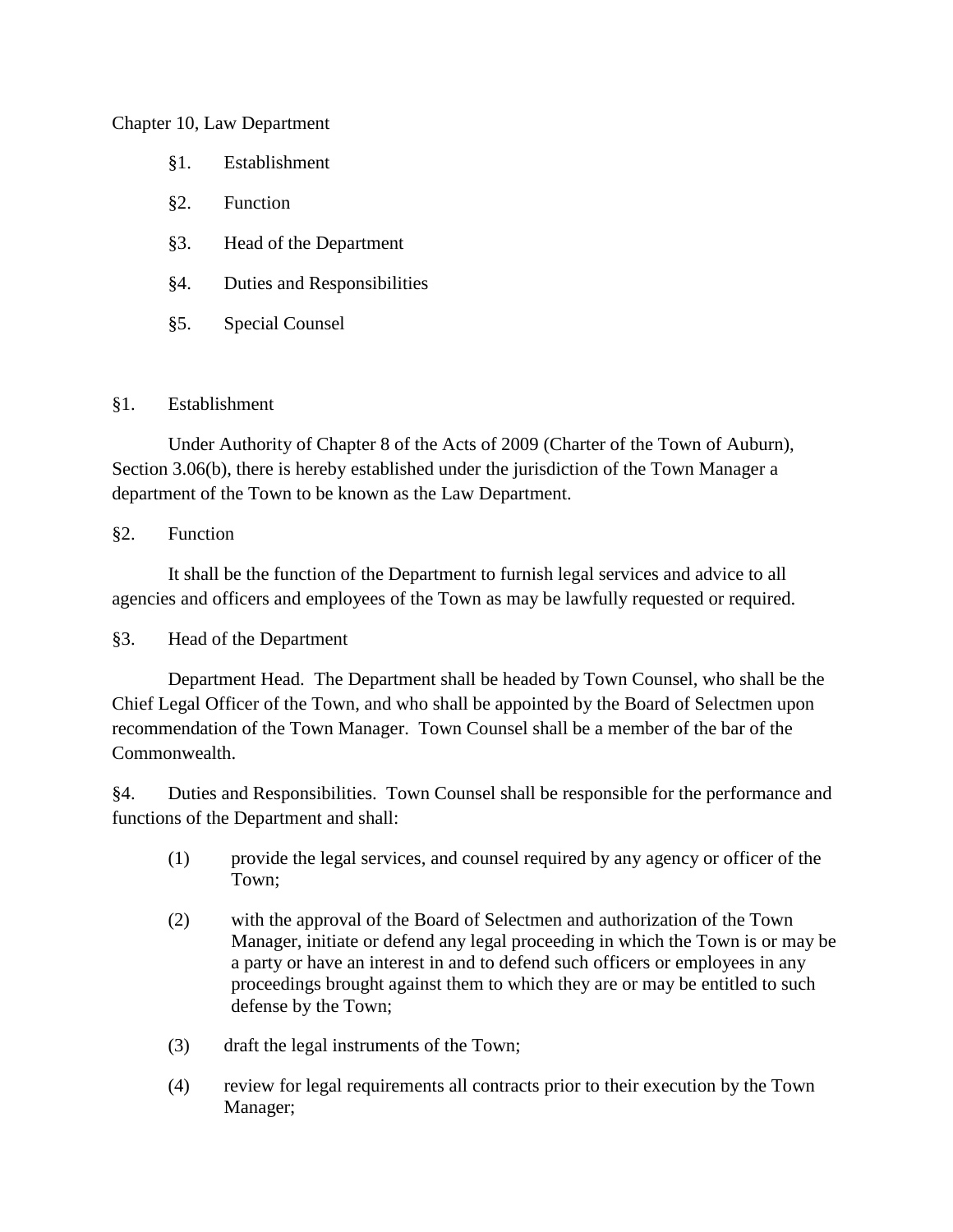- (5) establish such procedures as may be necessary for officers and employees of the Town to report and assist in any legal proceedings involving the Town or its officers and employees;
- (6) supply Town agencies, officers and employees with such forms as may be necessary for the legal conduct of the affairs of the Town;
- (7) keep the Town Manager informed of the activities and needs of the Department and provide the Town Manager with advice as may be necessary;
- (8) perform such other tasks and functions as may be requested by the Town Manager;
- (9) ensure that all actions of the Department are taken in accordance with all executive orders and administrative directives issued by the Town Manager, the Charter, the by-laws, the Constitutions and laws of the Commonwealth and the United States of America;

#### §5. Special Counsel

The Town Manager may appoint Special Counsel, including for labor relations. Such Special Counsel shall coordinate said services with Town Counsel.